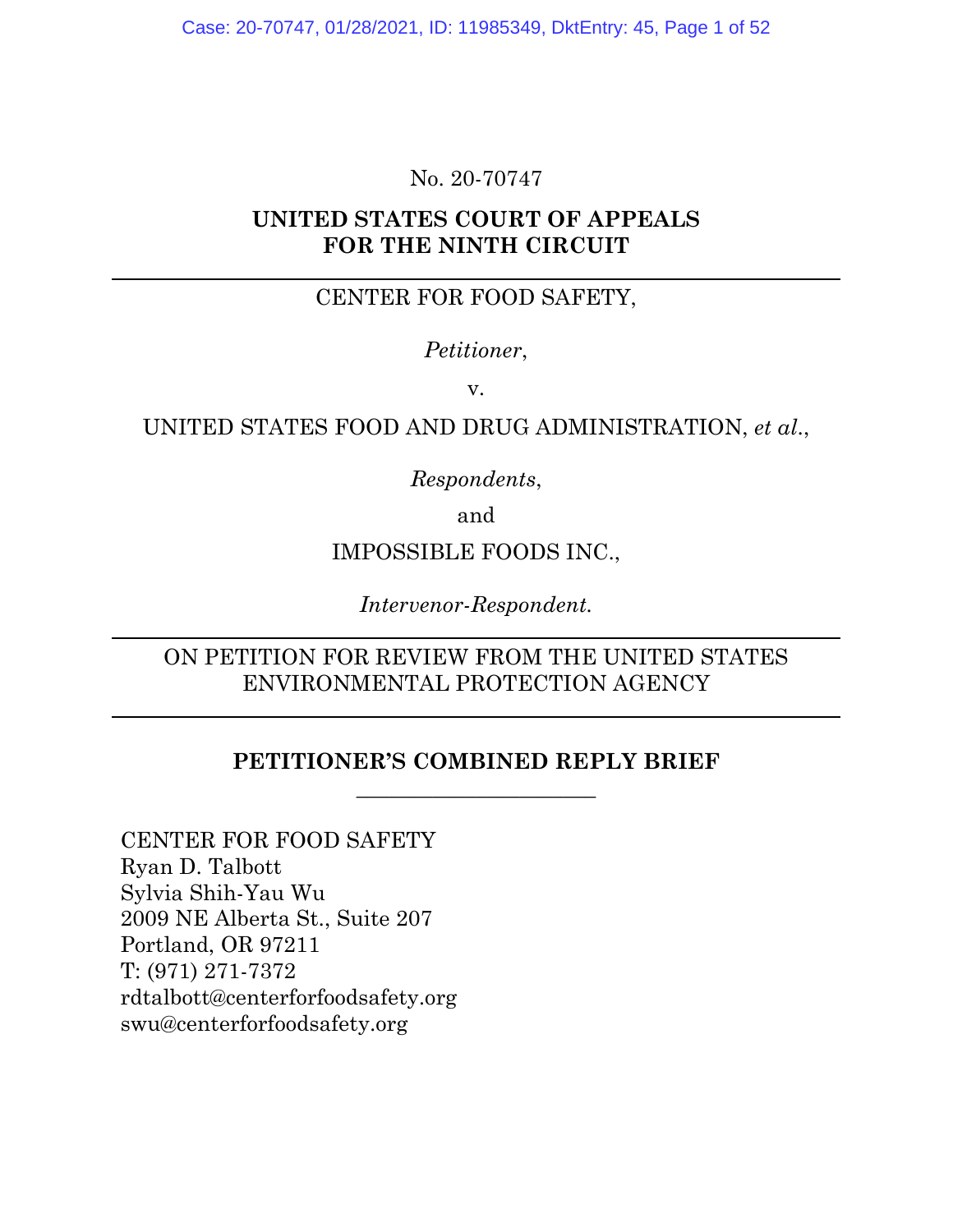# **TABLE OF CONTENTS**

<span id="page-1-0"></span>

| Ι.   |    |                                                                                                                                                    |  |
|------|----|----------------------------------------------------------------------------------------------------------------------------------------------------|--|
| II.  |    | FDA FAILED TO APPLY THE CONVINCING<br>EVIDENCE STANDARD TO IMPOSSIBLE FOODS'                                                                       |  |
| III. |    | FDA FAILED TO SUPPORT ITS DECISION WITH                                                                                                            |  |
|      | А. | The estimated exposure and novelty of soy<br>leghemoglobin should have prompted rigorous                                                           |  |
|      | Β. | Impossible Foods' 28-day rat-feeding study with<br>only ten animals per sex per dosage group did not<br>meet FDA's <i>minimum</i> requirements for |  |
|      | C. | History of consumption of soy and soy<br>leghemoglobin does not constitute substantial                                                             |  |
|      | D. | FDA and Impossible Foods present no substantial<br>evidence for claim that soy leghemoglobin is                                                    |  |
| IV.  |    | THE COURT SHOULD VACATE FDA'S DECISION. 38                                                                                                         |  |
|      |    |                                                                                                                                                    |  |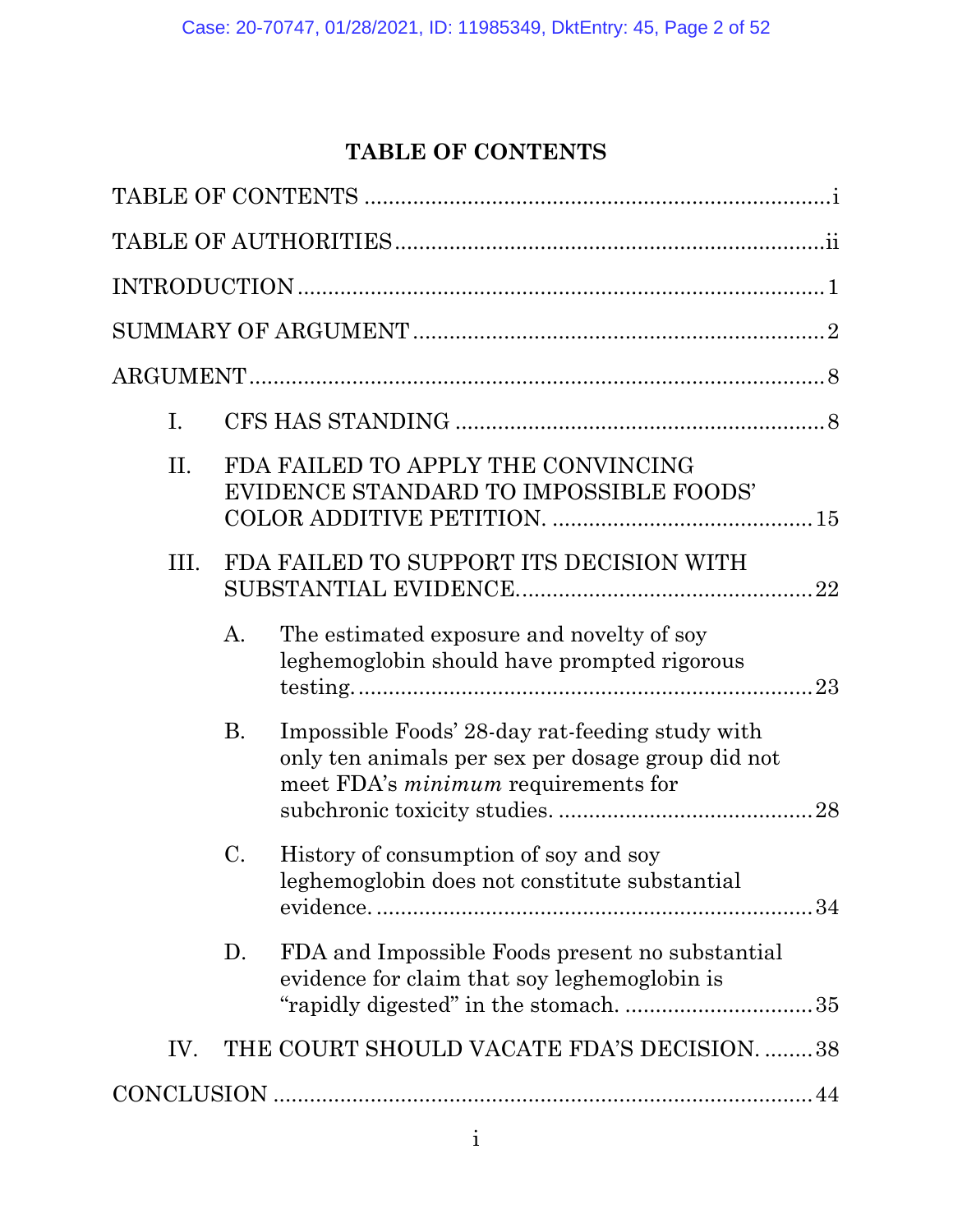# **TABLE OF AUTHORITIES**

# <span id="page-2-0"></span>**Page(s)**

# **Federal Cases**

| All. for the Wild Rockies v. U.S. Forest Serv.,       |  |
|-------------------------------------------------------|--|
| Altamirano v. Gonzales,                               |  |
| Amoco Prod. Co. v. Village of Gambell,                |  |
| Bowen v. Georgetown Univ. Hosp.,                      |  |
| Citizens for Better Forestry v. U.S. Dep't of Agric., |  |
| Clapper v. Amnesty Int'l USA,                         |  |
| Food & Water Watch v. Vilsack,                        |  |
| Friends of the Earth v. Laidlaw Envtl. Servs.,        |  |
| Humane Soc'y of U.S. v. Locke,                        |  |
| Idaho Farm Bureau Fed'n v. Babbitt,                   |  |
| Lujan v. Defs. of Wildlife,                           |  |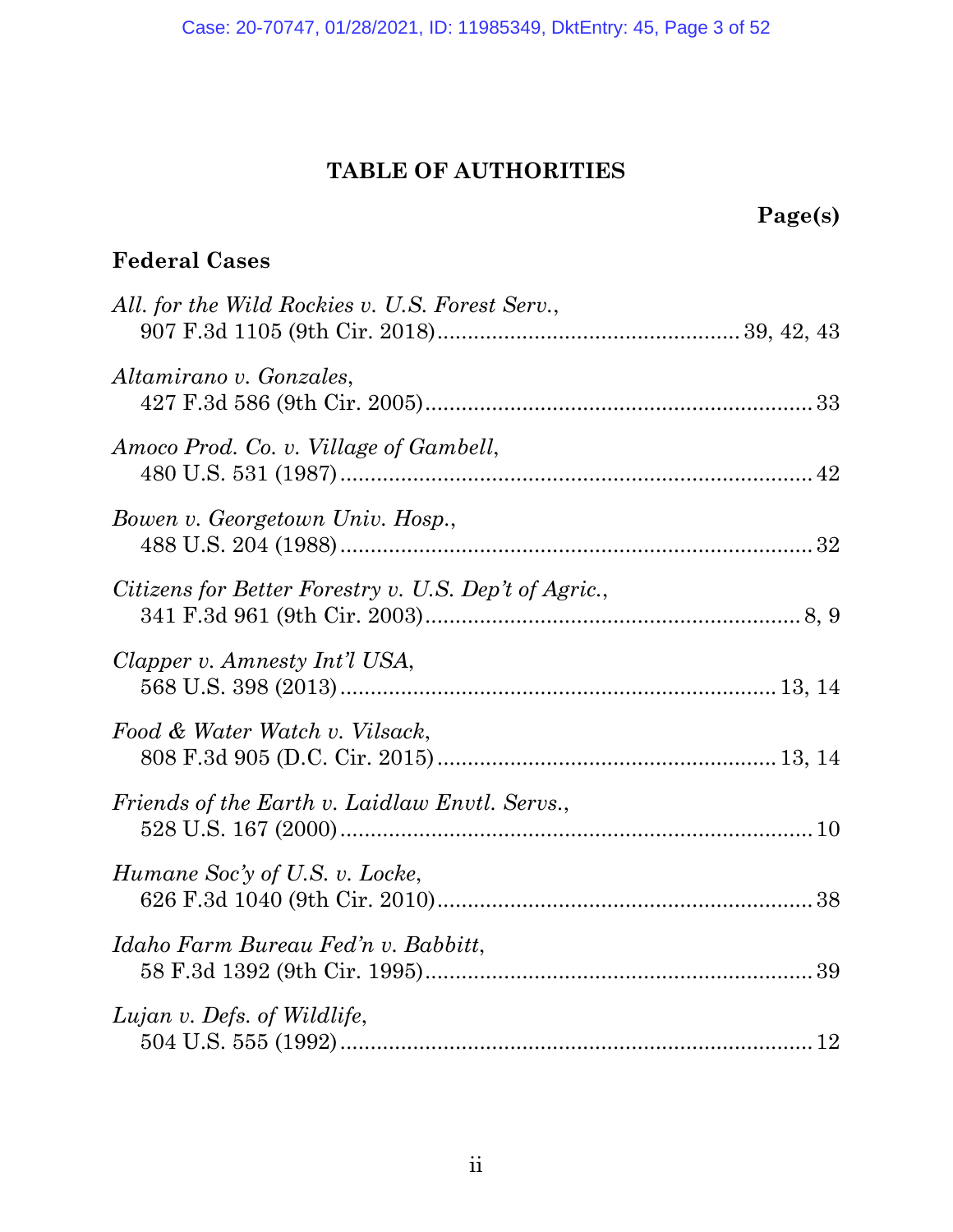# **Federal Cases (Cont'd) Page(s)**

| McIlwain v. Hayes,                                |
|---------------------------------------------------|
| Monsanto Co. v. Geertson Seed Farms,              |
| Nat. Res. Def. Council v. U.S. E.P.A.,            |
| Nat'l Family Farm Coal. v. EPA,                   |
| Nw. Coal. for Alts. to Pesticides v. U.S. E.P.A., |
| Nw. Envtl. Def. Ctr. v. Bonneville Power Admin.,  |
| Nw. Requirements Utils. v. FERC,                  |
| Ocean Advocs. v. U.S. Army Corps of Eng'rs,       |
| Pollinator Stewardship Council v. EPA,            |
| <i>Public Citizen v. Young,</i>                   |
| San Luis & Delta-Mendota Water Auth. v. Jewell,   |
| WildEarth Guardians v. U.S. Dep't of Agric.,      |
| In re Zappos.com, Inc.,                           |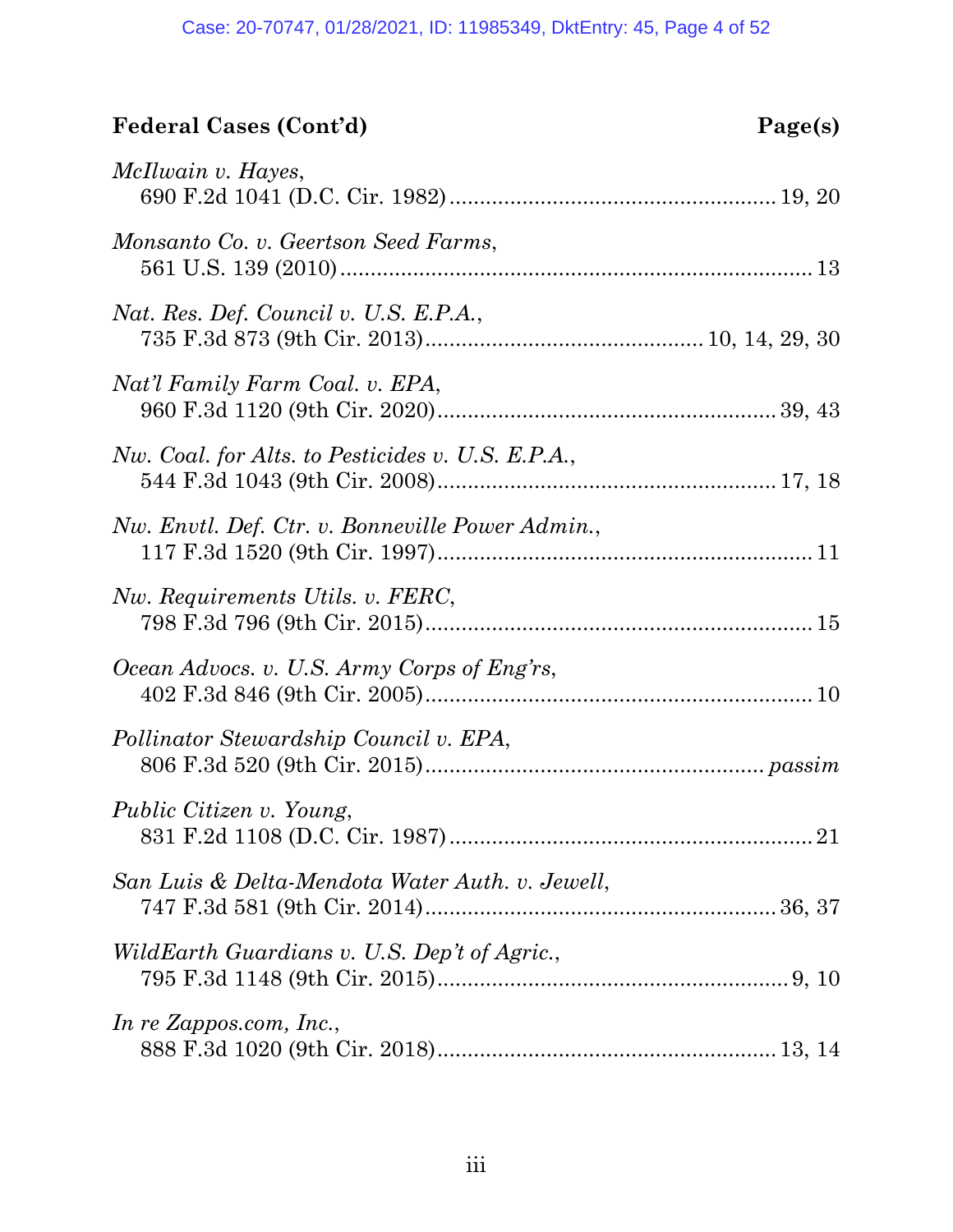# **Federal Statutes**

# **Regulations**

# **Other Authorities**

| FDA, Good Laboratory Practice Regulations Management       |
|------------------------------------------------------------|
| <i>Briefings, Post Conference Report, subpt. A General</i> |
| Provisions, #23 (Aug. 1979), <i>available at</i>           |
| https://www.fda.gov/regulatory-information/search-fda-     |
| guidance-documents/good-laboratory-practice-regulations-   |
| management-briefings-post-conference-report-aug-197931     |
| FDA, Guidance for Industry: Summary Table of               |
| Recommended Toxicological Testing for Additives Used in    |
| Food, available at https://www.fda.gov/regulatory-         |
| information/search-fda-guidance-documents/guidance-        |
| industry-summary-table-recommended-toxicological-          |
| 24, 27, 28                                                 |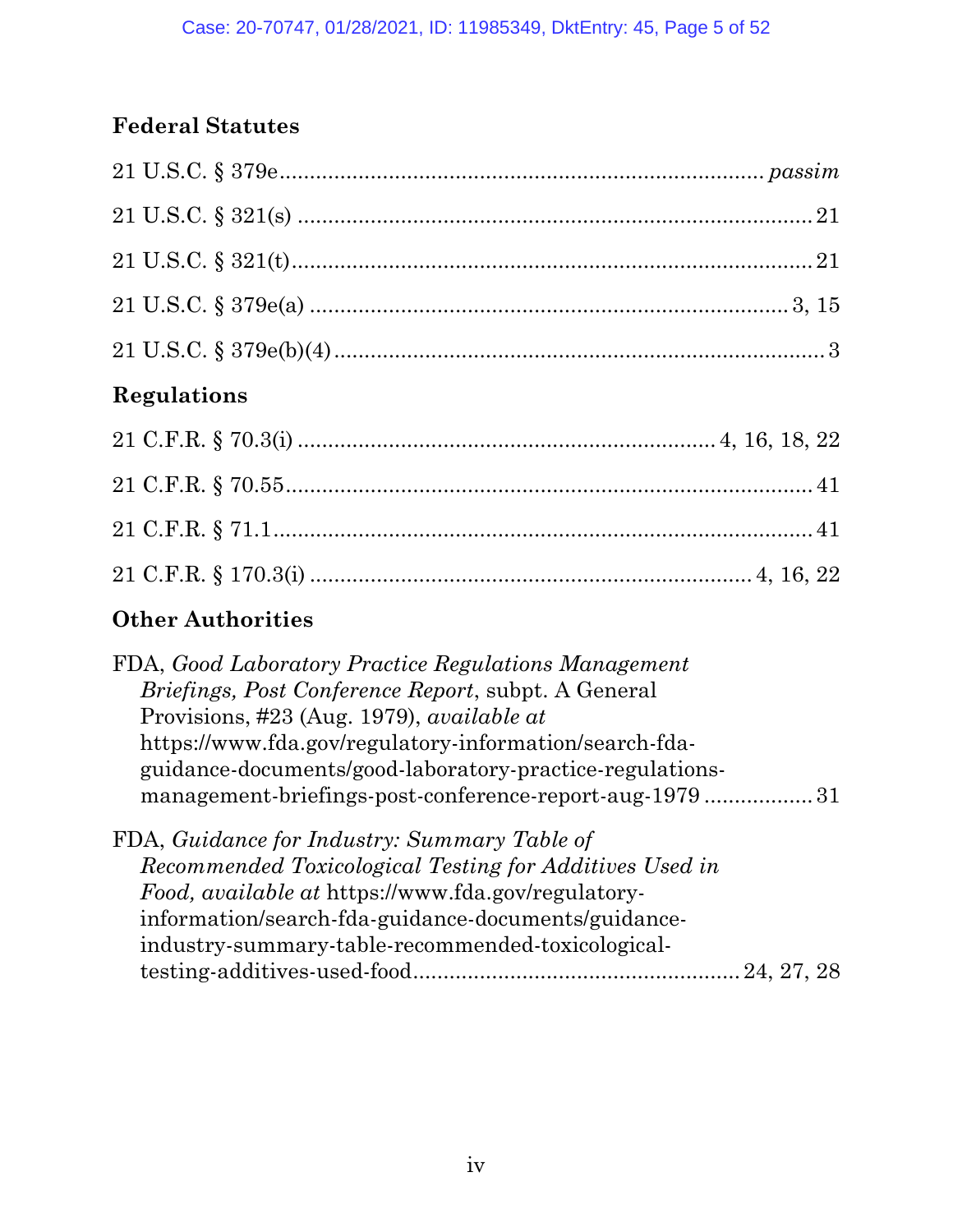# **Other Authorities (Cont'd) Page(s)**

| H.R. 7624 and S. 2197 Before the H. Comm. on Interstate<br>and Foreign Commerce, 86th Cong., 2d Sess. 108 (1960)            |  |
|-----------------------------------------------------------------------------------------------------------------------------|--|
|                                                                                                                             |  |
| Pub. Interest, "Barebones" FDA Review of Impossible                                                                         |  |
| Burger's Soy Leghemoglobin Inadequate, Says CSPI (Sept.<br>3, 2019) <i>available at https://cspinet.org/news/barebones-</i> |  |
| fda-review-impossible-burger-soy-leghemoglobin-                                                                             |  |
|                                                                                                                             |  |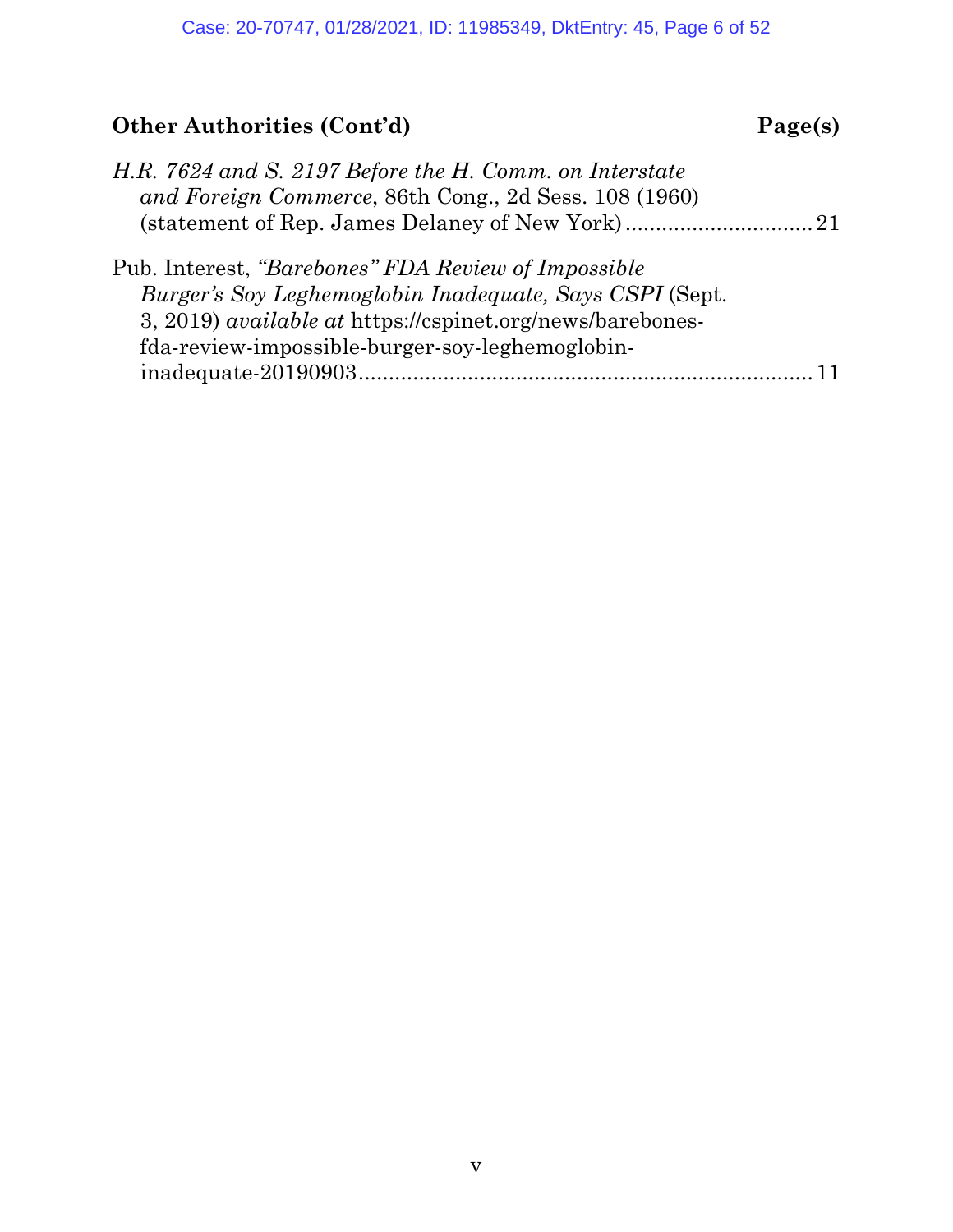#### **INTRODUCTION**

<span id="page-6-0"></span>Color additives add no nutritional value to food; they are, just like they sound, only for appearance. For that reason, Congress intended they be subject to greater scrutiny by the U.S. Food and Drug Administration (FDA) than other food additives before they can be put in food. In furtherance of that congressional intent, FDA's color additive regulations require "convincing evidence" of safety, words that are notably absent from the agency's food additive regulations.

Despite the plain language distinction, it is not remotely clear what safety standard FDA applied in its review of soy leghemoglobin, Impossible Foods' novel color additive for which there is "no history or knowledge of human dietary exposure." 1-ER-081. For that reason alone, the Court should vacate FDA's decision. FDA's and Impossible Foods' attempts to conflate the two standards cannot escape the simple fact that one standard (color additive) requires "convincing evidence" while the other (food additive) does not.

FDA's decision also lacks substantial evidence in the record. The novelty of soy leghemoglobin and the large amount consumers are exposed to, place it in FDA's "highest probable risk to human health"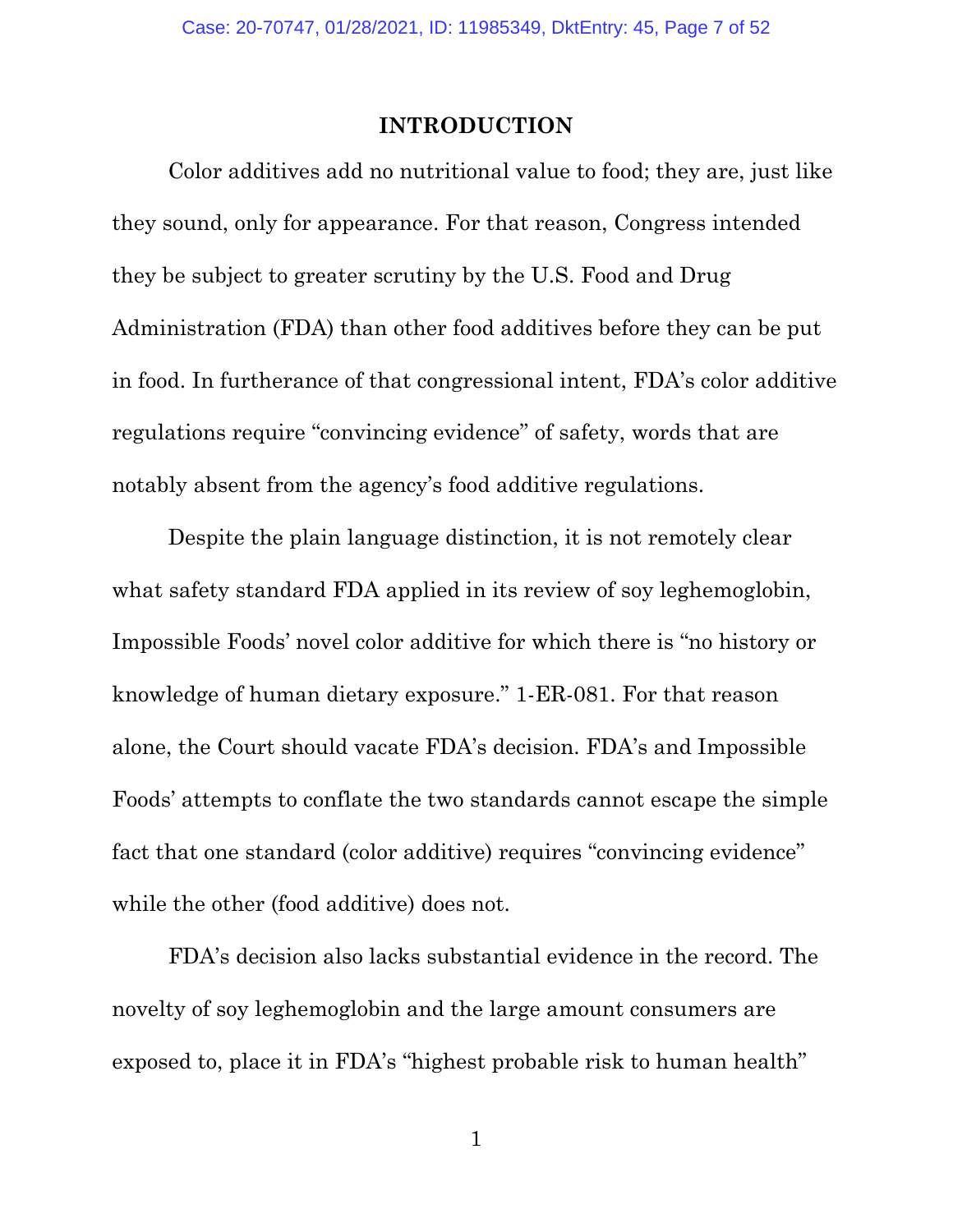category, FER-004, which according to FDA's own authoritative guidelines should have triggered extensive toxicity testing, including subchronic, chronic, carcinogenicity, and reproductive testing. That did not occur. Instead, Impossible Foods submitted a study purporting to be a "subchronic toxicity" study, but which did not meet the minimum standards for such studies to warrant meaningful analysis. And even this deficient study produced suggestive evidence of health harms in test animals that also should have triggered additional, long-term testing, which again, did not happen.

For any or all of these reasons the Court should apply the default remedy and vacate FDA's unlawful color additive approval decision.

#### <span id="page-7-0"></span>**SUMMARY OF ARGUMENT**

First and as an initial matter, Center for Food Safety (CFS) has standing, which Impossible Foods alone challenges. In its opening brief, CFS explained how FDA's approval of soy leghemoglobin as a color additive increases the risk of harm, thereby posing a credible food safety threat to CFS and its members. FDA increased that risk by using an improperly low legal threshold for its action, as well as relying on inadequate evidence. Op. Br. 32-56, ECF No. 19. Under the Ninth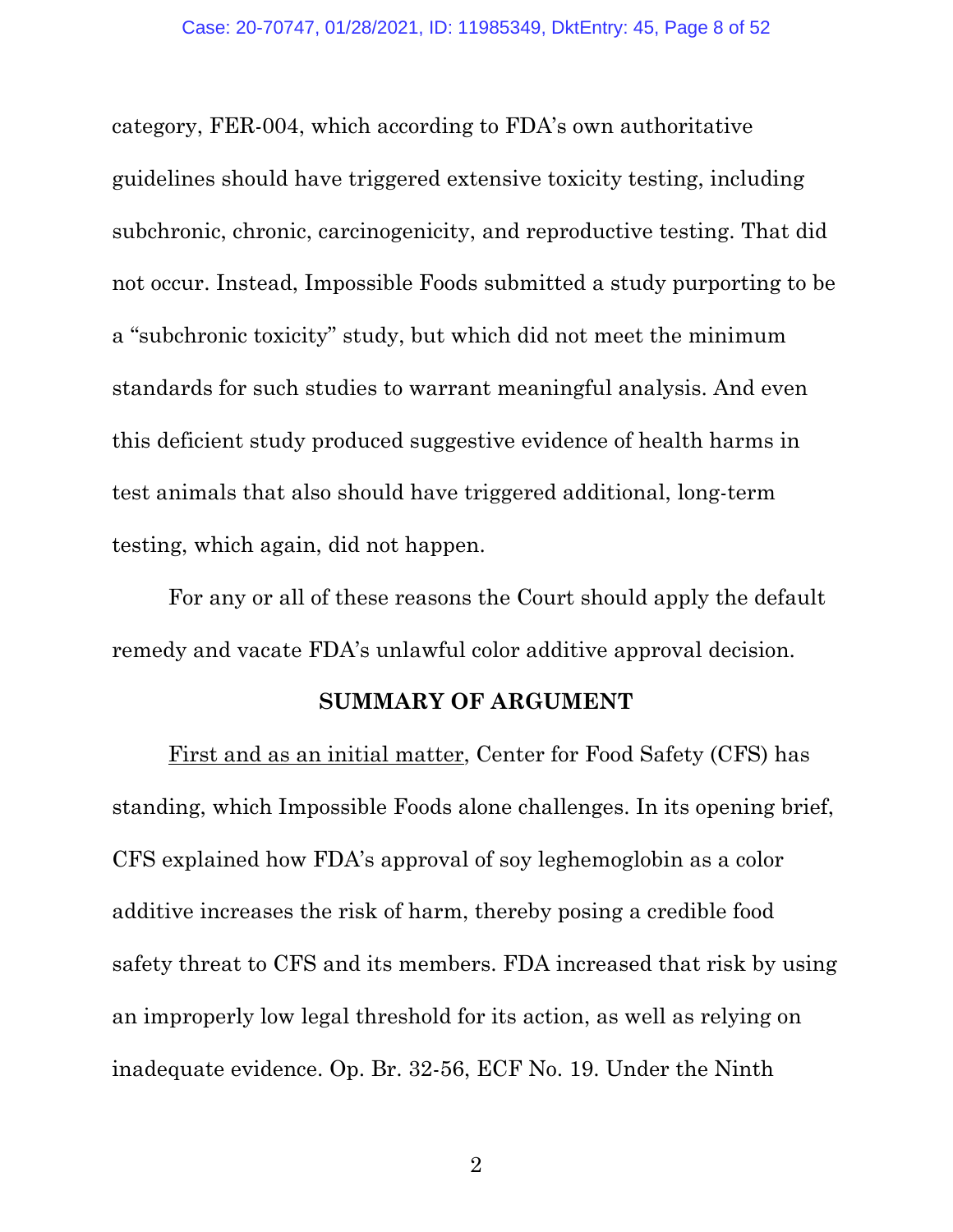Circuit's longstanding jurisprudence in probabilistic injury cases, such an increase in risk from the agency's unlawful approval action plainly satisfies the injury-in-fact requirement for Article III standing, which is the only prong that Impossible Foods challenges. This is also a procedural case, where FDA failed to properly respond to CFS's objections to the additive approval, a context where the standing showing is relaxed. Finally, CFS also has statutory standing, because its interests in food safety are far more than marginally related to and entirely consistent with the purposes of Section 721 of the Federal Food, Drug, and Cosmetic Act (FFDCA), 21 U.S.C. § 379e, which is all that is required.

<span id="page-8-1"></span><span id="page-8-0"></span>Second, FDA applied an incorrect, lower safety standard than required by its own color additive regulations when it approved soy leghemoglobin as a color additive. This violated the FFDCA. Under the FFDCA, FDA must presume that a color additive is *unsafe* unless the petitioner (here, Impossible Foods), supplies data establishing that its use will be safe. 21 U.S.C. § 379e(a), (b)(4). The burden of proof on petitioners seeking approval of new color additives is high: unlike its regulations for food additives, FDA's color additive regulations plainly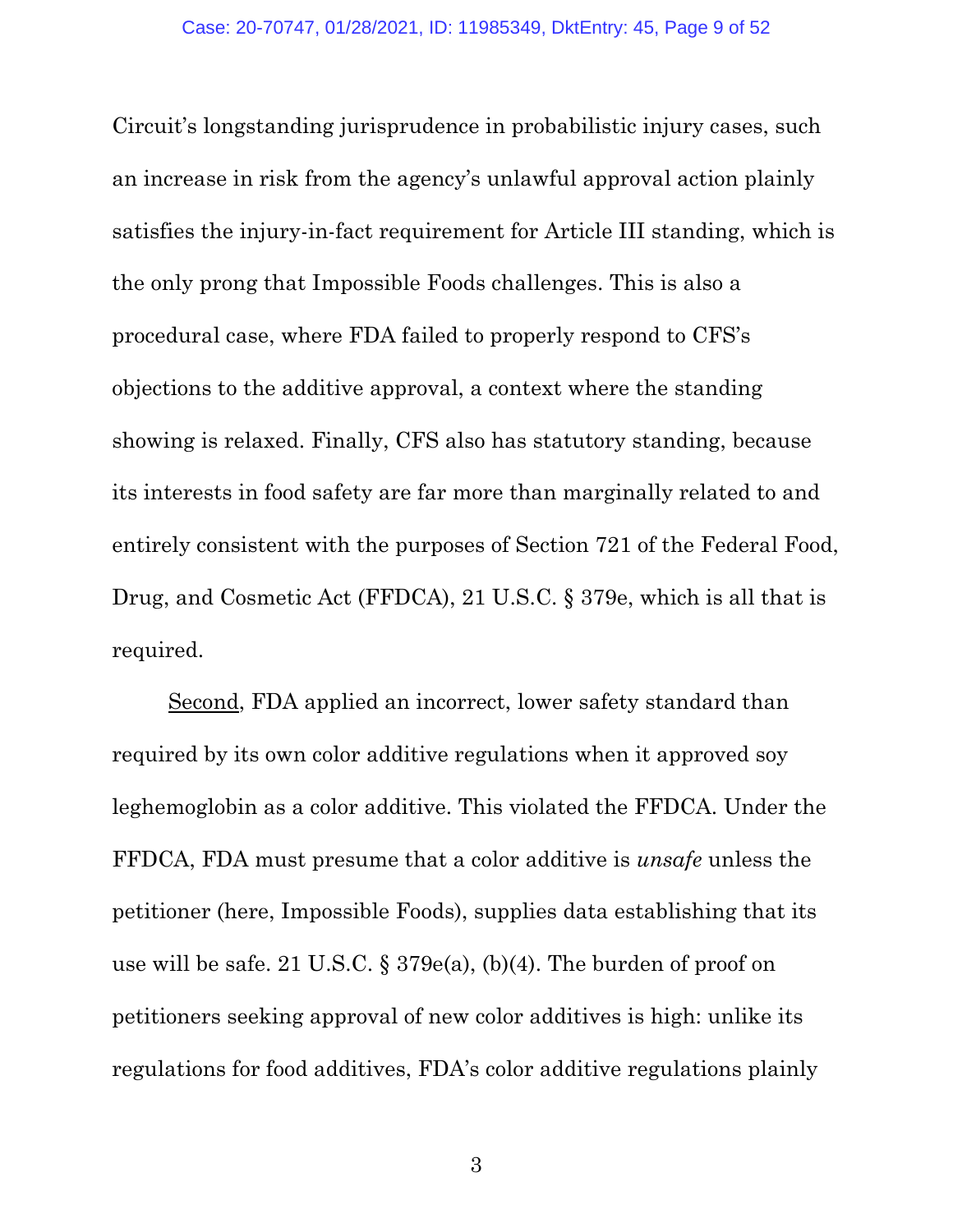<span id="page-9-0"></span>require "*convincing evidence* that establishes with reasonable certainty that no harm will result from the intended use of the color additive." 21 C.F.R. § 70.3(i) (emphasis added). FDA instead approved Impossible Foods' soy leghemoglobin under the lower standard for food additives. *See* 21 C.F.R. § 170.3(i).

<span id="page-9-1"></span>FDA wrongly claims that any difference between the food additive and color additive regulations are "chiefly rhetorical." FDA Br. 21, ECF No. 30. Somewhat confusingly, Impossible Foods seems to agree with FDA that the standards of safety are similar, but at the same time admits that the standard of proof for color additives ("convincing evidence") is different. Int. Br. 29, 31, ECF No. 35. That not even FDA and Impossible Foods can agree on this vital point underscores CFS's argument that FDA's objection response was at best "vague, making it impossible . . . to determine" what standard of safety FDA actually used in reviewing Impossible Foods' petition. Op. Br. 41.

Regardless, neither FDA nor Impossible Foods can explain away the simple fact that in denying CFS's objections, FDA entirely omitted the "convincing evidence" test from the standard it applied, equating the safety standard of color additives with that of food additives and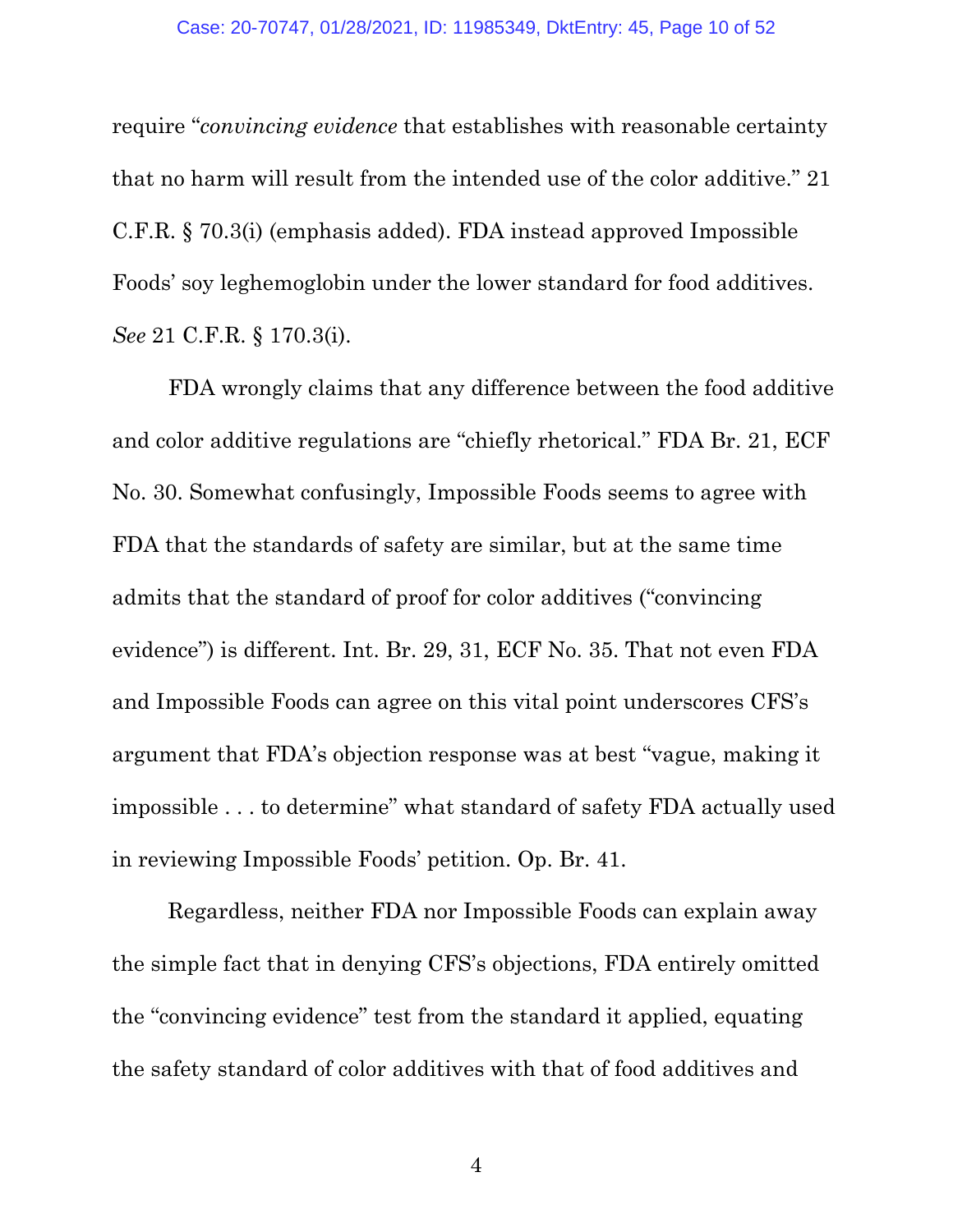GRAS substances. 1-ER-004. This was no "simple clerical error," Int. Br. 30, but rather indicative of FDA's systemic failure to apply the "convincing evidence" standard in its color additive regulations. 2-ER-152. By so doing, FDA based its approval of soy leghemoglobin on an incorrect, lower safety standard. And post hoc non-record rationale by either Respondent cannot explain that error away.

Third, FDA's approval of soy leghemoglobin lacks substantial evidence in the record, also violating the FFDCA. Under FDA's own authoritative guidelines, the high exposure level and extreme novelty of synthetic biology-created soy leghemoglobin mandate a *full battery* of toxicity tests, which it critically did not do. Estimated exposure to soy leghemoglobin *vastly exceeds* FDA's level that triggers the need for multiple long-term animal studies, including subchronic, chronic, carcinogenicity, and reproductive testing. FDA's guidelines also specifically states that novel color additives, like soy leghemoglobin, undergo a full battery of toxicity testing, regardless of exposure level. FDA's failure to mandate these studies for a novel color additive consumed in large quantities renders its decision without substantial evidence.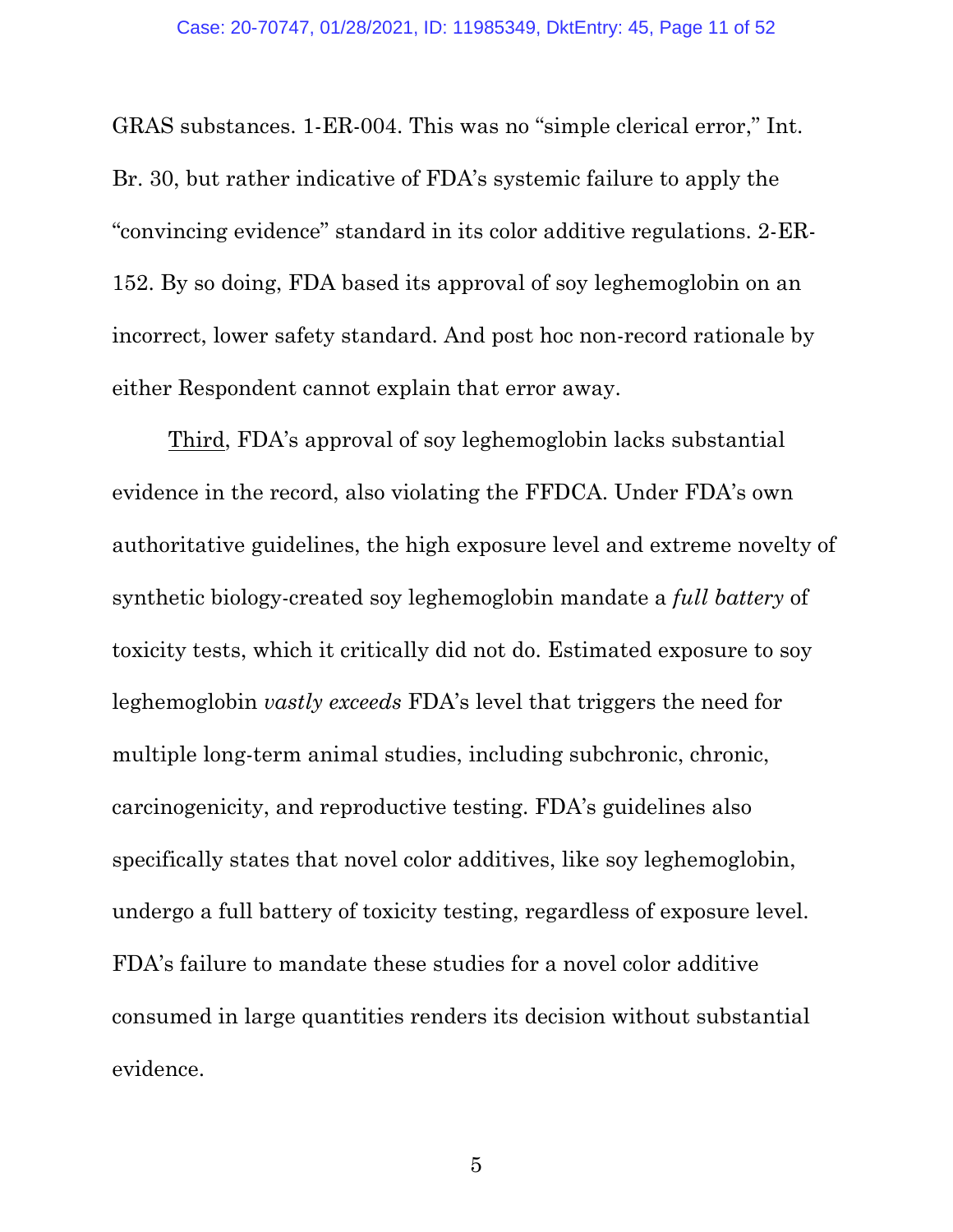Fourth, lacking this full battery of toxicity testing, Respondents claim that the company's limited studies, including a 28-day rat-feeding study, were adequate.[1](#page-11-0) FDA Br. 24; Int. Br. 33-42. But the 28-day ratfeeding study simply did not meet the minimum standards for either (1) study duration or (2) the number of test animals. And there is no evidence that Impossible Foods justified instead using a shorter timeframe or fewer animals.

Fifth, beyond its attempts to rehabilitate the improper toxicity study, Respondents seek to rely on the penumbra of the other information Impossible Foods submitted to FDA in order to meet its substantial evidence burden, such as the alleged safe history of both soy and soy leghemoglobin. FDA Br. 23; Int. Br. 42-43. Contrary to Impossible Foods' core claim, there is simply no "long history of safe consumption of . . . soy leghemoglobin protein." Int. Br. 1. And, as even FDA admits, as it must, the consumption history of *traditional* soy

<span id="page-11-0"></span><sup>1</sup> Impossible Foods submitted three studies to FDA. The first (Study 43167) was a 14-day study "to establish the dose range" for the second 28-day study (Study 43166). SER-32-33. The third study (Study 44856) was conducted to address "estrous cycle distributions observed in [the second study]," i.e., "disruptions in the reproductive cycle." SER-34, 1-ER-092. It is the second study (Study 43166) that FDA largely relied on and which is the subject of the briefing.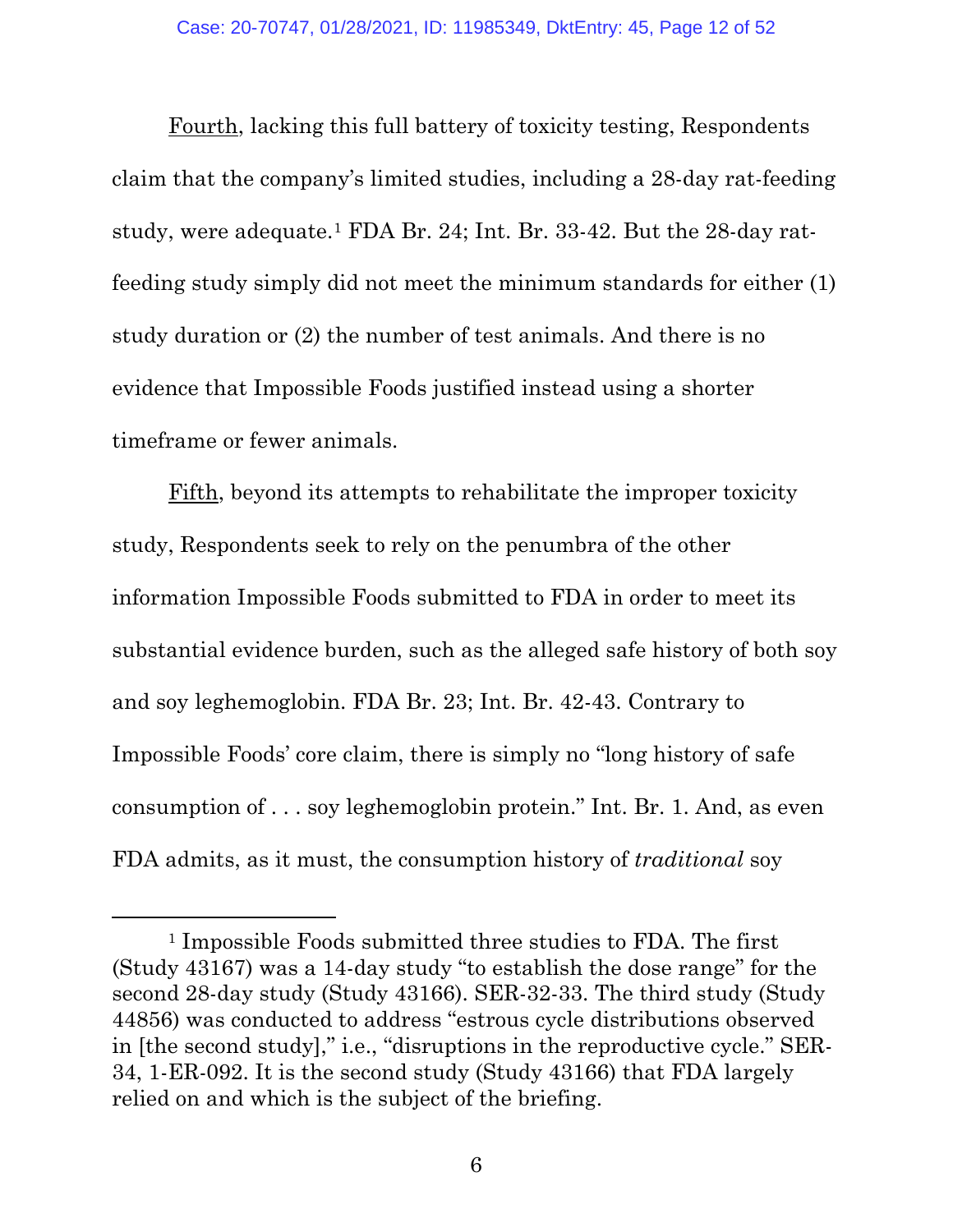cannot be assumed to support the purported safety of the *novel color additive* soy leghemoglobin. 1-ER-081.

Sixth, Respondents now claim that a longer study with more animals compliant with FDA's own guidelines was unnecessary because soy leghemoglobin allegedly is "rapidly digested." Int. Br. 37; FDA Br. 25. But this was based on artificial tests involving highly acidic "simulated gastric fluid," which do not reflect the milder, less acidic conditions characterizing the stomachs of adults after meals, infants, the elderly, and those who take antacids. Translation: in real world conditions of many human stomachs, soy leghemoglobin will *not* be rapidly digested.

Seventh and finally, for these reasons, the Court should vacate the color additive approval, not simply remand it. In a case like this, where FDA applied the wrong legal standard, it is much more than a "technical" violation. Int. Br. 44. Rather, it goes to the agency's core legal duty to ensure that novel color additives are safe before they are sold. 21 U.S.C. § 379e. Leaving FDA's legally deficient decision in place risks more potential harm to public health than vacating it.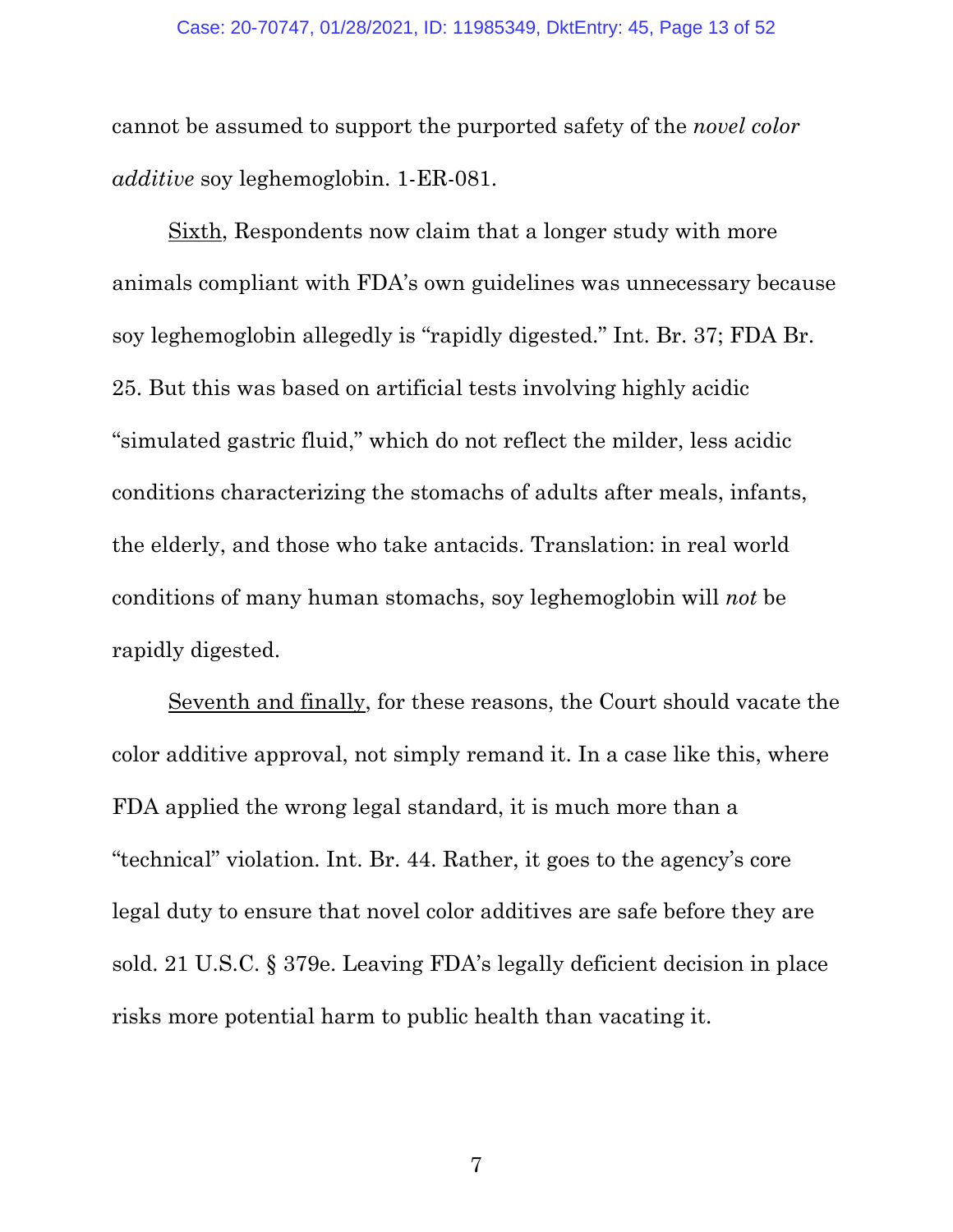#### **ARGUMENT**

#### <span id="page-13-1"></span><span id="page-13-0"></span>**I. CFS HAS STANDING**

As an initial matter, only Impossible Foods challenges standing; FDA does not. Moreover, even that dispute is narrow: Impossible Foods only challenges the injury-in-fact prong; it does not challenge causation or redressability grounds.

First, it is undisputed that the injury-in-fact prong is a low bar, for when agency procedural violations are at issue—such as an agency's failure to apply the correct legal standard in issuing a denial of CFS's color additive approval objections—for cognizable injury-in-fact, a petitioner only needs to show that (1) the agency violated certain procedural rules, (2) those rules protect petitioner's concrete interests, and (3) it is reasonably probable that the challenged action will threaten those concrete interests. *Citizens for Better Forestry v. U.S. Dep't of Agric.*, 341 F.3d 961, 969-70 (9th Cir. 2003); Int. Br. 23. Here, FDA violated its color additive procedures, which protect CFS's interests in health and food safety, and it is reasonably probable that FDA's improper decision will threaten those concrete interests.

<span id="page-13-2"></span>Importantly, and contrary to Impossible Foods' framing, CFS need not assert that any specific injury will occur, but rather the injury is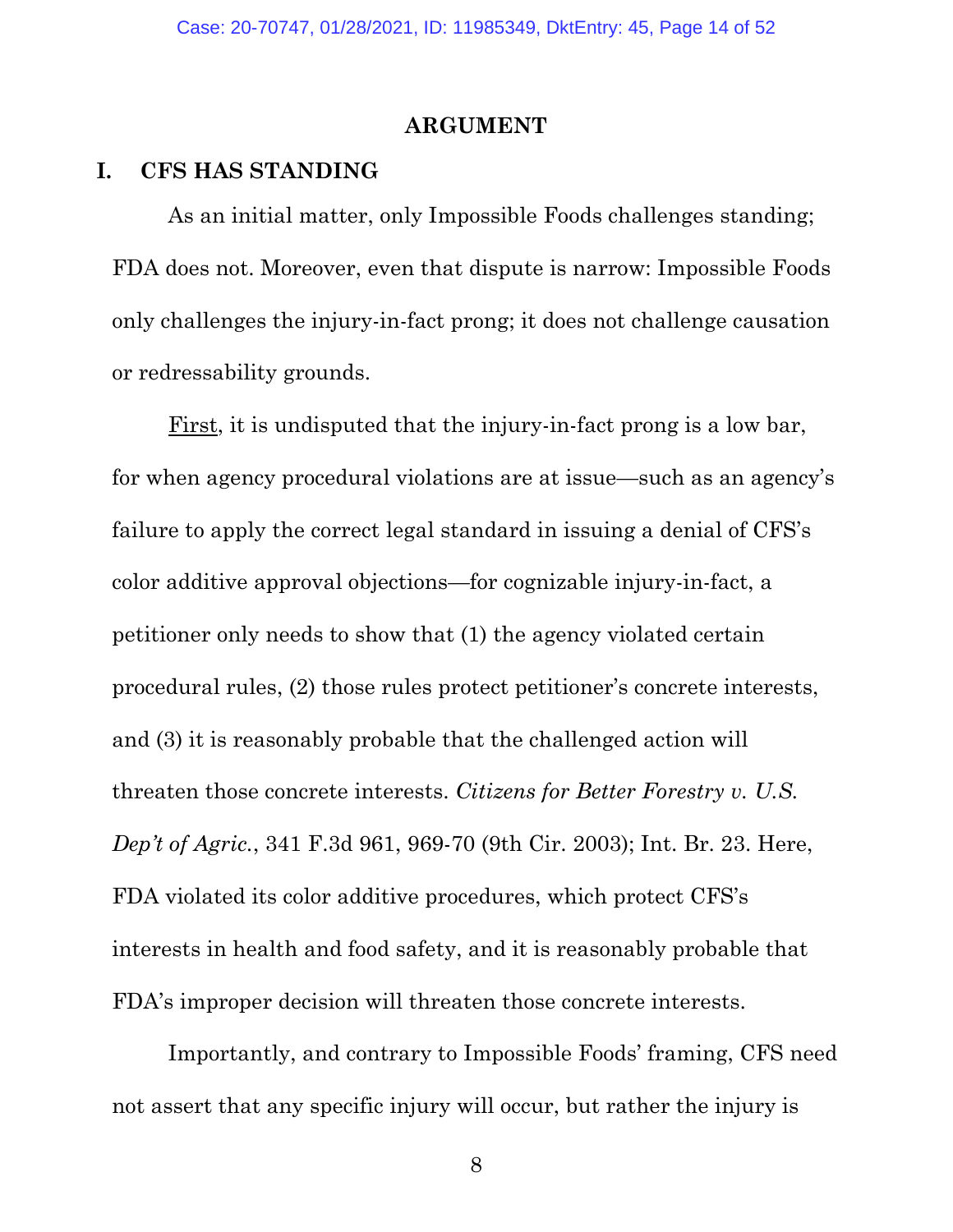<span id="page-14-0"></span>that consumer safety consequences might be overlooked by the agency, as a result of the deficiencies in the government's analysis under food safety statutes. *Citizens for Better Forestry*, 341 F.3d at 971-72. The color additive provisions of the FFDCA and FDA's implementing regulations and processes are most certainly there to protect Petitioner's (and their members') interests in safe food. Yet, here for example because FDA did not apply the proper legal standard for color additive approvals, and instead improperly employed a lower one, it is reasonably probable that FDA may have overlooked health risks it otherwise would have flagged. Or, because FDA settled for a 28-day study instead of requiring a longer one pursuant to its own guidelines, it is reasonably probable that FDA may have overlooked health risks it otherwise would have found—and as discussed more below, it has. *See infra* 11-12, 37. Nothing more is required.

<span id="page-14-1"></span>Further, once a petitioner seeking to enforce a procedural requirement establishes a concrete injury, "the causation and redressability requirements are relaxed." *WildEarth Guardians v. U.S. Dep't of Agric.*, 795 F.3d 1148, 1154 (9th Cir. 2015). "Plaintiffs alleging procedural injury must show only that they have a procedural right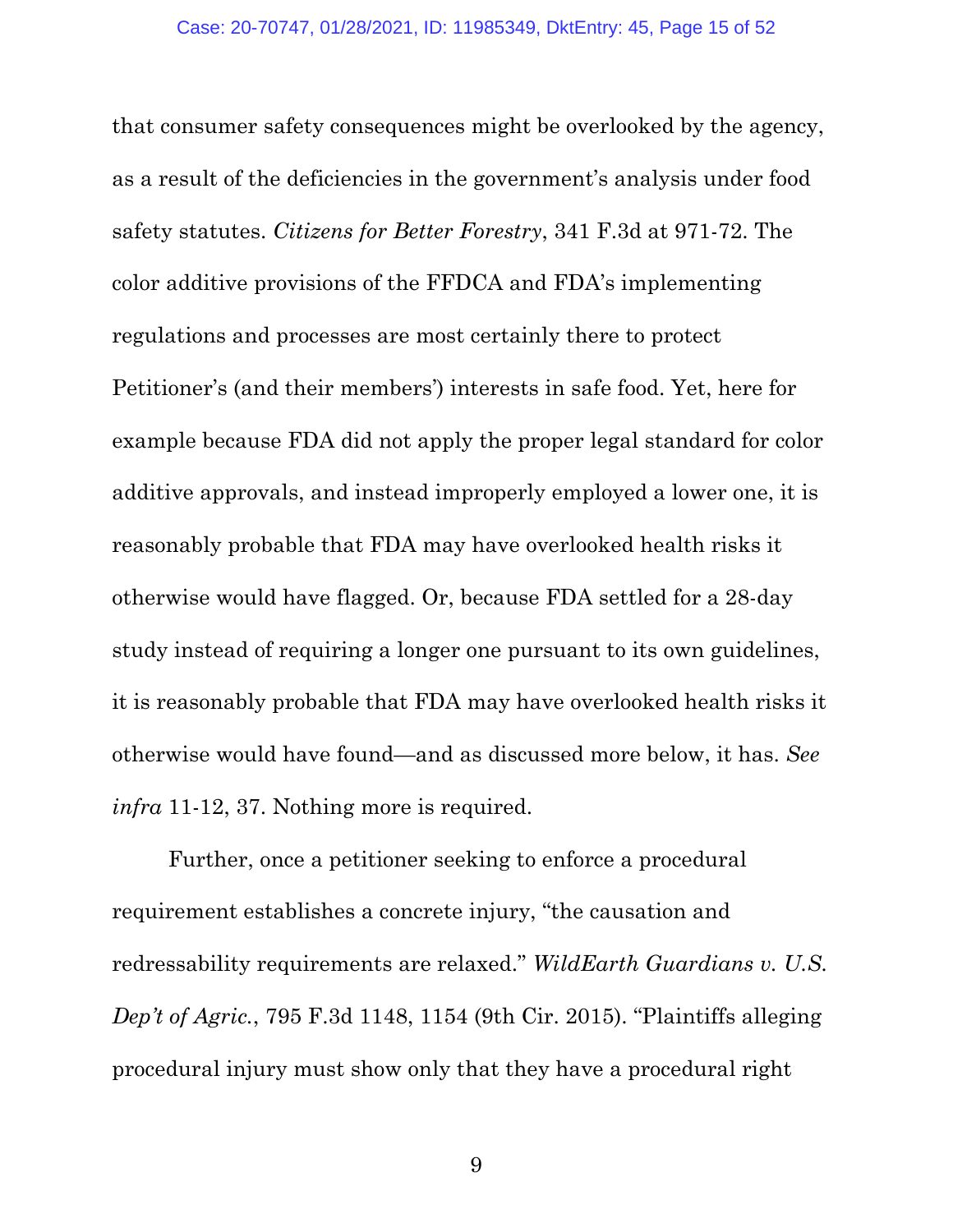<span id="page-15-3"></span>that, if exercised, *could* protect their concrete interests." *Id*. (emphasis in original). Here, if FDA applied the proper legal standard to its review, it *might* reach a different result and deny the color additive approval.

<span id="page-15-2"></span><span id="page-15-0"></span>Second and more generally, CFS has (1) suffered injury (2) fairly traceable to FDA's challenged conduct that is (3) redressable. *Friends of the Earth v. Laidlaw Envtl. Servs.*, 528 U.S. 167, 180-81 (2000). In a probabilistic injury case such as this, CFS does not need to show actual harm will occur but rather simply an "increased risk of harm" resulting from FDA's actions. *Ocean Advocs. v. U.S. Army Corps of Eng'rs*, 402 F.3d 846, 860 (9th Cir. 2005). The Ninth Circuit has "consistently held that an injury is 'actual or imminent' where there is a 'credible threat' that a probabilistic harm will materialize." *Nat. Res. Def. Council (NRDC) v. U.S. E.P.A.*, 735 F.3d 873, 878 (9th Cir. 2013).

<span id="page-15-1"></span>Despite its shortcomings, a rat-feeding study commissioned by Impossible Foods nonetheless reveals such a credible threat to CFS's members (and through them, CFS organizationally), in numerous forms. These include a large number of statistically significant adverse effects, such as: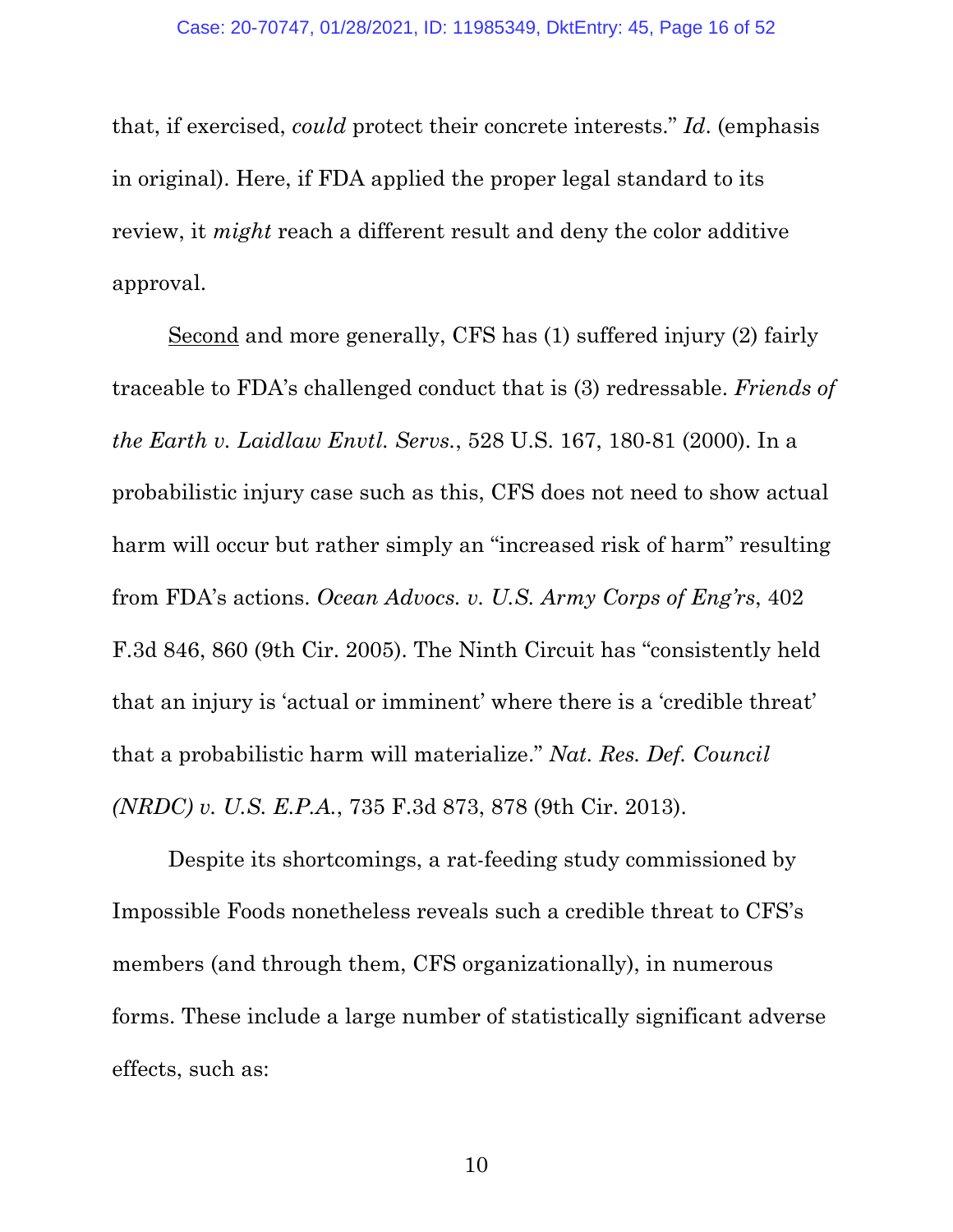(1) decreased reticulocyte (immature red blood cell) count, which can indicate anemia and/or bone marrow damage); (2) decreased blood clotting ability;

(3) decreased blood levels of alkaline phosphate, which can indicate celiac disease and/or malnutrition;

(4) increased blood albumin, which can indicate acute infections or tissue damage;

(5) increased potassium levels, which can indicate kidney disease,

(6) decreased blood glucose, which can indicate low blood sugar;

(7) decreased chloride, which can indicate kidney problems; (8) and increased blood globulin values, which is common in inflammatory disease and cancer.

1-ER-091-92.[2](#page-16-2) Despite the evident intent of Respondents to downplay

these adverse effects as "incidental," both concede, for example, that

"blood clotting ability," also referred to as "coagulation," was reduced in

two treated groups of male rats, clearly a negative impact. FDA Br. 26;

<span id="page-16-2"></span><span id="page-16-1"></span><span id="page-16-0"></span><sup>2</sup> *See also* Ctr. for Science in the Pub. Interest, *"Barebones" FDA Review of Impossible Burger's Soy Leghemoglobin Inadequate, Says CSPI* (Sept. 3, 2019) (explaining how the World Health Organization says there is "'strong evidence' that heme contributes to the carcinogenic mechanisms associated with red and processed meats" and that "both soy leghemoglobin and animal-based myoglobin release identical heme B molecules into the digestive system"), *available at*  https://cspinet.org/news/barebones-fda-review-impossible-burger-soyleghemoglobin-inadequate-20190903. The court may accept this for standing purposes. *See Nw. Envtl. Def. Ctr. v. Bonneville Power Admin.*, 117 F.3d 1520, 1528 (9th Cir. 1997) (court may consider extra-record evidence for purposes of standing).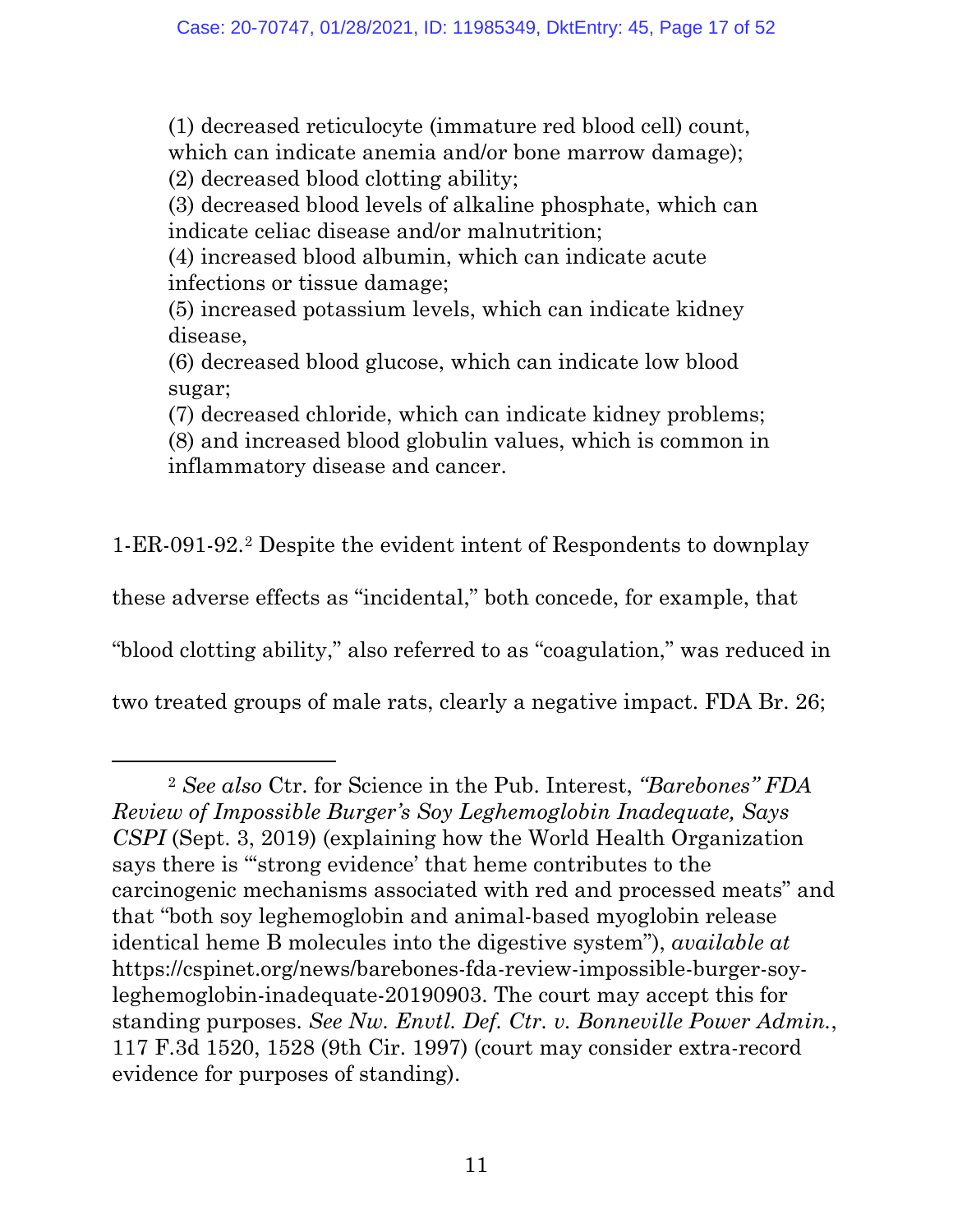2-ER-273, 2-ER-312.[3](#page-17-1) In simple English, these health risks are shown in Respondent's own study about this novel color additive with no history of human consumption: risks of inflammatory disease, cancer, kidney disease, anemia, blood clotting, and celiac disease among them.

Further, CFS members are at an increased risk of harm from consuming soy leghemoglobin because Impossible Foods' "products are widely available in restaurants and supermarkets across the country." Int. Br. 44. Even if some of CFS's members are less likely to eat these products, some may choose to do so because they do not eat meat. And contrary to Impossible Foods' claim, Int. Br. 26-27, unilateral control over exposure to harm "does not necessarily render the harm nonspeculative." *Lujan v. Defs. of Wildlife*, 504 U.S. 555, 593 (1992).

<span id="page-17-0"></span>Moreover, the number of Impossible Foods' products are *increasing*, Op. Br. 51-52, increasing the exposure risks, and many CFS members might not know that these products also contain soy leghemoglobin unless they read the ingredient list on the product label.

<span id="page-17-1"></span><sup>3</sup> Molecular geneticist Michael Antoniou, PhD, confirms that the statistically significant difference conceded by Impossible Foods and FDA was in fact a *decrease* in blood clotting ability in treated rats. 1- ER-092.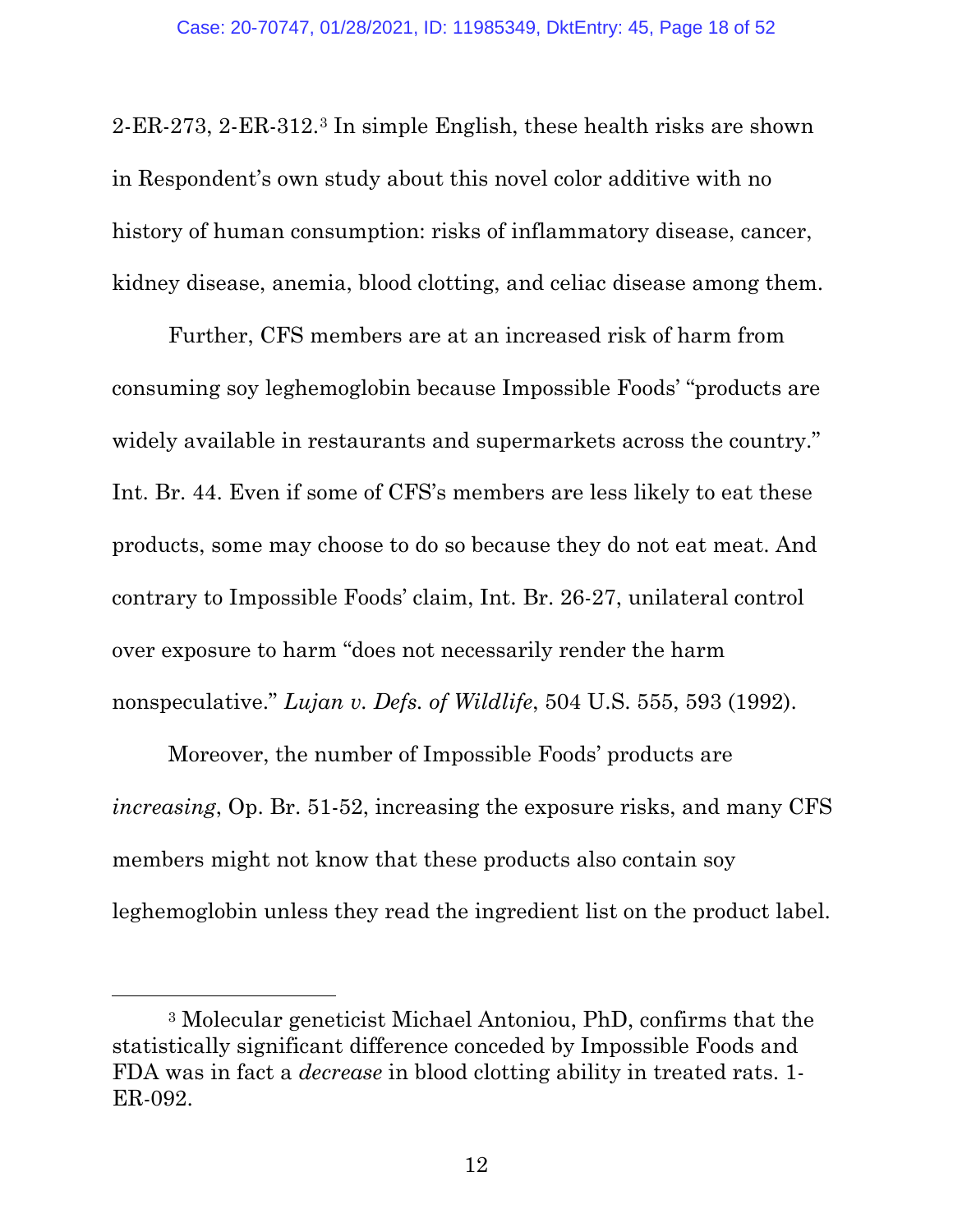As stated above, all of CFS's declarants that have previously eaten Impossible Foods' meatless burger said they did so *without knowing* that it contained soy leghemoglobin. *See* Kaluza Decl. ¶ 6; Kelley Decl. ¶¶ 7-8; Maker Decl. ¶ 5; Thomas Decl. ¶ 10. It stands to reason that many other CFS members have done the same and will continue, especially with an expanding product line.

That expanding product line will also require these and other CFS members to take proactive steps to research product labels in stores or online to make sure they are not purchasing products that have undergone limited safety testing that could increase risks of kidney disease, inflammatory disease, and cancer. 1-ER-092. This also is a cognizable injury-in-fact. *See Monsanto Co. v. Geertson Seed Farms*, 561 U.S. 139, 153-56 (2010) (standing found where members took "certain measures to minimize the likelihood" of potential harm).

<span id="page-18-3"></span><span id="page-18-2"></span><span id="page-18-1"></span><span id="page-18-0"></span>Third, Impossible Foods also gets the legal standard for injury-infact wrong, citing this Court's decision in *In re Zappos.com, Inc.*, 888 F.3d 1020 (9th Cir. 2018) and the D.C. Circuit's decision in *Food & Water Watch v. Vilsack*, 808 F.3d 905 (D.C. Cir. 2015). *See* Int. Br. 26. Both of these cases relied on the Supreme Court's decision in *Clapper v.*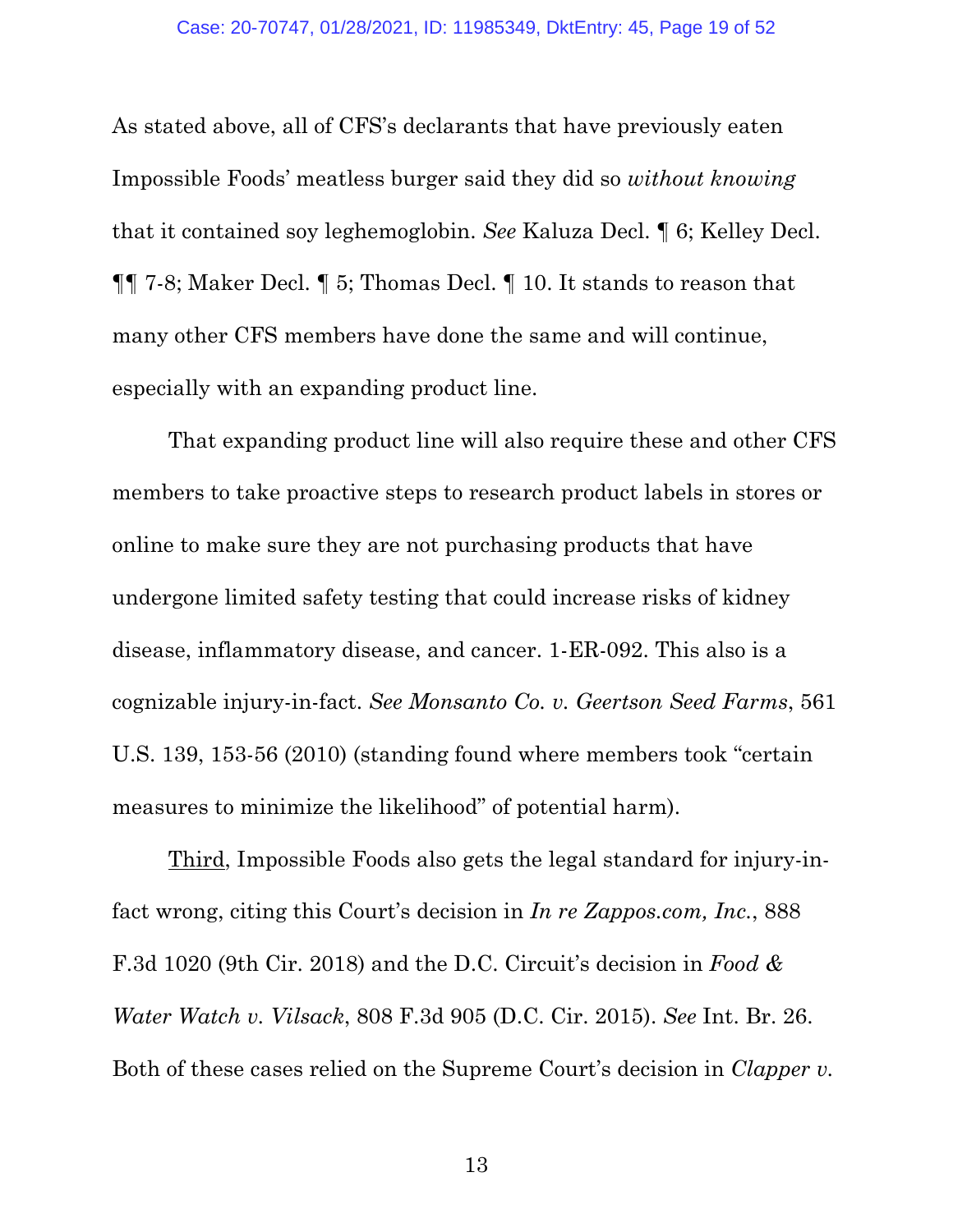<span id="page-19-3"></span><span id="page-19-0"></span>*Amnesty Int'l USA*, 568 U.S. 398 (2013). As this Court has explained, the standing showing in *Clapper* was "especially rigorous" because it arose in a sensitive national security context. *In re Zappos.com*, 888 F.3d at 1026. This Court has subsequently used the "credible threat" standard in other contexts not involving national security, including cases like this involving public health. *See, e.g.*, *NRDC*, 735 F.3d at 878.

<span id="page-19-2"></span><span id="page-19-1"></span>Moreover, the extra-circuit *Food & Water Watch* is inapposite to this Court's "credible threat" standard, *see NRDC*, 735 F.3d at 878, a standard instead consistent with the approaches of other circuits in similar cases. In *Baur v. Veneman*, for example, the Second Circuit explained that "[l]ike threatened environmental harm, the potential harm from exposure to dangerous food products or drugs 'is by nature probabilistic,' yet an unreasonable exposure to risk may itself cause cognizable injury." 352 F.3d 625, 634 (2d Cir. 2003). Indeed, the "very purpose of the . . . FFDCA . . . is to ensure the safety of the nation's food supply and to minimize the risk to public health from potentially dangerous food and drug products." *Id*.

Finally, contrary to Impossible Foods' claim, Int. Br. 28-29, CFS also has statutory standing. Statutory standing turns on simply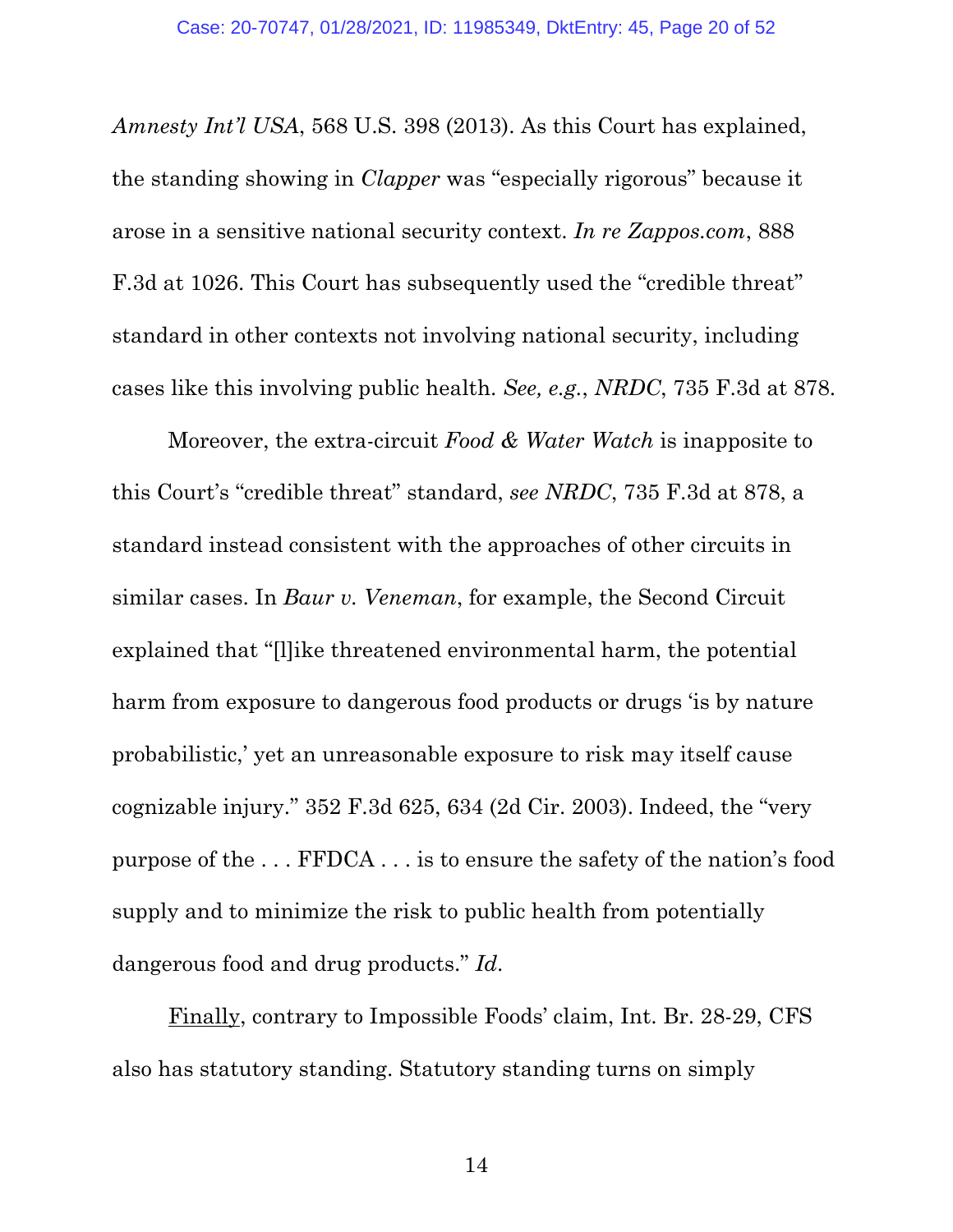<span id="page-20-1"></span>whether CFS's interests "are arguably protected by" Section 721 of the FFDCA. *See Nw. Requirements Utils. v. FERC*, 798 F.3d 796, 807-08 (9th Cir. 2015). As long as CFS's interests are not "so marginally related to or inconsistent with the purposes implicit in the statute," CFS has statutory standing. *Id*. at 808.

<span id="page-20-2"></span>Under Section 721, Congress declared that color additives are unsafe unless FDA issues a regulation prescribing the conditions under which the additive may be safely used. 21 U.S.C. § 379e(a). CFS's organizational interests in food safety, the consumer's right to know what's in the food they eat, and the public health are easily more than marginally related to and consistent with the safe regulation of color additives. *See* Hanson Decl. ¶¶ 3-20. Therefore, in addition to having Article III standing, CFS also has statutory standing.

# <span id="page-20-0"></span>**II. FDA FAILED TO APPLY THE CONVINCING EVIDENCE STANDARD TO IMPOSSIBLE FOODS' COLOR ADDITIVE PETITION.**

As CFS explained in its opening brief, Congress intended FDA to subject color additives to *greater* scrutiny than food additives. Op. Br. 16-19, 32-43. This is evident from the fact that Congress did not include a GRAS exemption like it did for food additives. *Id.* at 17-18. It is also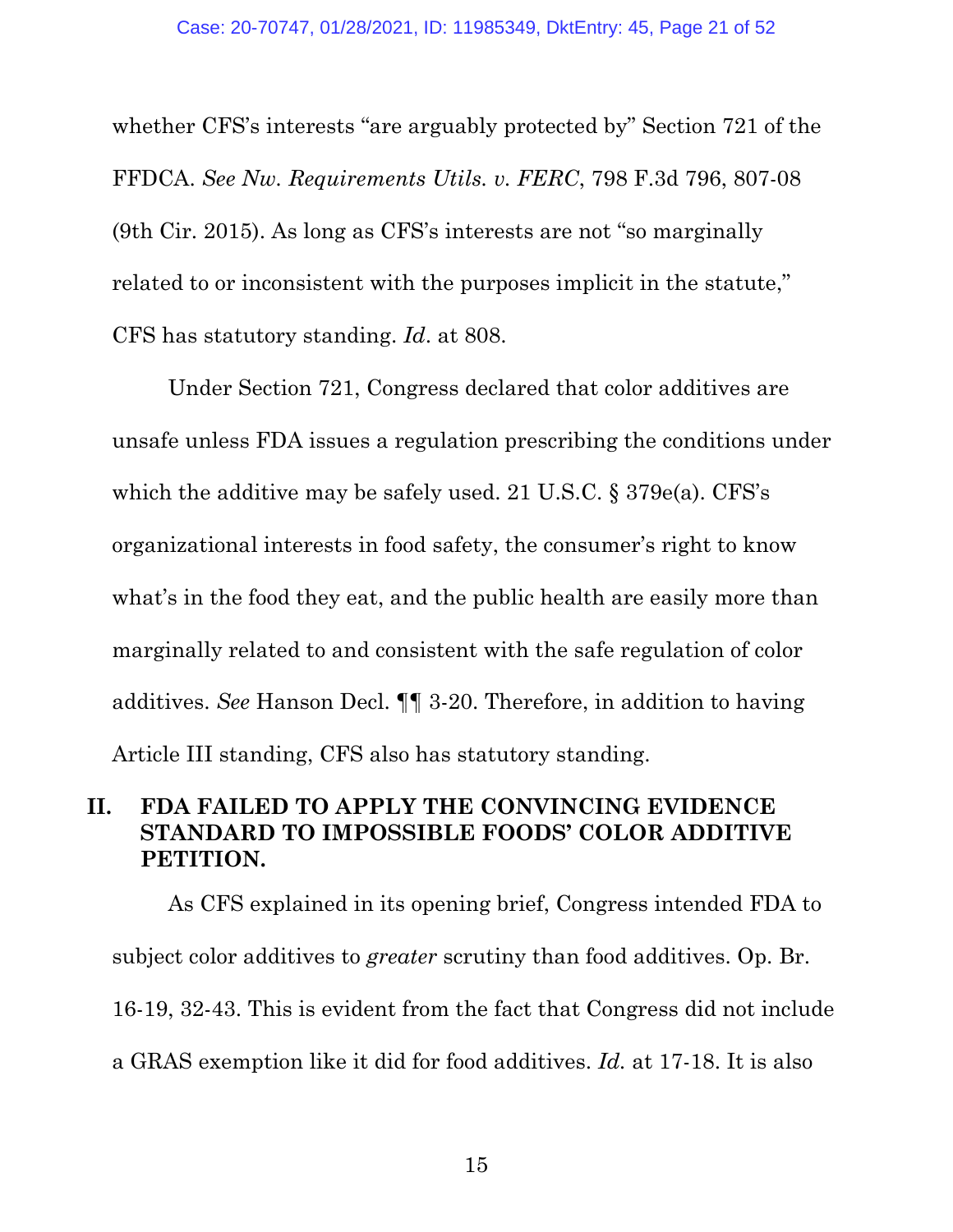<span id="page-21-0"></span>evident from the plain language of FDA's regulations implementing the Color Additives Amendment, in which the agency required "*convincing evidence* that establishes with reasonable certainty that no harm will result from the intended use of the color additive." 21 C.F.R. § 70.3(i) (emphasis added). FDA failed to apply the convincing evidence standard in its review and approval of Impossible Foods' petition.

The plain text of the regulations, the statutory scheme and legislative history, multiple canons of construction, all support CFS's interpretation: that the color additive standard is different, and higher, than the food additive standard. Op. Br. 32-39. Yet FDA claims that the differences in wording between the two standards are "chiefly rhetorical." FDA Br. 21. Impossible Foods seemingly agrees, but elsewhere acknowledges that the "burden of proof" is different for color additives. Int. Br. 5. But this is a distinction without a difference: the burden of proof required is part and parcel of what the legal standard is. These semantics cannot obfuscate the fact that, by their plain language, the standards of safety *are* different, with color additives requiring more to establish safety ("convincing evidence") than food additives. *See* Op. Br. 19, 34-39; 21 C.F.R. §§ 70.3(i), 170.3(i). More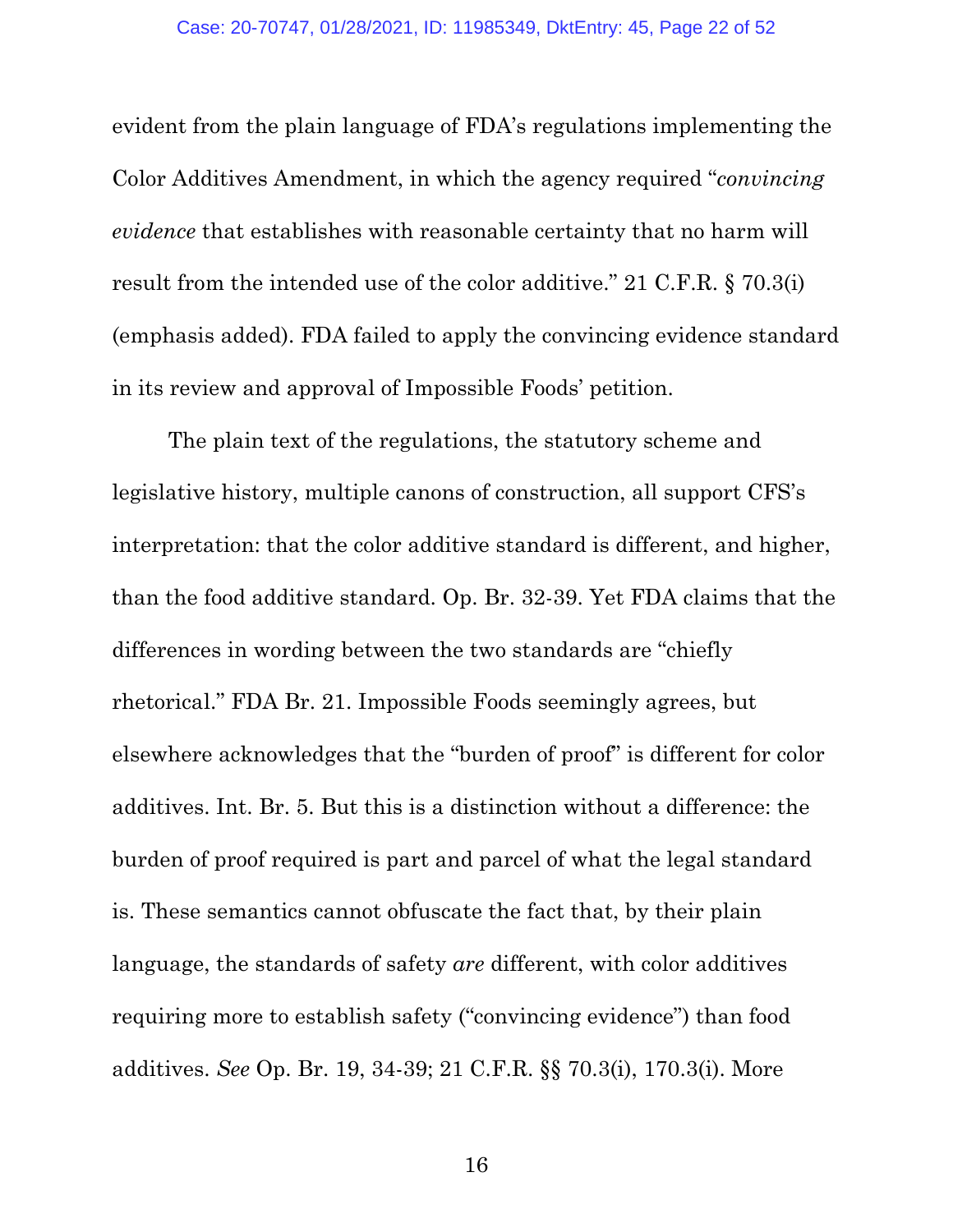fundamentally, Respondents' inconsistency on this key point supports CFS's argument that FDA's objection response was at best "vague, making it impossible . . . to determine" what standard of safety FDA used in its review of Impossible Foods' petition. Op. Br. 41 (quoting *Nw. Coal. for Alts. to Pesticides (NCAP) v. U.S. E.P.A.*, 544 F.3d 1043, 1051 (9th Cir. 2008) (EPA failed to explain its departure from established safety factor)).

Contrary to Impossible Foods' claim, FDA's failure to apply the convincing evidence standard was no "simple clerical error." Int. Br. 30. Rather, it is a systemic problem at FDA in which the agency blurs the lines for these distinct regulatory programs. *See* 1-ER-004 (FDA explaining that it considers the standards of safety for color additives, food additives, and GRAS substances to be "the same"); 2-ER-152 (guidance document omitting "convincing evidence" from standard of safety for color additives). In FDA's review of Impossible Foods' first GRAS notice, the agency stated that the notification "should adequately address" the safety of soy leghemoglobin. 1-ER-081. "Should adequately address" is not "the same" as "convincing evidence that establishes with reasonable certainty that no harm will result from the intended use of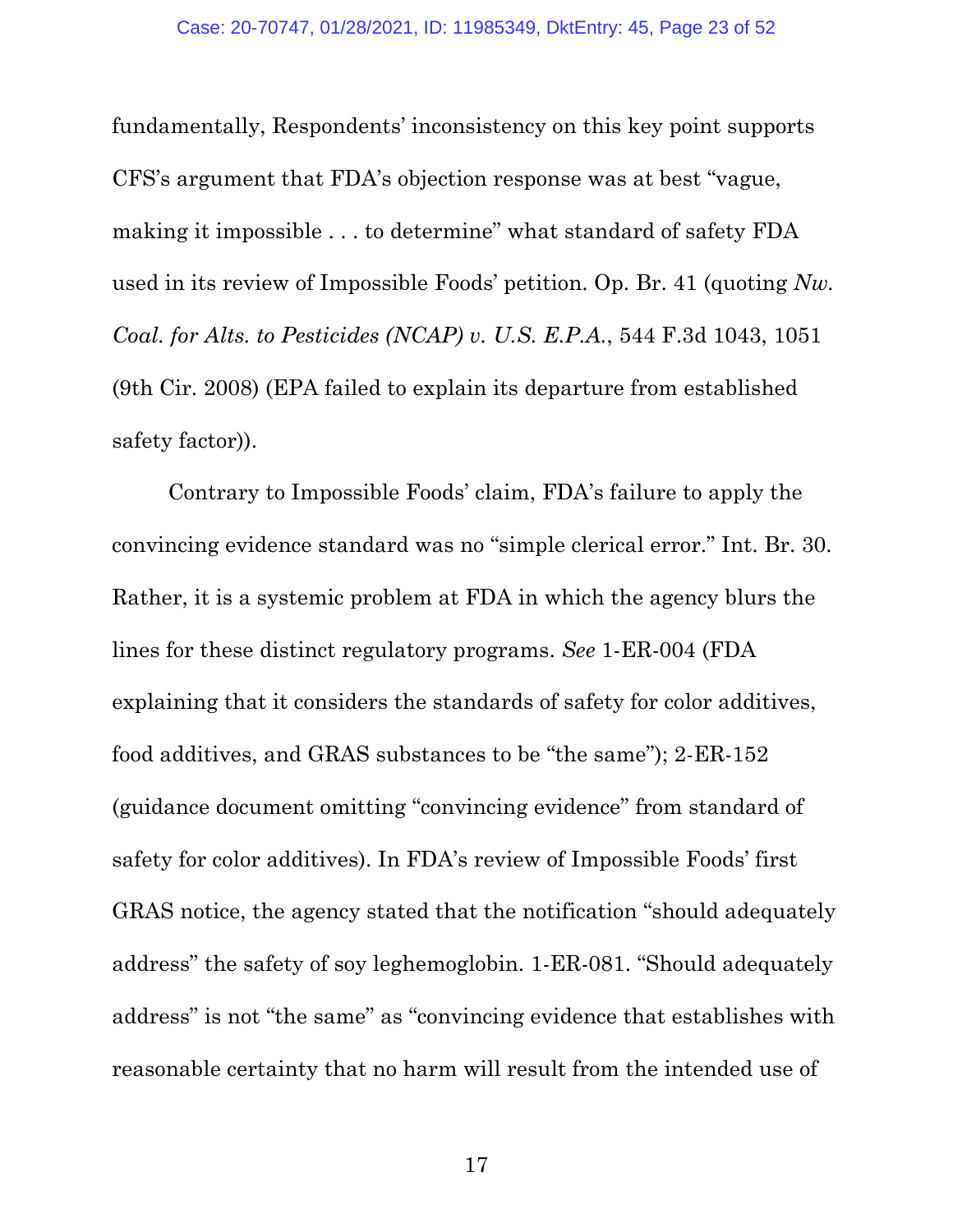<span id="page-23-1"></span>the color additive." 21 C.F.R. § 70.3(i). But according to FDA, the standards of safety for color additives, food additives, and GRAS substances are indistinguishable. 1-ER-004. This is contrary to the plain language of 21 C.F.R. § 70.3(i) and renders its decision "vague, making it impossible . . . to determine" what standard of safety FDA used. *See NCAP*, 544 F.3d at 1051.

<span id="page-23-0"></span>As CFS explained, Congress intended that color additives be subjected to greater scrutiny than food additives. Op. Br. 32-34. Unlike for food additives, there is no GRAS exemption for color additives. *Id*. 32-33. This reflected the intent that FDA be "particularly careful" with color additives because they add "no value at all" to food beyond "eye appeal." *Id*. 17, 33. The plain language of FDA's regulations reflect this institutional caution, requiring "convincing evidence" to establish safety, words that are noticeably absent from the food additive safety standard. *Id*. 34-35. And multiple canons of construction make clear that the distinct terms used in the two standards be given different meaning. *Id*. 35-39.

FDA also relies on two out-of-circuit cases claiming that CFS "does not deny the enormous amount of data submitted under testing already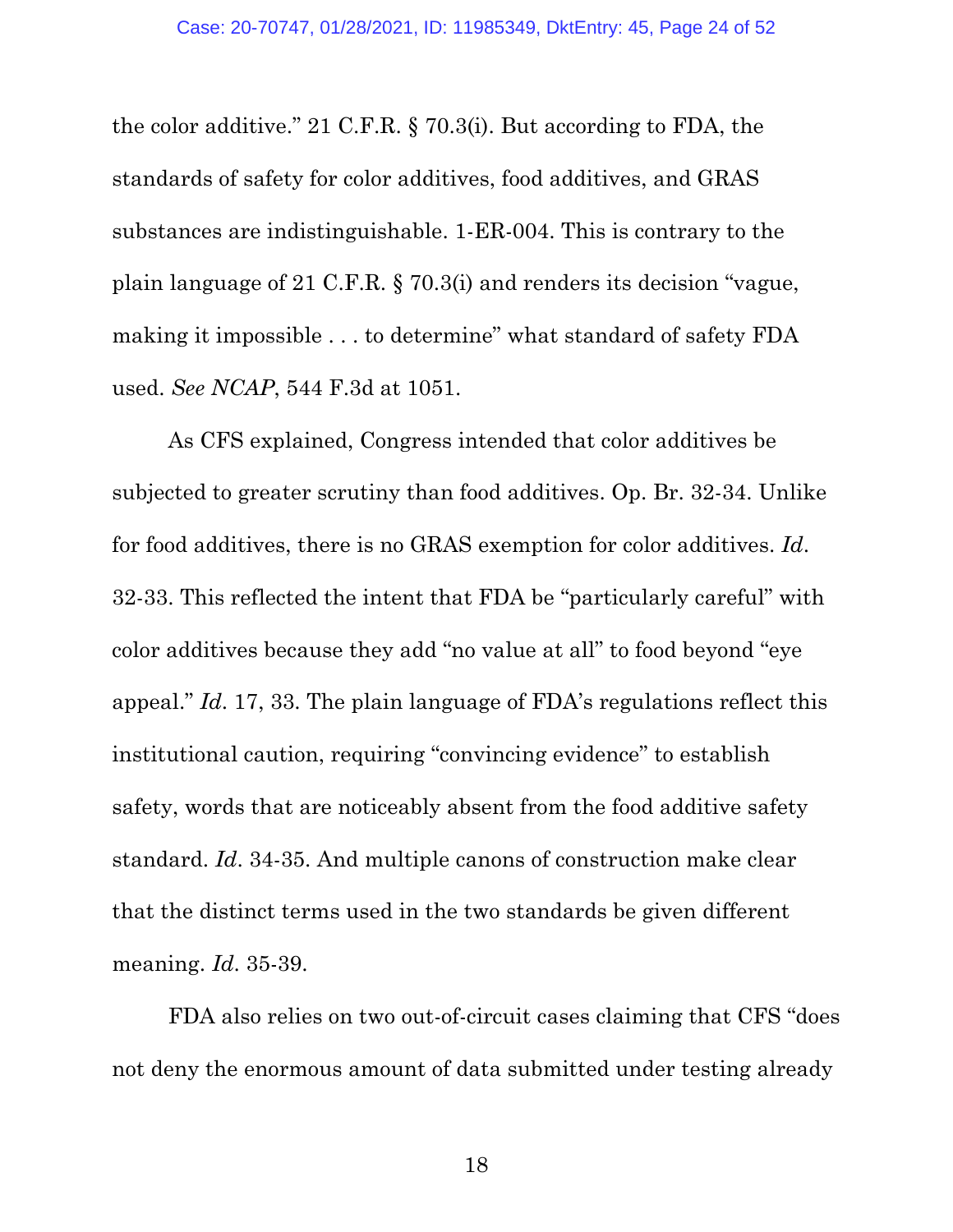done fails to show *any* evidence that these color additives are not safe." FDA Br. 21-22 (emphasis in original) (citation omitted). This is inaccurate. CFS cited numerous "statistically significant differences" in observed health effects in Impossible Foods' 28-day feeding study. Op. Br. 53-54 (including differences that could indicate anemia and/or damage to bone marrow, tissue damage, kidney disease, and cancer); 1- ER-005, 1-ER-092. "[T]he fact that there were so many statistically significant changes in multiple organs and systems suggests that closer scrutiny of the safety of [soy leghemoglobin] is urgently required." 1-ER-093.

<span id="page-24-0"></span>Moreover, the out-of-circuit cases that FDA cites do not support its position. The "enormous amount of data" discussed in *McIlwain v. Hayes*, 690 F.2d 1041, 1048 (D.C. Cir. 1982), concerned FDA's review of twenty-three color additives that were already "commercially established" when Congress passed the Color Additive Amendments in 1960. *Id*. at 1043. The Color Additive Amendments created a transitional process in which these commercially established color additives could remain in food while the industry completed newly required safety testing. After repeated extensions of the transitional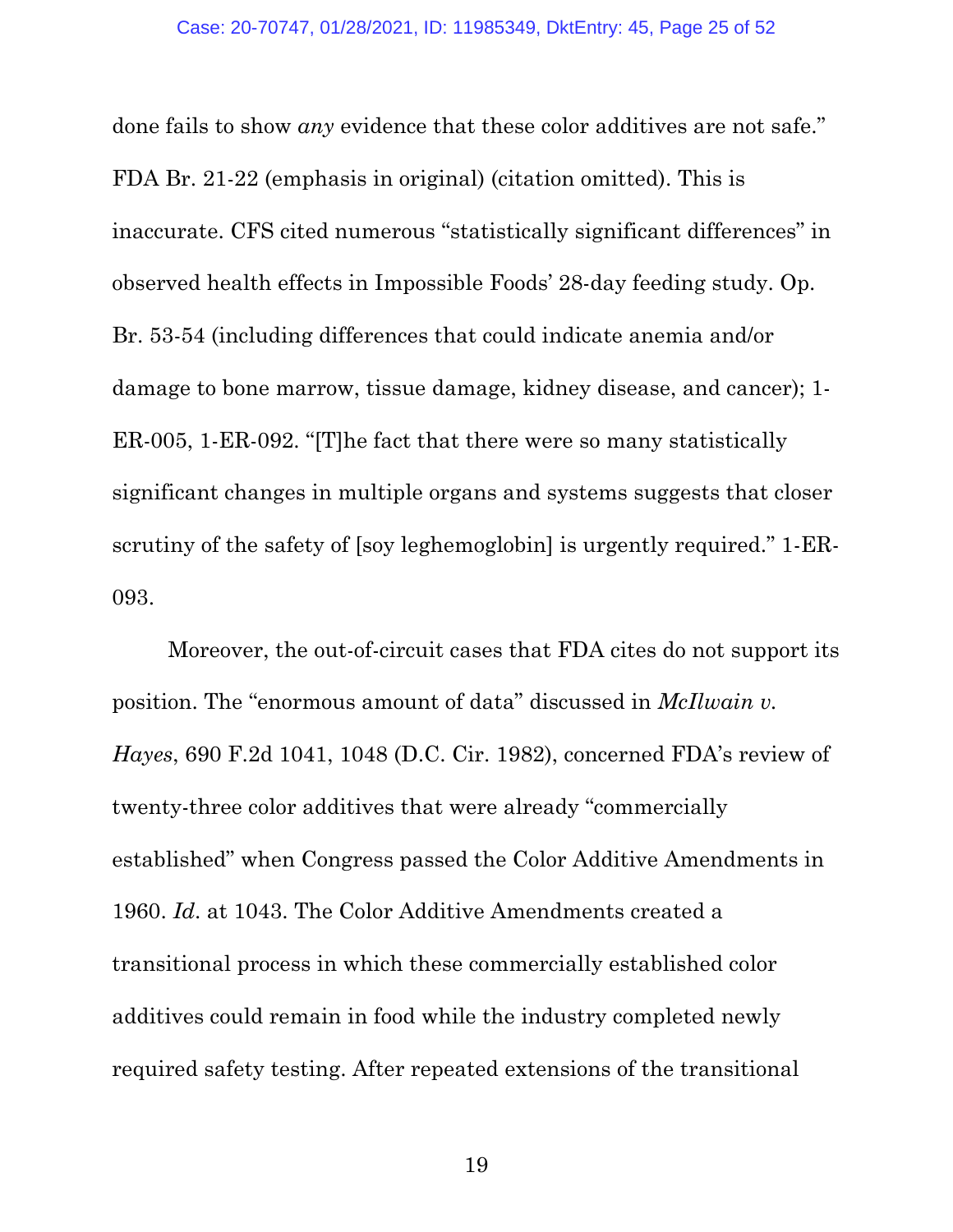<span id="page-25-0"></span>period in 1971, 1977, and 1981, consumer groups sued FDA for failing to issue final rules for these twenty-three color additives. *Id*. at 1044-45.

The court stated, however, that FDA's extensions were reasonable in this case because testing methodologies kept advancing so rapidly that by the time FDA would review industry safety data for these color additives, "ever-improving scientific techniques for testing" required additional safety studies. *Id*. at 1044. Thus, by the time the D.C. Circuit decided this case in 1982, FDA had an "enormous amount of data" from decades of scientific testing for these twenty-three color additives. *Id*. at 1044-45, 1048.

Here, we are most definitively not dealing with twenty-three "commercially established" color additives for which there is an "enormous amount of data" based upon decades of testing: quite the opposite. Rather, soy leghemoglobin is a very novel and new color additive for which there is *no* previous history of safe use. 1-ER-081. And FDA failed to require long-term studies recommended by its own guidelines, and the 28-day rat-feeding study did not adhere to those guidelines either. *Infra* 23-33. When considered in context, CFS's claims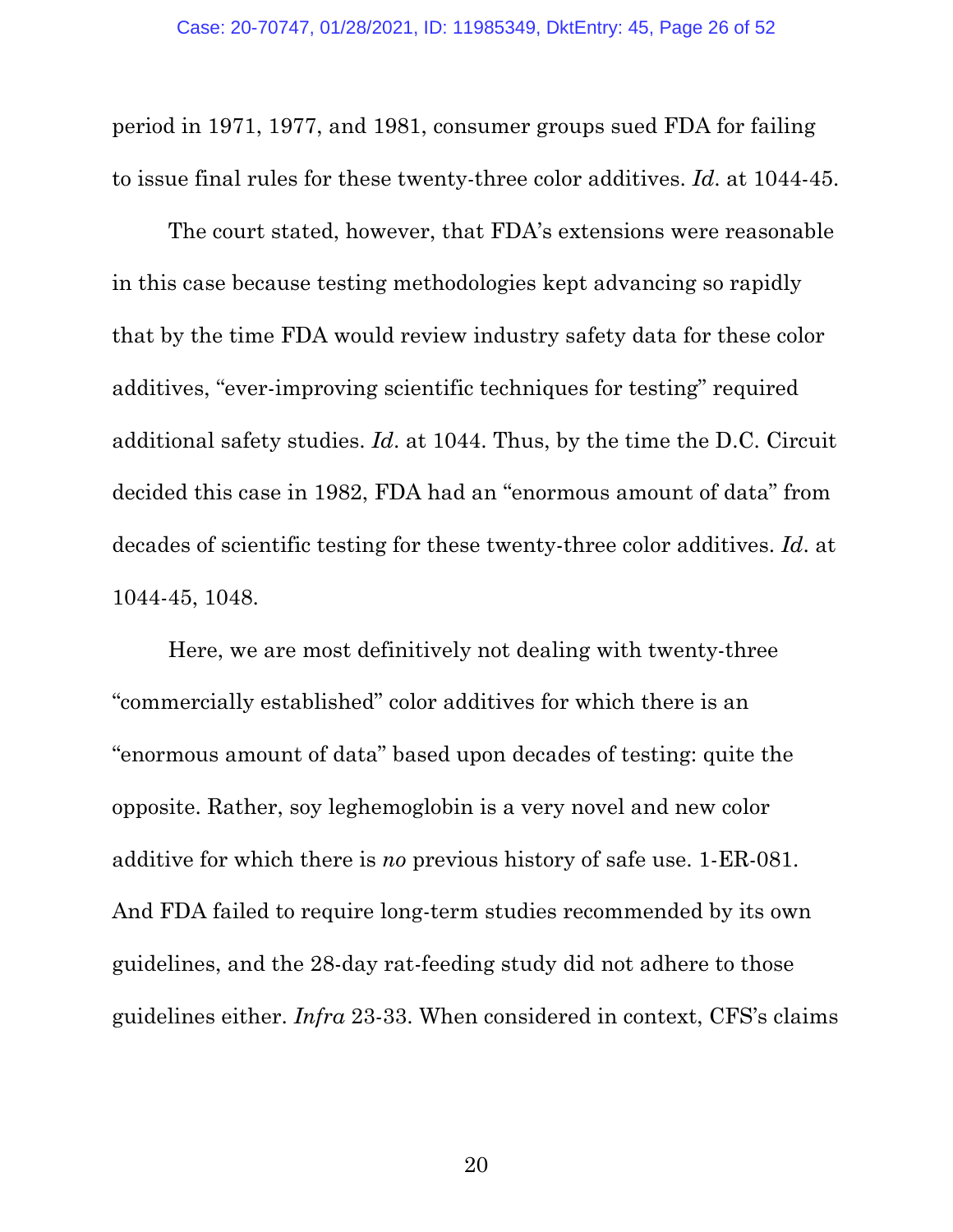can hardly be characterized as "little more than nitpicking." FDA Br. 23 (citation omitted).

<span id="page-26-0"></span>FDA also cites *Public Citizen v. Young*, 831 F.2d 1108 (D.C. Cir. 1987), claiming that this Court need not even consider the differences between the safety standards for color additives and food additives. FDA Br. 22. That is not what the court in *Public Citizen* held. Rather, the court discussed the differences between the Delaney Clauses of the Food Additive Amendments and Color Additive Amendments. *Public Citizen*, 831 F.2d at 1118-1122. Notably, the court stated that although the clauses have similar wording, "the context is clearly different" for each. *Id*. at 1120. Like the Delaney Clauses at issue *Public Citizen*, the context for the standards of safety for color additives and food additives "is clearly different." *Id*.; *see* Op. Br. 11-19, 32-43.

<span id="page-26-2"></span><span id="page-26-1"></span>First, Congress did not include a GRAS exemption for color additives as it did for food additives. *Compare* 21 U.S.C. § 321(s) (food additives), *with* § 321(t) (color additives); *see also* Op. Br. 18. This reflects the fact that, unlike food additives, color additives provide "no value at all" to food, "except so-called eye appeal." *Color Additives Amendment of 1960: Hearings on H.R. 7624 and S. 2197 Before the H.*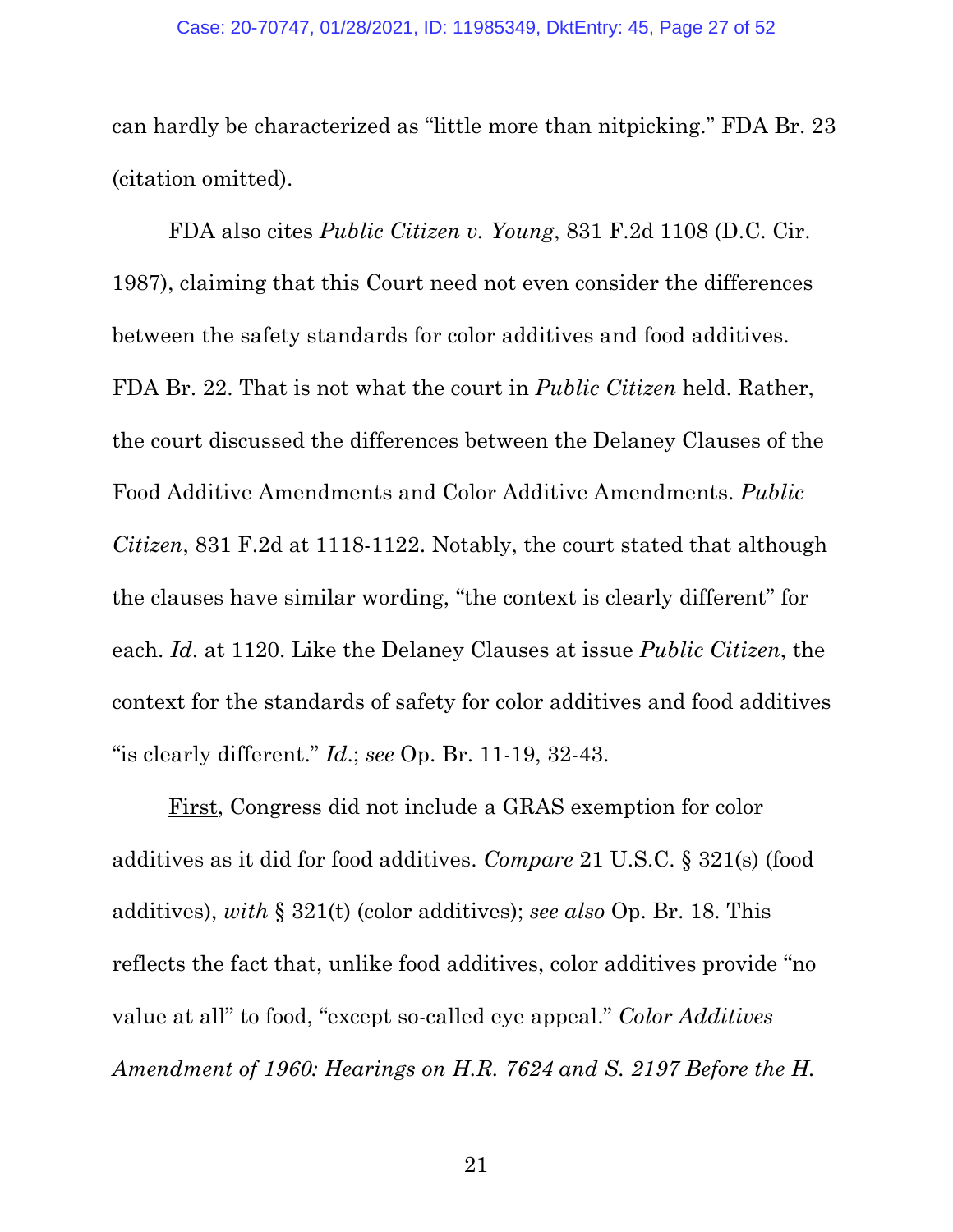*Comm. on Interstate and Foreign Commerce*, 86th Cong., 2d Sess. 108 (1960) (statement of Rep. James Delaney of New York); *see also* Op. Br. 17-18.

<span id="page-27-1"></span>Second, FDA itself understood that the context between these safety standards "is clearly different" when it promulgated the color additive regulations. FDA decided that the requisite standard of safety for color additives is "convincing evidence," words that are notably absent from the standard of safety for food additives. *Compare* 21 C.F.R. § 70.3(i) *with* 21 C.F.R. § 170.3(i). The Court should reject FDA's and Impossible Foods' attempts to rewrite the color additive safety standard.

## <span id="page-27-2"></span><span id="page-27-0"></span>**III. FDA FAILED TO SUPPORT ITS DECISION WITH SUBSTANTIAL EVIDENCE.**

FDA and Impossible Foods claim that the agency supported its decision with substantial evidence. Both largely rely on Impossible Foods' submission of a rat-feeding study that did not comply with the minimum standards called for in FDA guidance regarding the length of time and number of animals for such studies. *See* FDA Br. 22-27; Int. Br. 33-42. FDA and Impossible Foods further claim that even without this inadequate rat-feeding study, FDA supported its decision with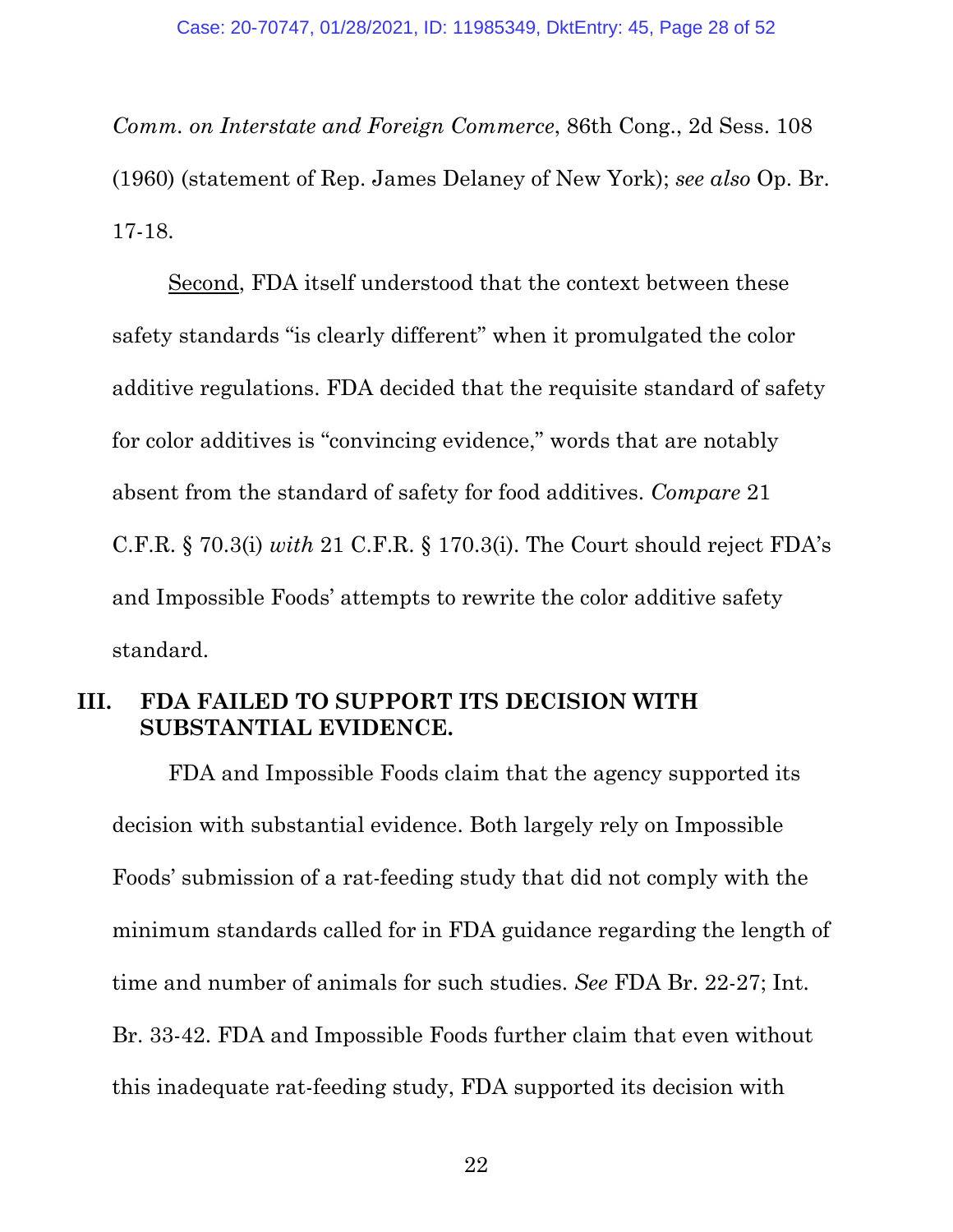substantial evidence. *See* FDA Br. 23; Int. Br. 42-43. Contrary to these claims, FDA's decision was not supported by substantial evidence.

# <span id="page-28-0"></span>**A. The estimated exposure and novelty of soy leghemoglobin should have prompted rigorous testing.**

Importantly, Respondents do not dispute the fact that, according to the Redbook, soy leghemoglobin falls into Concern Level III (CL-III) by virtue of its extremely high level of estimated consumption. *See* Op. Br. 50-51, n.23. Concern levels are "relative measures of the degree to which the use of an additive may present a hazard to human health," with CL-III representing "the *highest probable risk to human health*." FER-004 (emphasis added). FDA determines Concern Levels based on human exposure to and chemical structure of the additive: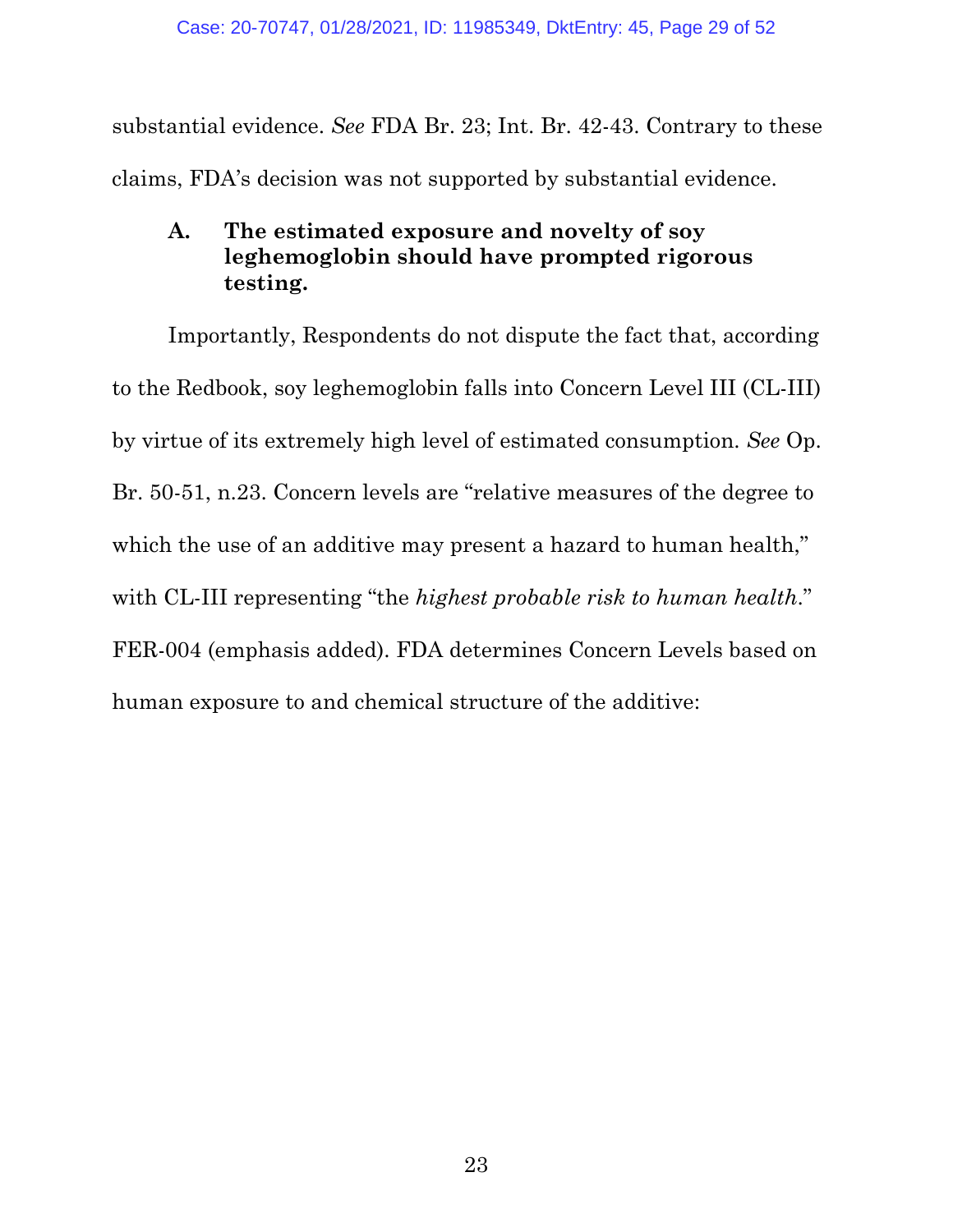# **Figure 1: Concern Levels (CL) as Related to Human Exposure and Chemical Structure.[4](#page-29-0)**



<span id="page-29-0"></span><sup>4</sup> FDA, *Guidance for Industry: Summary Table of Recommended Toxicological Testing for Additives Used in Food*, *available at* https://www.fda.gov/regulatory-information/search-fda-guidancedocuments/guidance-industry-summary-table-recommendedtoxicological-testing-additives-used-food. FDA explains that the determined Concern Level "translates to the *minimum* set of recommended toxicity tested needed to evaluate the toxicological safety of the new or expanded use of the additive." *Id*. (emphasis added).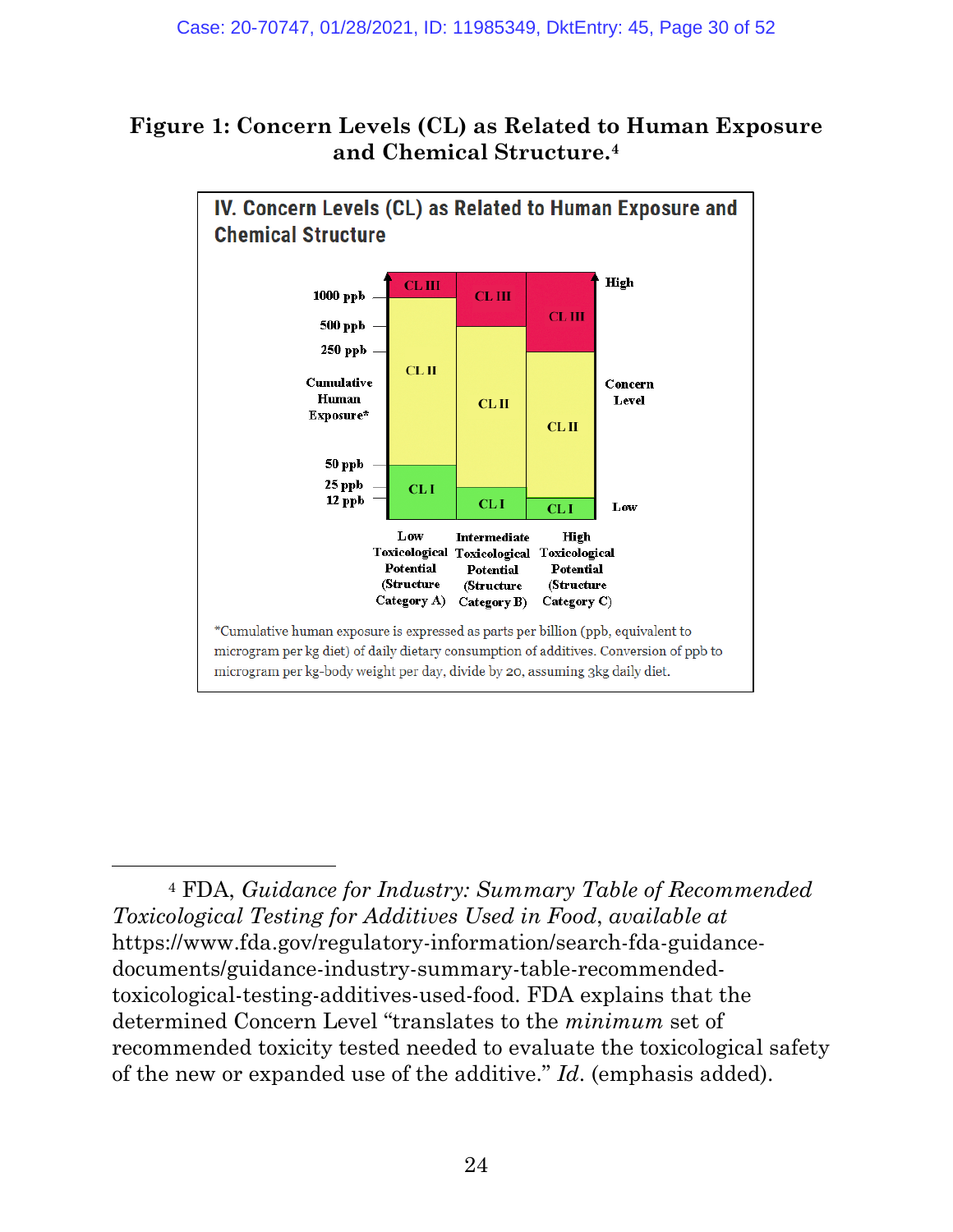Once a concern level is determined, this "translates to the *minimum* set of recommended toxicity tests needed to evaluate the toxicological safety of the new or expanded use of the additive."[5](#page-30-0)

Even if an additive has low toxicological potential (Structure Category A), FDA nevertheless considers the additive to trigger CL-III if the human exposure to it exceeds 1,000 parts per billion (ppb) in food, equivalent to 50 micrograms per kg-body weight per day (µg/kg bw/d), assuming a 3kg daily diet. *See* Figure 1; Op. Br. 51, n.23. As CFS previously explained, assuming that soy leghemoglobin falls into the lowest (safest) of three toxicological potential categories (Structure Category A), the mean estimated intake of soy leghemoglobin still exceeds the trigger for CL-III testing by a factor of nearly 100, and by over 200 for consumers in the 90th percentile of exposure. *See* Op. Br. 51, n.23, 2-ER-296 (Table 4); Figure 1.

Nor does FDA or Impossible Foods deny that "the minimum set of recommended toxicity tests needed to evaluate the toxicological safety" of a CL-III substance such as soy leghemoglobin includes not only subchronic but also chronic, carcinogenicity, and reproductive toxicity

<span id="page-30-0"></span><sup>5</sup> *Id*.; *see also* Figures 1 and 2.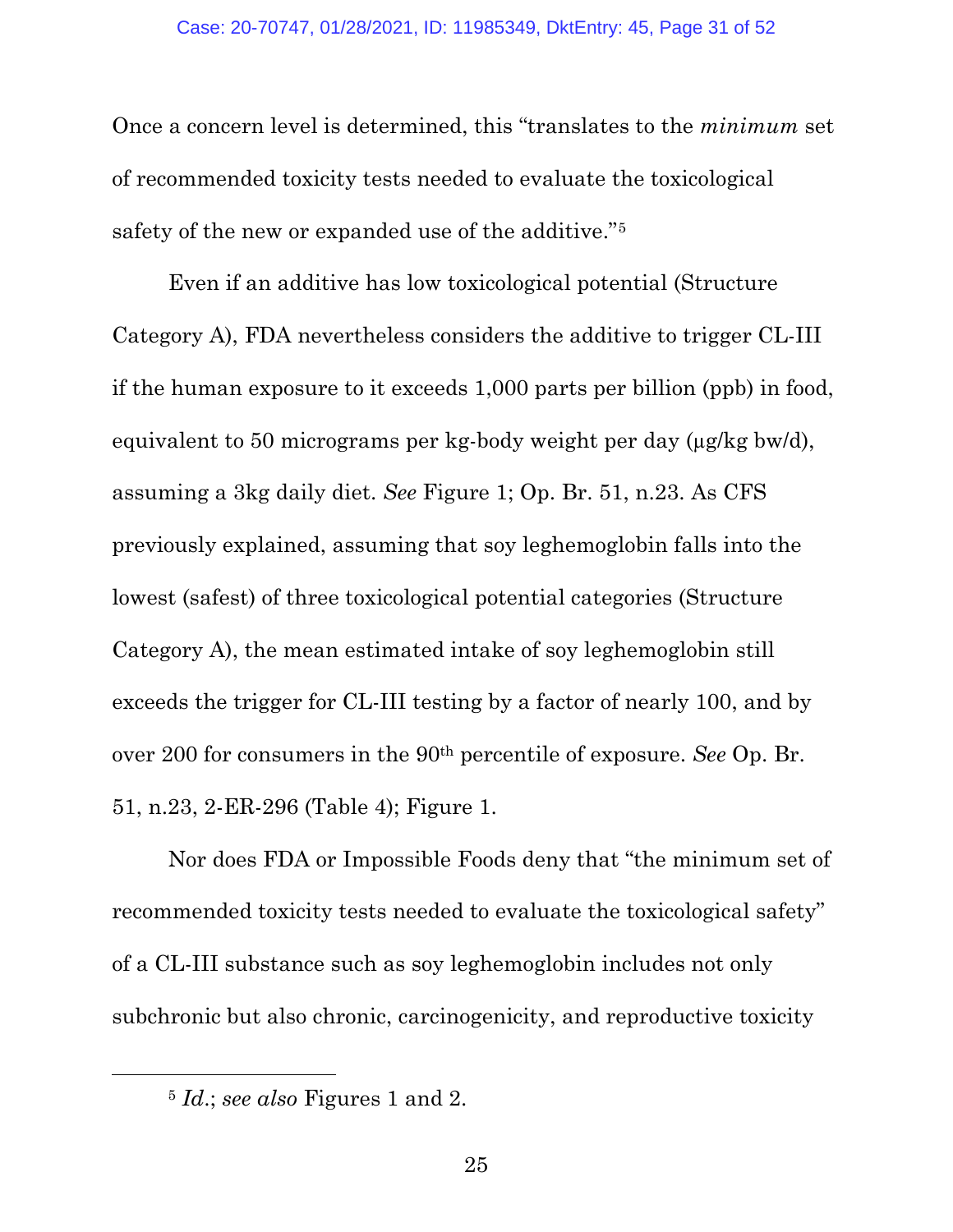studies, among others. Op. Br. 50-51; Figure 2. Thus, not only should Impossible Foods have conducted a subchronic toxicity study for at least 90 days to 12 months, it also should have conducted a full battery of toxicity testing as shown in Figure 2 below: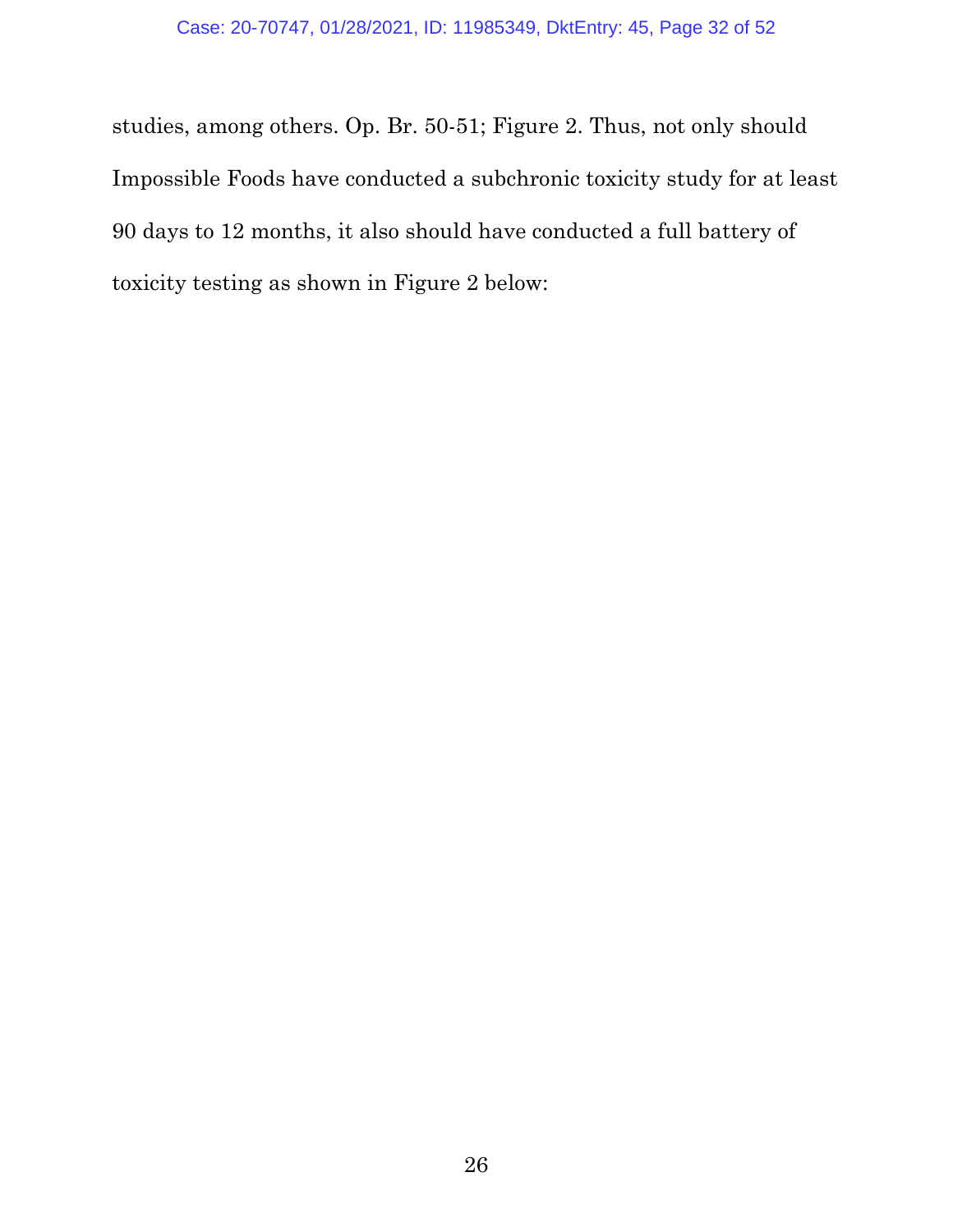# **Figure 2: Recommended Toxicological Testing Summary Table for Additives Used in Food.[6](#page-32-0)**

| x<br>χc | x<br>ya,c | X<br>χa,c |
|---------|-----------|-----------|
|         |           |           |
|         |           |           |
|         | χc        | ya,c      |
|         | χc        | ya,c      |
|         |           | χc        |
|         |           | χc        |
|         |           | x         |
|         | χc        | χc        |
|         | yb,c      | yb,c      |
|         | χb        | χb        |
|         |           | χb        |
|         |           |           |
|         |           |           |

The need for a full battery of testing is further supported by the

fact that soy leghemoglobin is a novel protein. Int. Br. 12; 1-ER-091,

<span id="page-32-0"></span><sup>6</sup> FDA, *Guidance for Industry: Summary Table of Recommended Toxicological Testing for Additives Used in Food*, *available at* https://www.fda.gov/regulatory-information/search-fda-guidancedocuments/guidance-industry-summary-table-recommendedtoxicological-testing-additives-used-food.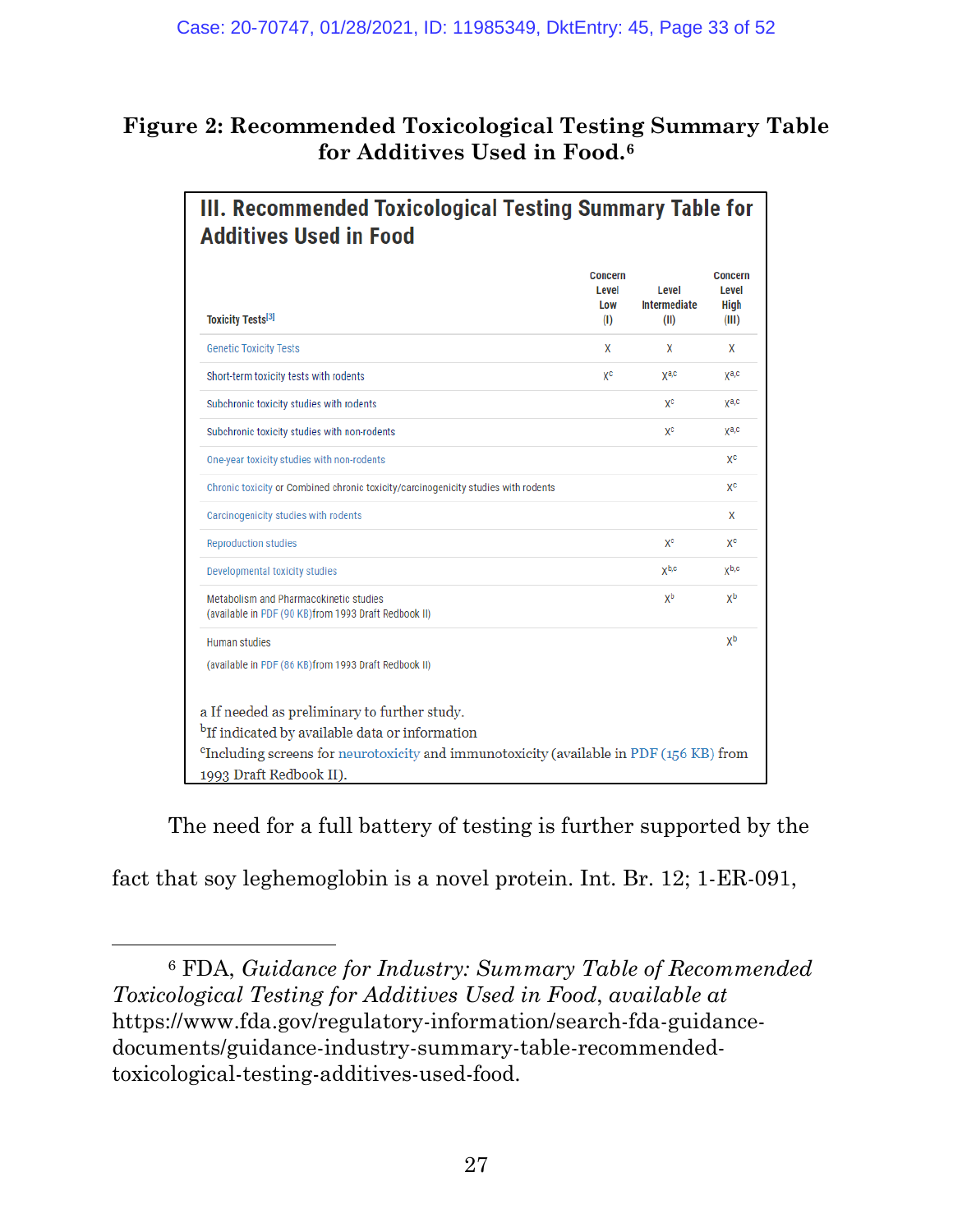SER-41. According to FDA, The "[m]inimum toxicological testing recommended to support the safety of a novel additive might include studies generally recommended for a Concern Level III additive, *irrespective of its chemical structure and exposure*."[7](#page-33-2) In other words, even if an additive has the lowest possible Concern Level, if it is a novel additive, FDA says it should be considered CL-III in terms of toxicity testing. Of course, here we not only have a novel additive that, in and of itself, should have triggered CL-III testing, but a novel additive for which the estimated daily intake vastly exceeds the trigger for CL-III testing even assuming it has the lowest toxicological potential (Structure Category A).

<span id="page-33-0"></span>**B. Impossible Foods' 28-day rat-feeding study with only ten animals per sex per dosage group did not meet FDA's** *minimum* **requirements for subchronic toxicity studies.**

Both FDA and Impossible Foods' claim that the company's 28-day rat-feeding study with only 10 rats per sex per group was sufficient for

<span id="page-33-2"></span><span id="page-33-1"></span><sup>7</sup> FDA, *Guidance for Industry: Summary Table of Recommended Toxicological Testing for Additives Used in Food* (emphasis added), *available at* https://www.fda.gov/regulatory-information/search-fdaguidance-documents/guidance-industry-summary-table-recommendedtoxicological-testing-additives-used-food.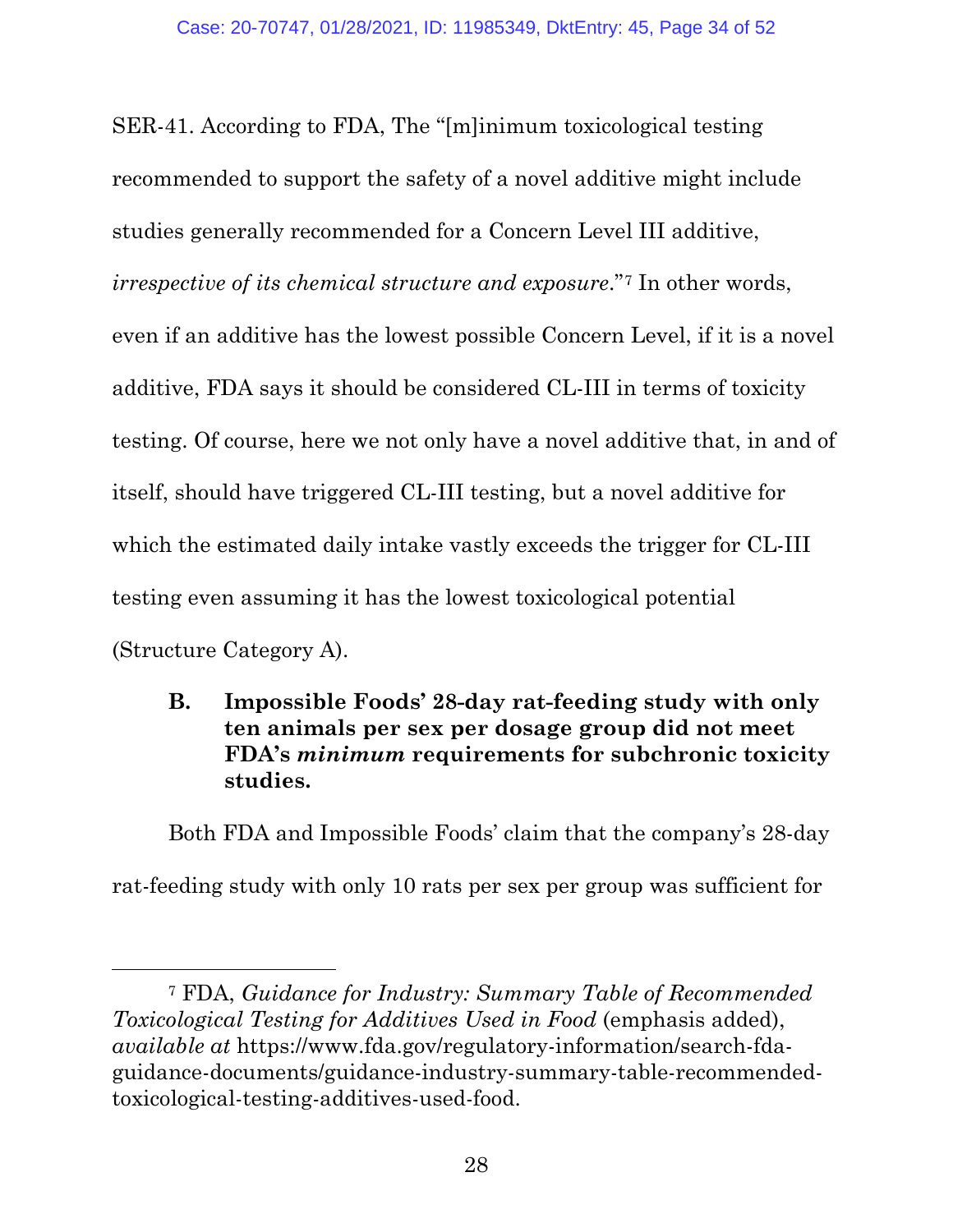demonstrating the safety of a substance that "has not been used in food before." FDA Br. 24-25; Int. Br. 39-42; 1-ER-073. Both point to FDA's testing guidelines in the Redbook as not being binding to support the notion that a genetically engineered substance never before consumed by humans did not warrant longer-term studies with more test subjects to demonstrate safety. FDA Br. 22-27; Int. Br. 35-39. Regardless of whether the Redbook is technically binding, the FDA guidance nevertheless lays out detailed minimum standards for food safety testing that warrant respect from the Court. *See Pollinator Stewardship Council v. EPA*, 806 F.3d 520, 531-32 (9th Cir. 2015) (EPA cannot ignore standards it set itself); *NRDC*, 735 F.3d at 883-84 (same).

<span id="page-34-1"></span><span id="page-34-0"></span>As FDA explains, one of its core responsibilities "is to ensure the safety of food ingredients added to the food supply in the United States." 2-ER-152. In developing the Redbook to help ensure food safety, FDA solicited input from "the regulated and scientific communities" and "considered publications and information regarding recent advances and increased knowledge in toxicology, science and the food industry, and other authoritative guidance for toxicity testing." 2-ER-152. The study protocols in the Redbook thus represent FDA's considered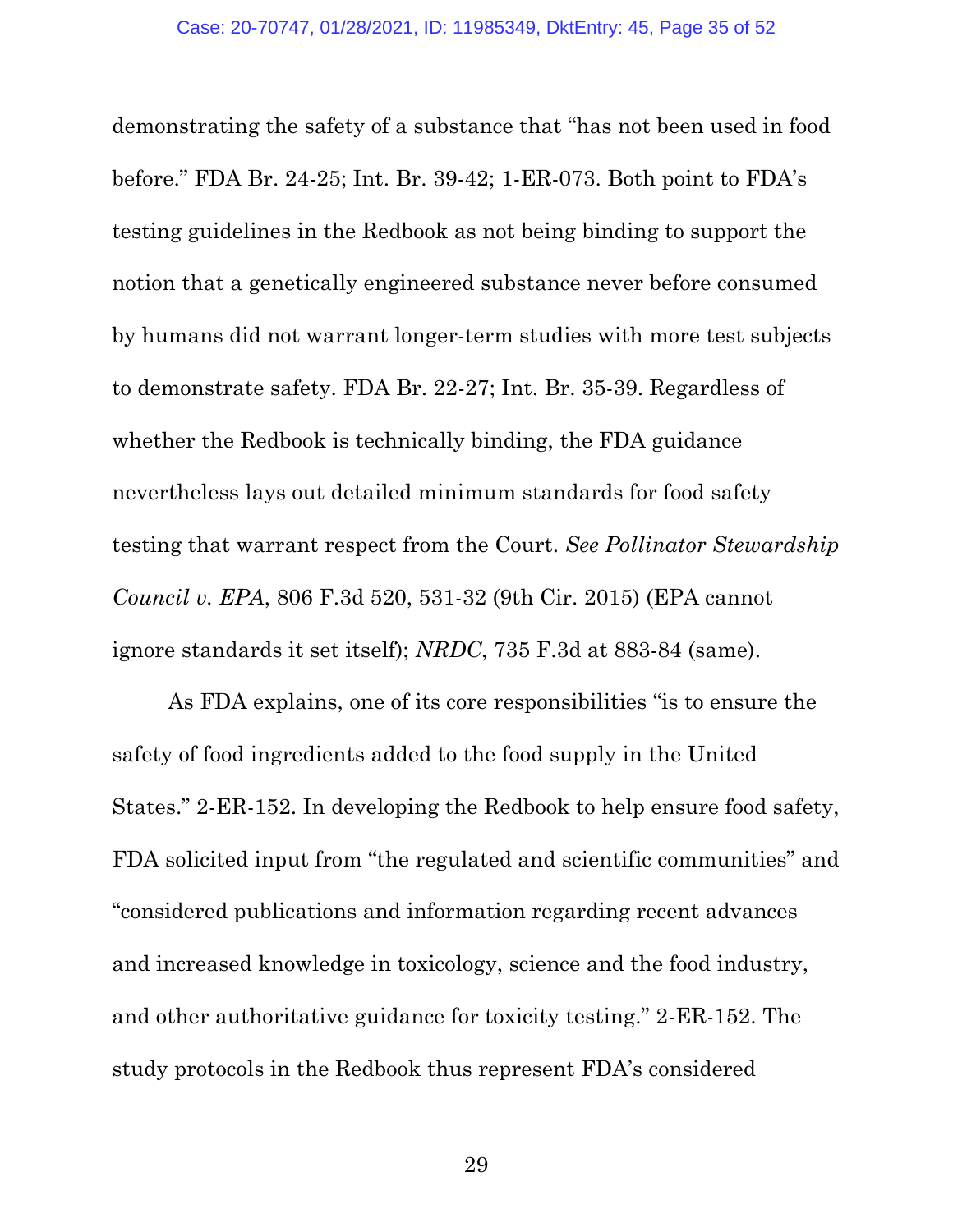judgment "to assist petitioners and notifiers" in, *inter alia*, "designing, conducting, and reporting the results of toxicity studies." 2-ER-151. As such, the Redbook's study protocols warrant this Court's respect.[8](#page-35-1) *Pollinator Stewardship*, 806 F.3d at 531-32; *NRDC*, 735 F.3d at 883-84.

<span id="page-35-0"></span>One of those study protocols, found in Chapter IV.C.4.a., sets out the parameters for conducting subchronic toxicity studies in rodents. 2- ER-267-77. According to this protocol, "[s]ubchronic toxicity studies with rodents are generally conducted for 90 days (3 months), but they may be conducted for up to 12 months." 2-ER-267; *see also* FDA Br. 25 (acknowledging "90-day" baseline for "subchronic studies"). "Any other regime [for testing duration] must be justified." 2-ER-270.

In addition to testing duration, Chapter IV.C.4.a. sets out specific parameters for the number and sex of rodents used for subchronic toxicity studies. For such studies, "experimental and control groups should have at least 20 rodents per sex per group." 2-ER-268. FDA says that "ten rodents/sex/group may be acceptable for subchronic rodent

<span id="page-35-1"></span><sup>8</sup> And while Impossible Foods now insists that the Redbook guidelines "are not *requirements*," Int. Br. 41, it previously identified these guidelines as a "data requirement." SER-72.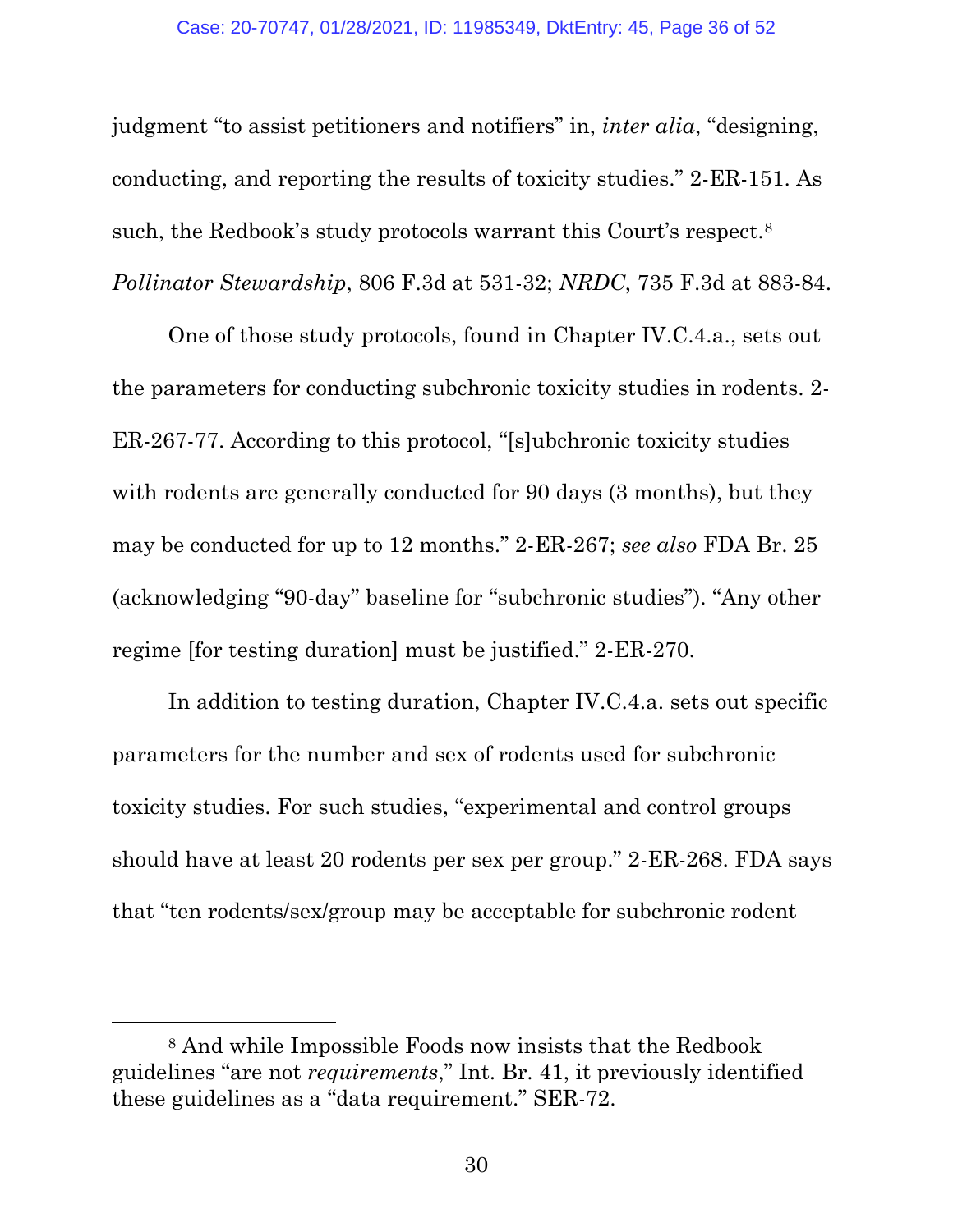studies" but only "when the study is considered to be range-finding in nature or when longer term studies are anticipated." 2-ER-268.

Here, Impossible Foods submitted a study that it claims was designed and conducted in conformance with the "data requirements" contained in Redbook section IV.C.4.a. for subchronic toxicity studies with rodents. SER-32, SER-72, SER-94, SER-103, SER-118, 2-ER-267. That means the study should have been conducted for *at least* 90 days *unless* Impossible Foods "justified" using a shorter timeframe. 2-ER-267, 2-ER-270. The study also should have included "*at least* 20 rodents per sex per group" unless the study was considered to be "range-finding in nature"[9](#page-36-1) or if the company planned to conduct "longer term studies." 2-ER-268 (emphasis added).

But Impossible Foods' rat-feeding study did not satisfy these parameters. Far from it, the study was conducted for just 28 days, not

 $\overline{a}$ 

<span id="page-36-1"></span><span id="page-36-0"></span><sup>9</sup> A "range-finding" study is a "preliminary exploratory stud[y]" to gather information such as dose range to facilitate proper design of a subsequent laboratory study. FDA, *Good Laboratory Practice Regulations Management Briefings, Post Conference Report*, Subpart A – General Provisions, #23 (Aug. 1979), *available at* https://www.fda.gov/regulatory-information/search-fda-guidancedocuments/good-laboratory-practice-regulations-management-briefingspost-conference-report-aug-1979.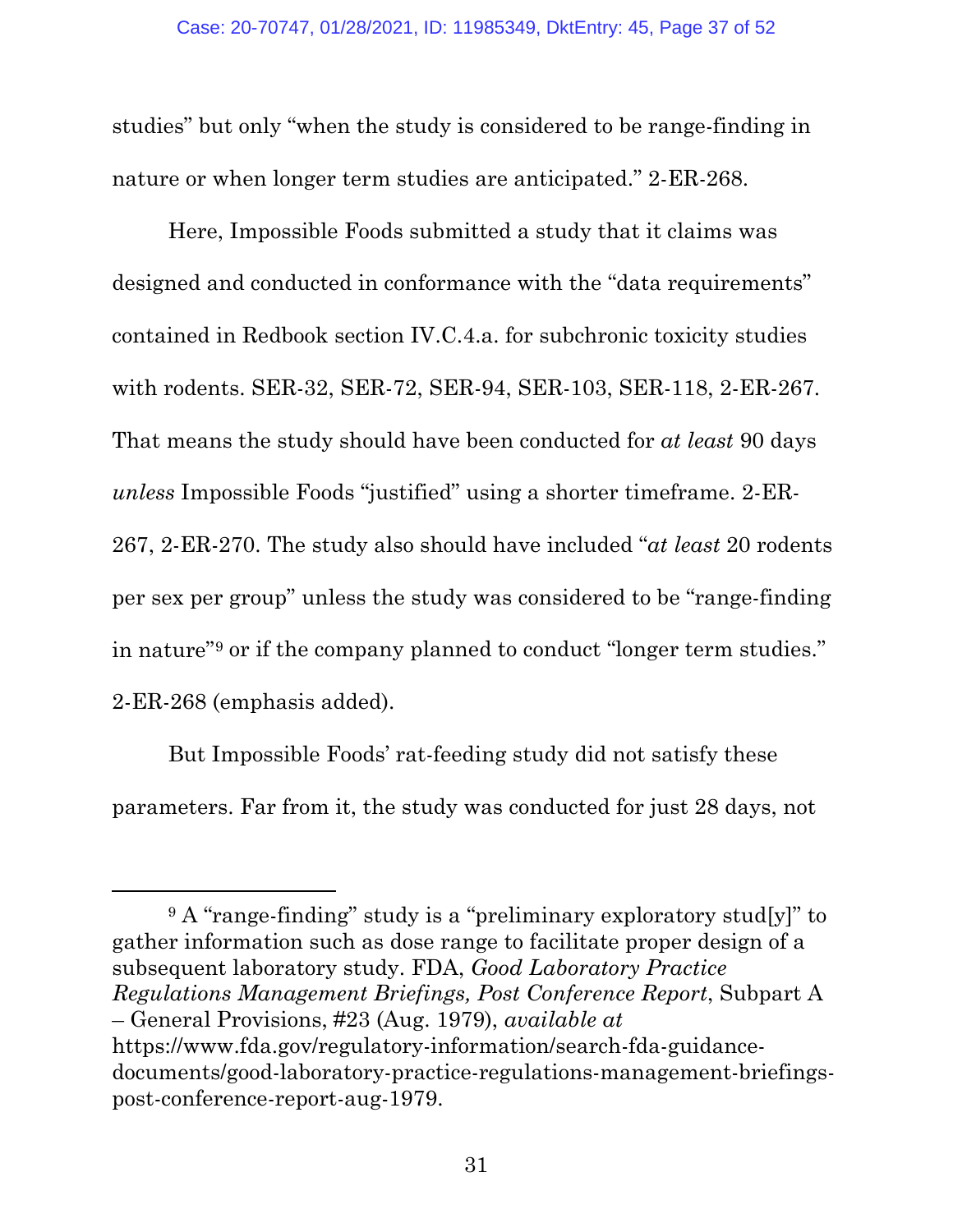even one-third of the 90-day minimum duration that Section IV.C.4.a. of the Redbook calls for. SER-32, 2-ER-267, 2-ER-270. At no point in the record prior to FDA's decision did Impossible Foods explain why this much shorter duration was "justified." 2-ER-270.

Second, the study included just 10 rats per sex per group, just half of the minimum number that Section IV.C.4.a. calls for. SER-33, 2-ER-268. This number of animals may have been acceptable if this had been a "range-finding" study. But it was not. Nor were there any longer term studies conducted or in the record. In other words, not only did Impossible Foods fail to "justify" cutting the duration of its study from the 90-day minimum to just 28 days, it also failed to provide any justification in the record prior to FDA's decision for reducing the minimum number of rats by half.

<span id="page-37-0"></span>Recognizing these failures, FDA belatedly claims that Impossible Foods mistakenly "labeled" its rat-feeding study as a 90-day subchronic study. FDA Br. 25. This is the first time that FDA has relied on this rationale and it should be rejected by the court as post-hoc rationalization. *See Bowen v. Georgetown Univ. Hosp.*, 488 U.S. 204, 212 (1988) (responsibility for elaborating on agency orders lies with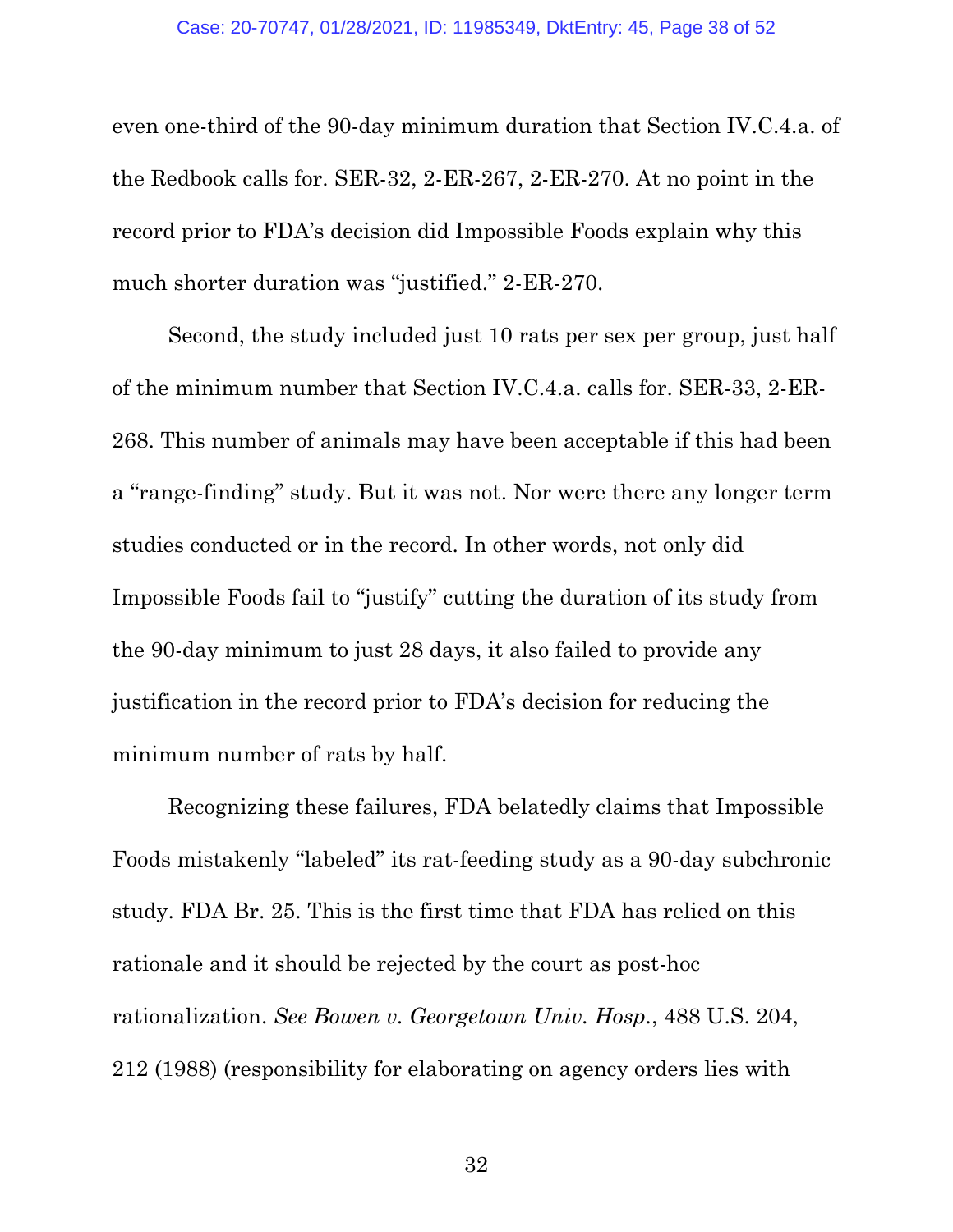<span id="page-38-0"></span>administration officials, not appellate counsel); *Altamirano v. Gonzales*, 427 F.3d 586, 595 (9th Cir. 2005). And even assuming the study was mistakenly labeled as a "subchronic" study, FDA fails to identify what kind of study it was.

Regardless, the argument is unpersuasive as Impossible Foods not only labeled the study as meeting the data requirements of Section IV.C.4.a. multiple times, SER-72, SER-94, SER-103, SER-118, but also explained within the study itself that it "*was designed to meet the guidelines* in the US FDA Toxicological Principles for the Safety Assessment of Food Ingredients, Redbook 2000, IV.C.4.a. *Subchronic* Toxicity Studies with Rodents (2007)." SER-32 (emphasis added). And Impossible Foods still maintains that position. Int. Br. 41. That Respondents cannot even agree on whether or not this study was a "subchronic" toxicity study indicates how fatally flawed FDA's whole review process was. FDA Br. 25; Int. Br. 41.

Without a compliant subchronic toxicity study, FDA failed to support its decision with any of the recommended studies for novel CL-III color additives. *Supra* 27 (Figure 2).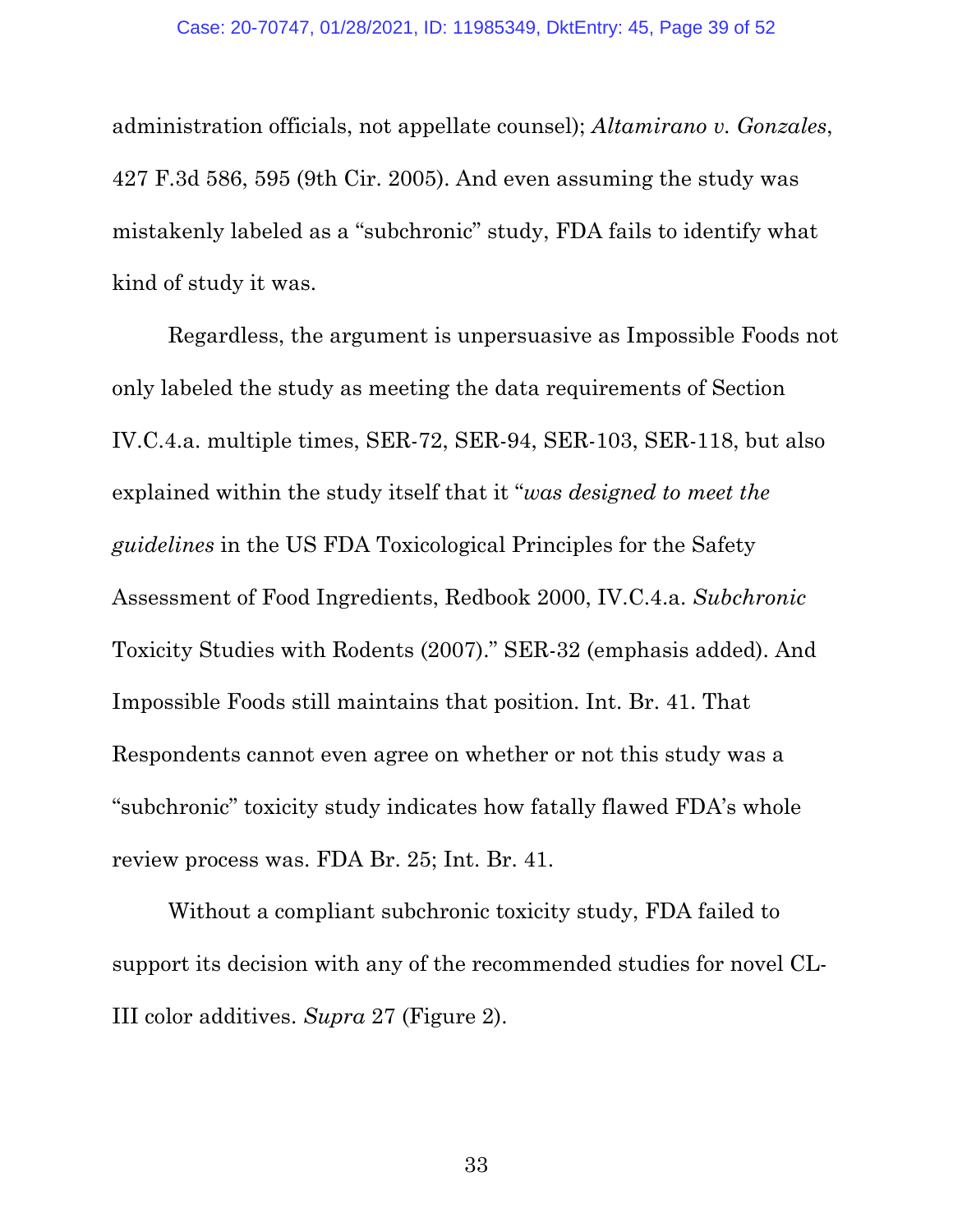# <span id="page-39-0"></span>**C. History of consumption of soy and soy leghemoglobin does not constitute substantial evidence.**

FDA and Impossible Foods claim that, regardless of whether the rat-feeding study constitutes substantial evidence, other information that Impossible Foods submitted still constitutes substantial evidence to support FDA's decision. FDA Br. 23; Int. Br. 42-43. Both point, for example, to the history of consumption of soy leghemoglobin and substances similar to soy leghemoglobin. Neither is persuasive.

First, Impossible Foods claims that "the long history of safe consumption of soy, soy leghemoglobin protein, and *P. pastoris*" constitutes substantial evidence for FDA's decision. Int. Br. 42; *accord* FDA Br. 23. First, there is no "long history of safe consumption of ... soy leghemoglobin protein" extracted from the roots of soy plants. Int. Br. 1. Indeed, soy leghemoglobin "has not been used in food before" and "there is no history or knowledge of human dietary exposure to soy leghemoglobin from roots" at all, a fact that Impossible Foods later admits in its brief. 1-ER-073, 1-ER-081; Int. Br. 8 ("there is no specific history of humans consuming soy root nodules"). Impossible Foods cannot have its cake and eat it too.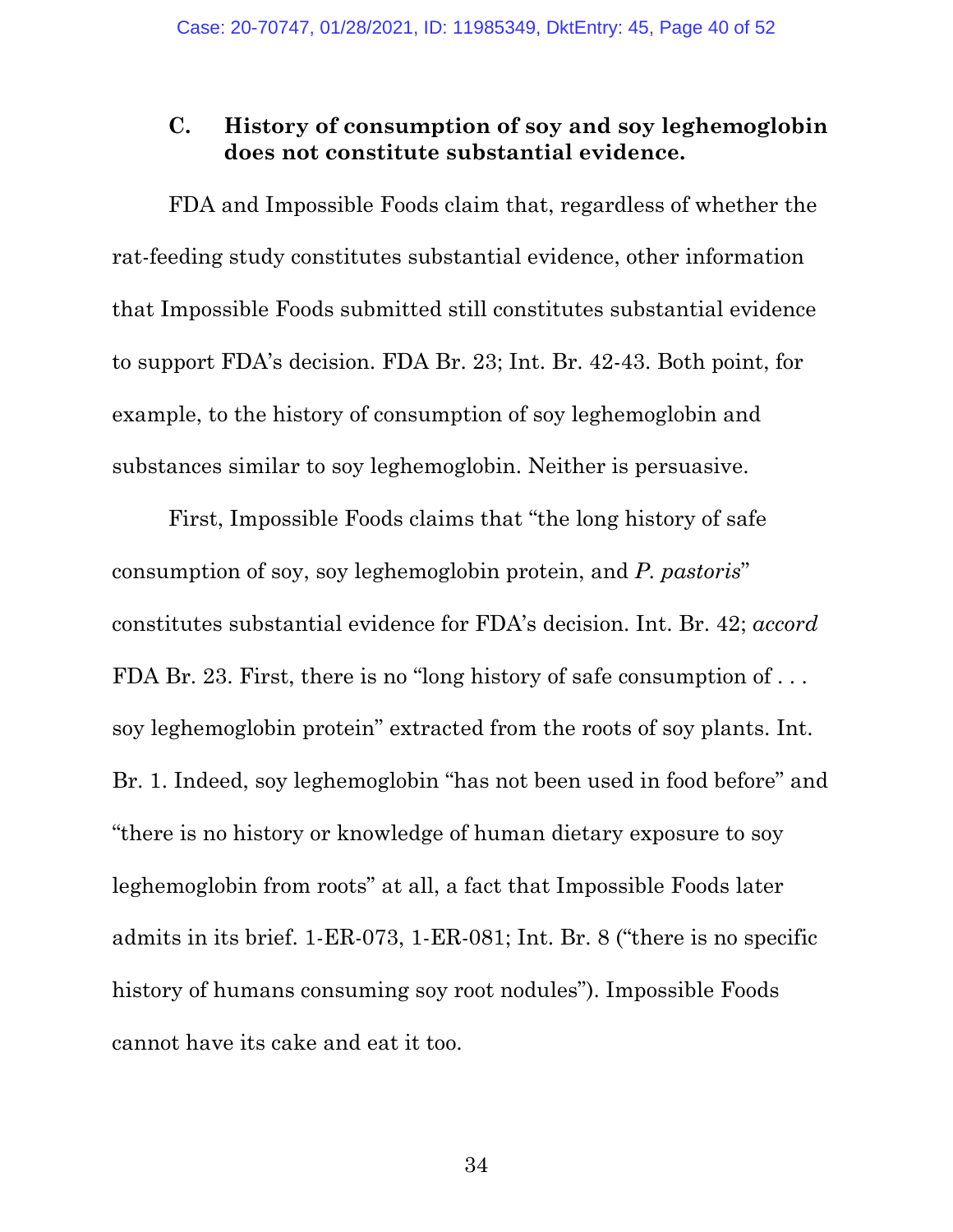Second, FDA and Impossible Foods cannot consider the history of consumption of *soy* to support the purported safety of *soy leghemoglobin*. As FDA has explained, "[a]lthough proteins are a part of the human food supply, not all proteins are safe" and "[i]nformation addressing the safe use of modified soy protein does not adequately address safe use of soybean leghemoglobin from the roots of the soybean plant in food." 1-ER-081. And contrary to FDA's litigation position parroting Impossible Foods' claim that the safety of soy leghemoglobin is partially demonstrated by the safety of proteins that are structurally or functionally similar, FDA Br. 16, the agency's scientific reviewers previously rejected this very argument. 1-ER-045 ("conformational similarity or functional similarity among proteins is not an indication of the safety of proteins for consumption").

# <span id="page-40-0"></span>**D. FDA and Impossible Foods present no substantial evidence for claim that soy leghemoglobin is "rapidly digested" in the stomach.**

FDA's and Impossible Foods' "rapid digestion" pretext for not requiring subchronic and longer toxicity studies is contradicted by experts that FDA itself relied on in its review of Impossible Foods' petition. FDA Br. 25; Int. Br. 37. However, the so-called "rapid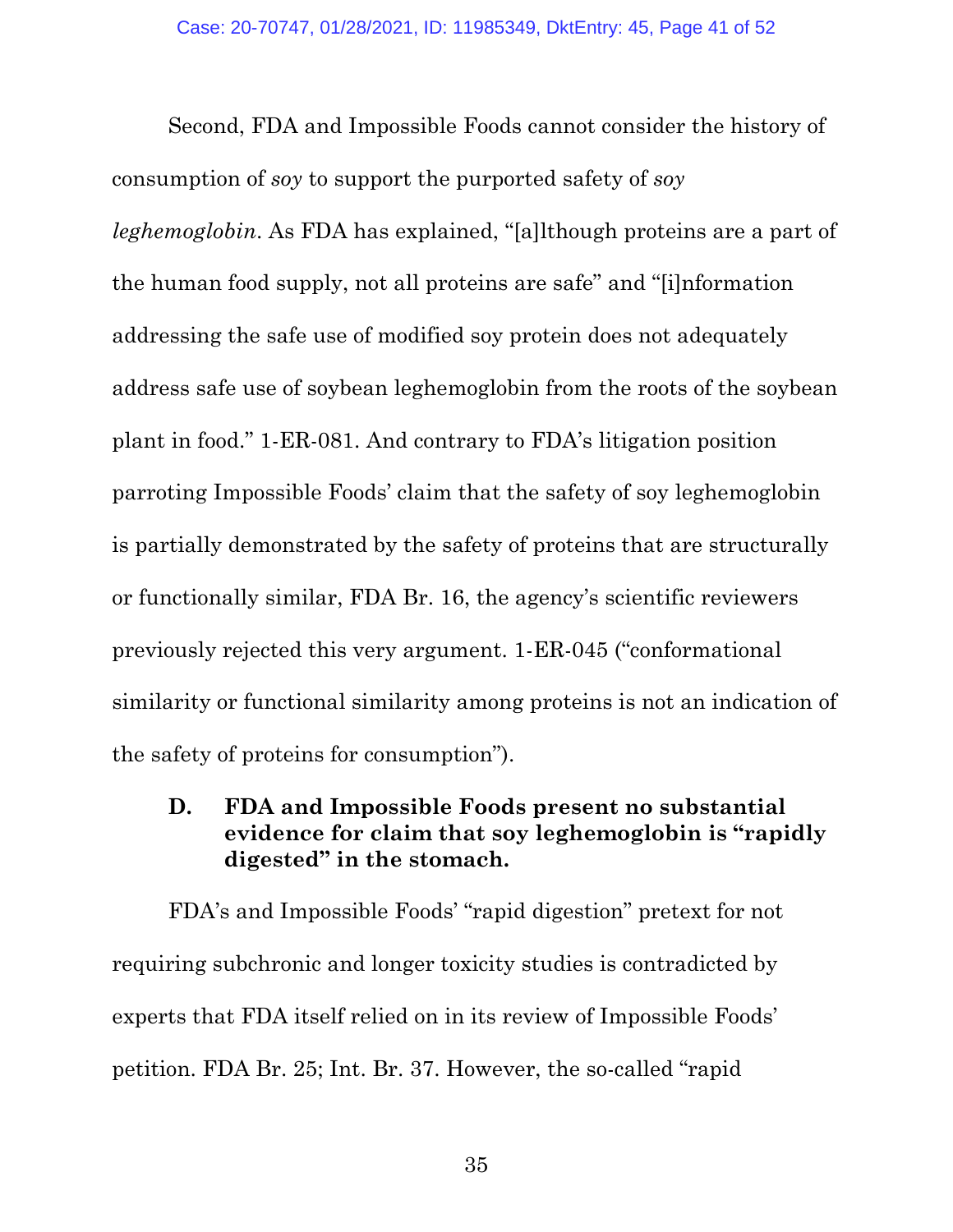digestion" of soy leghemoglobin proteins is based not on actual digestion in the stomach but rather on an artificial (*in vitro*) test using simulated gastric fluid (SGF), an acidic solution containing the digestive enzyme pepsin. 2-ER-328. The results of these SGF tests say nothing about whether and how quickly soy leghemoglobin would be digested in most human stomachs. In fact, the reference material relied upon by FDA makes clear that this *in vitro* pepsin test "was not designed to mimic human digestion and, therefore, cannot predict the half-life of a protein *in vivo* [in stomachs]." FER-042.[10](#page-41-1)

Moreover, many proteins that digest in highly acidic SGF tests are quite stable under the far milder, less acidic conditions characterizing the stomachs of adults after meals, infants, the elderly, and those who take antacids. FER-18, FER-33.[11](#page-41-2) In other words, the experts that FDA

<span id="page-41-1"></span><sup>10</sup> The source of this quote is the Bannon 2004 study listed in the references for FDA's toxicology review of Impossible Foods' color additive petition. *See* 2-ER-320-35. This study should be considered part of the record as FDA relied on it in its review of Impossible Foods' petition. Even if not considered part of the record, it nevertheless is "necessary to explain technical terms or complex subject matter" and should be admitted. *See San Luis & Delta-Mendota Water Auth. v. Jewell*, 747 F.3d 581, 656 (9th Cir. 2014).

<span id="page-41-2"></span><span id="page-41-0"></span><sup>11</sup> The sources of this statement are the Untersmayr and Jensen-Jarolim 2008 and Pekar et al. 2018 studies consulted by FDA for its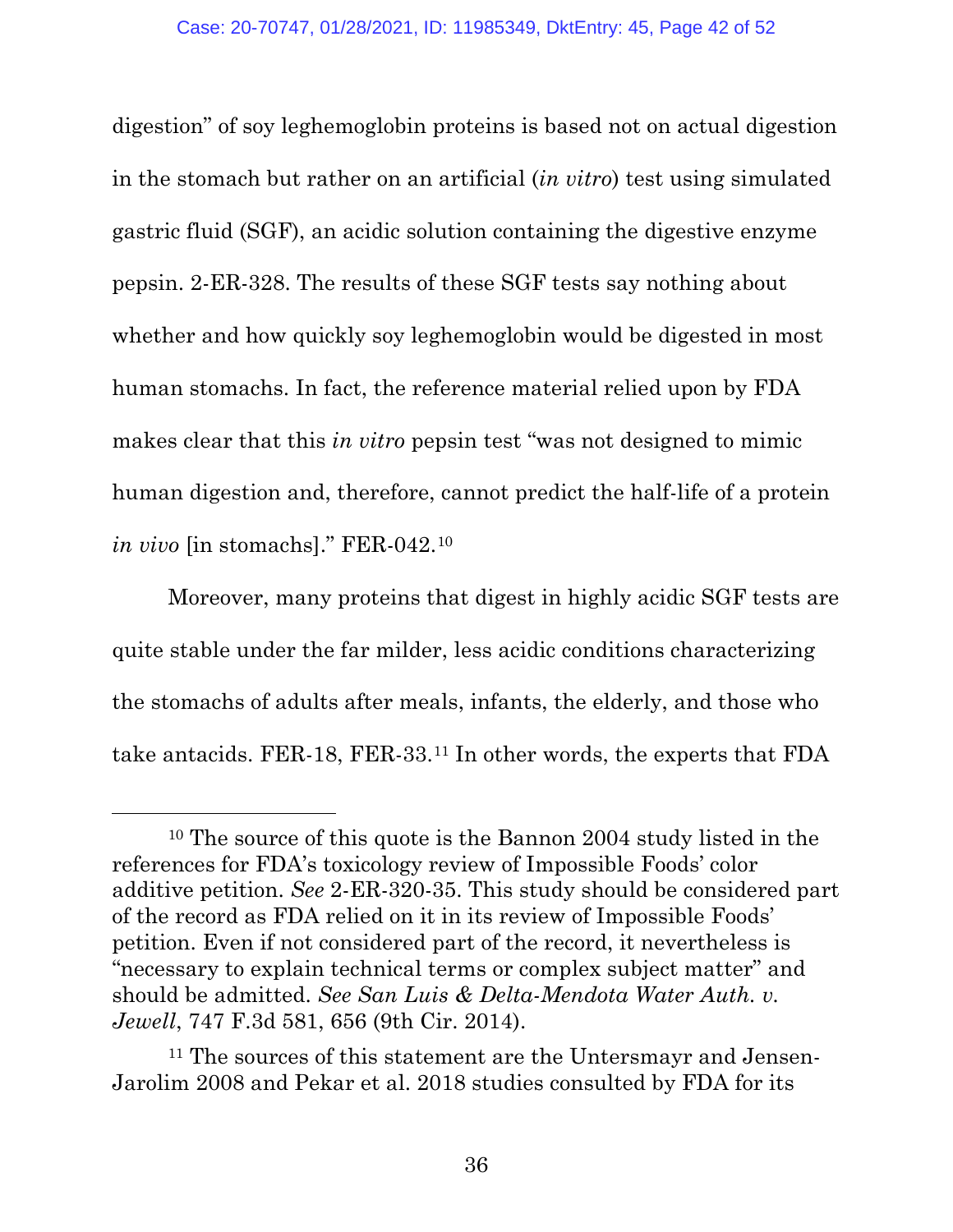cited make clear that proteins, like soy leghemoglobin, may well survive digestion in millions of people whose stomachs do not reflect the highly acidic conditions in the SGF test that Impossible Foods used, thus undermining the argument that there was no "added utility" for a longer study. FDA Br. 25; Int. Br. 37.

FDA does admit that Impossible Foods "located irregularities in female rats' estrous cycles (involving their reproductive systems)" and observed "[d]ecreases in uterine weight" in its 28-day study. FDA Br. 24; 2-ER-324. As a result, Impossible Foods "conducted a second 28-day study" that did not replicate these irregularities and, according to FDA, this "confirmed" that there were no "adverse effects." FDA Br. 24; *see also* 2-ER-324-326, 1-ER-092. However, that the second test did not replicate the same irregularities is not a confirmation of anything, particularly given its similar short duration and the paucity of animals tested. 1-ER-091. If anything, all that having two similarly deficient

<span id="page-42-0"></span>toxicology review of Impossible Foods' color additive petition. *See* 2-ER-320-35. These studies should be considered part of the record as FDA relied on them in its review of Impossible Foods' petition. Even if not considered part of the record, the studies nevertheless are "necessary to explain technical terms or complex subject matter" and should be admitted. *See San Luis & Delta-Mendota Water Auth.*, 747 F.3d at 656.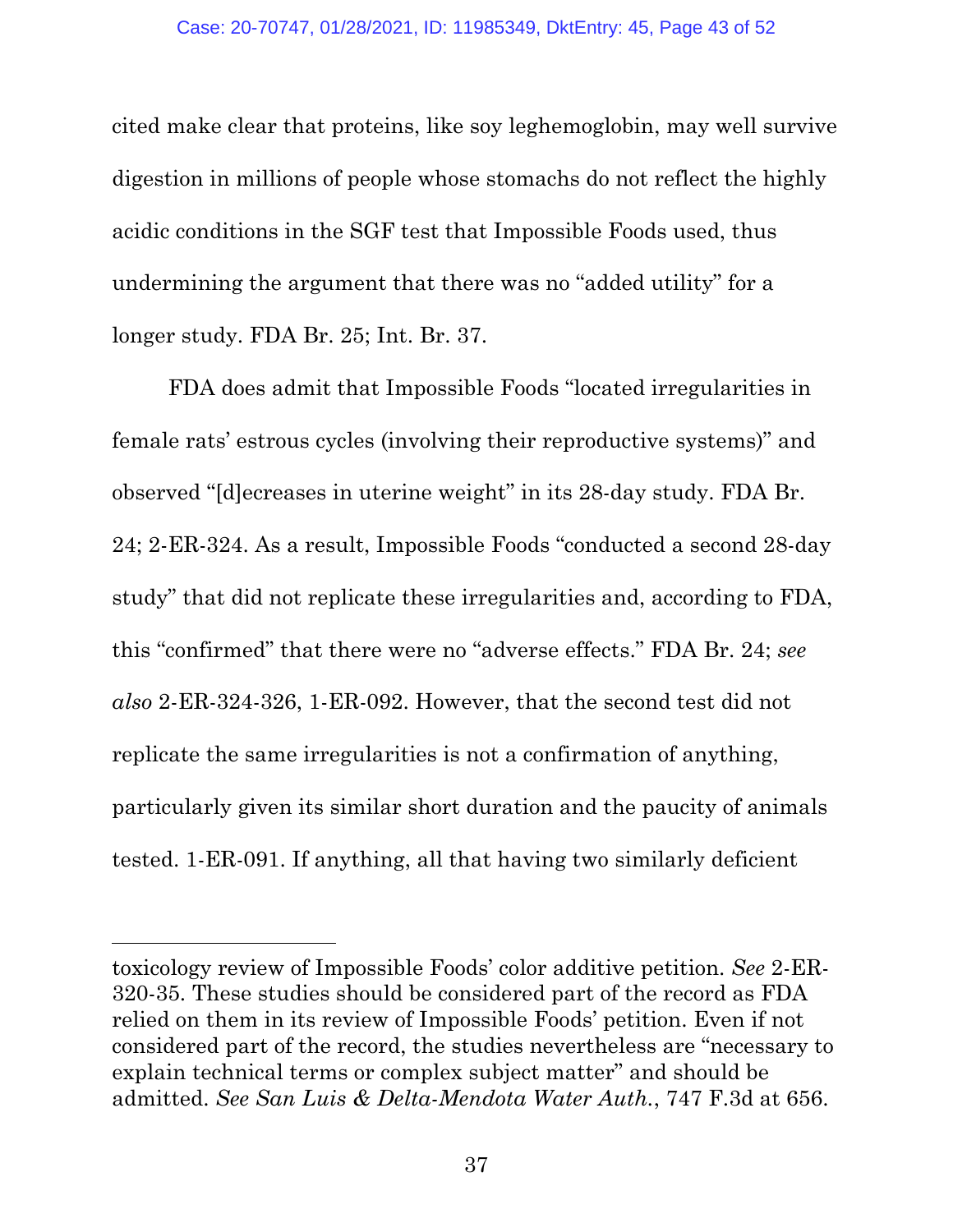studies with different outcomes show is that FDA still lacked substantial evidence to support its conclusion. Rather, these limited studies only highlight the urgent need for a full battery of CL-III toxicity testing (1-ER-093; Figure 2), including a reproductive study that would more definitively assess soy leghemoglobin's effects on a full range of female and male reproductive parameters over several generations of rodents. FER-003-014.

For these reasons, FDA's decision is not supported by substantial evidence.

### <span id="page-43-0"></span>**IV. THE COURT SHOULD VACATE FDA'S DECISION.**

<span id="page-43-1"></span>As Petitioners explained in their opening brief, in these administrative law circumstances vacatur is the default, presumptive remedy if the Court grants the petition for review and holds FDA violated the law. *See* Op. Br. 56-58 (and citations therein). Remand without vacatur is only appropriate in "limited circumstances," *Pollinator Stewardship*, 806 F.3d at 532, or "rare circumstances," *Humane Soc'y of U.S. v. Locke*, 626 F.3d 1040, 1053 n.7 (9th Cir. 2010). As such, importantly, Respondent FDA has the burden, *not* Petitioners, to show why equity demands the remedy be anything *other* than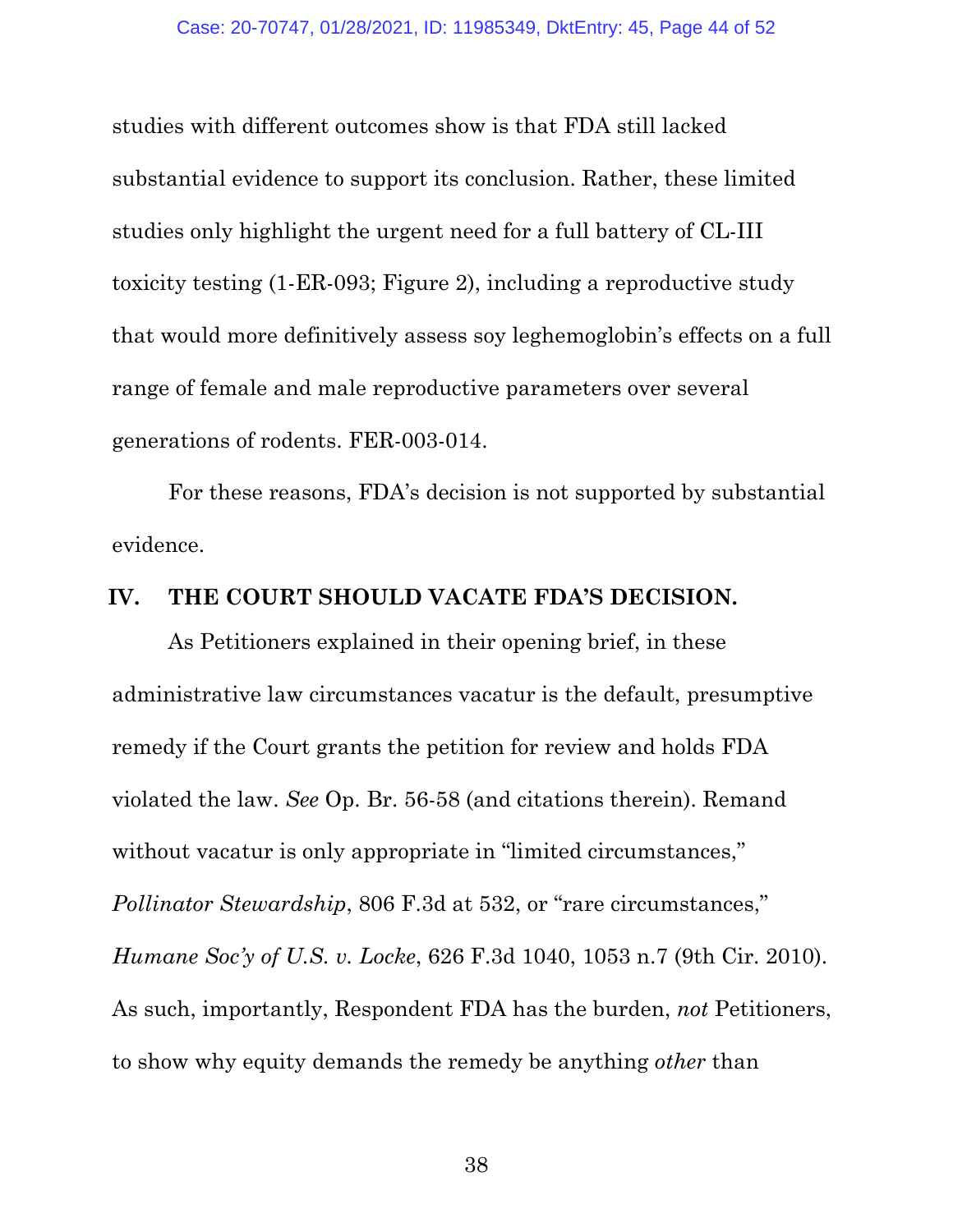<span id="page-44-1"></span><span id="page-44-0"></span>vacatur. *All. for the Wild Rockies v. U.S. Forest Serv.,* 907 F.3d 1105, 1121-22 (9th Cir. 2018) ("presumption of vacatur," unless defendants meet their burden to show otherwise); *Idaho Farm Bureau Fed'n v. Babbitt*, 58 F.3d 1392, 1405 (9th Cir. 1995) (vacatur applies unless "equity demands" otherwise).

<span id="page-44-2"></span>The Ninth Circuit analyzes whether this is one of those "rare" cases of remand without vacatur by "weighing the seriousness of the agency's errors against the disruptive consequences" of the decision. *Nat'l Family Farm Coal. v. EPA*, 960 F.3d 1120, 1144 (9th Cir. 2020) (quoting *Pollinator Stewardship*, 806 F.3d at 532). In this case Respondents have not met their heavy burden to show this is one of those rare cases—that the agency's error of law is not serious enough, or the disruptive consequences are so great—that the Court should not simply vacate the unlawful approval and remand.

First, FDA does not address the proper core vacatur/remand without vacatur stated above and in Petitioner's opening brief. Instead it begins by misapplying *Pollinator Stewardship*, speculating what might happen on remand, namely that FDA might again approve this color additive. FDA Br. 28; *see also* Int. Br. 44 (same argument). But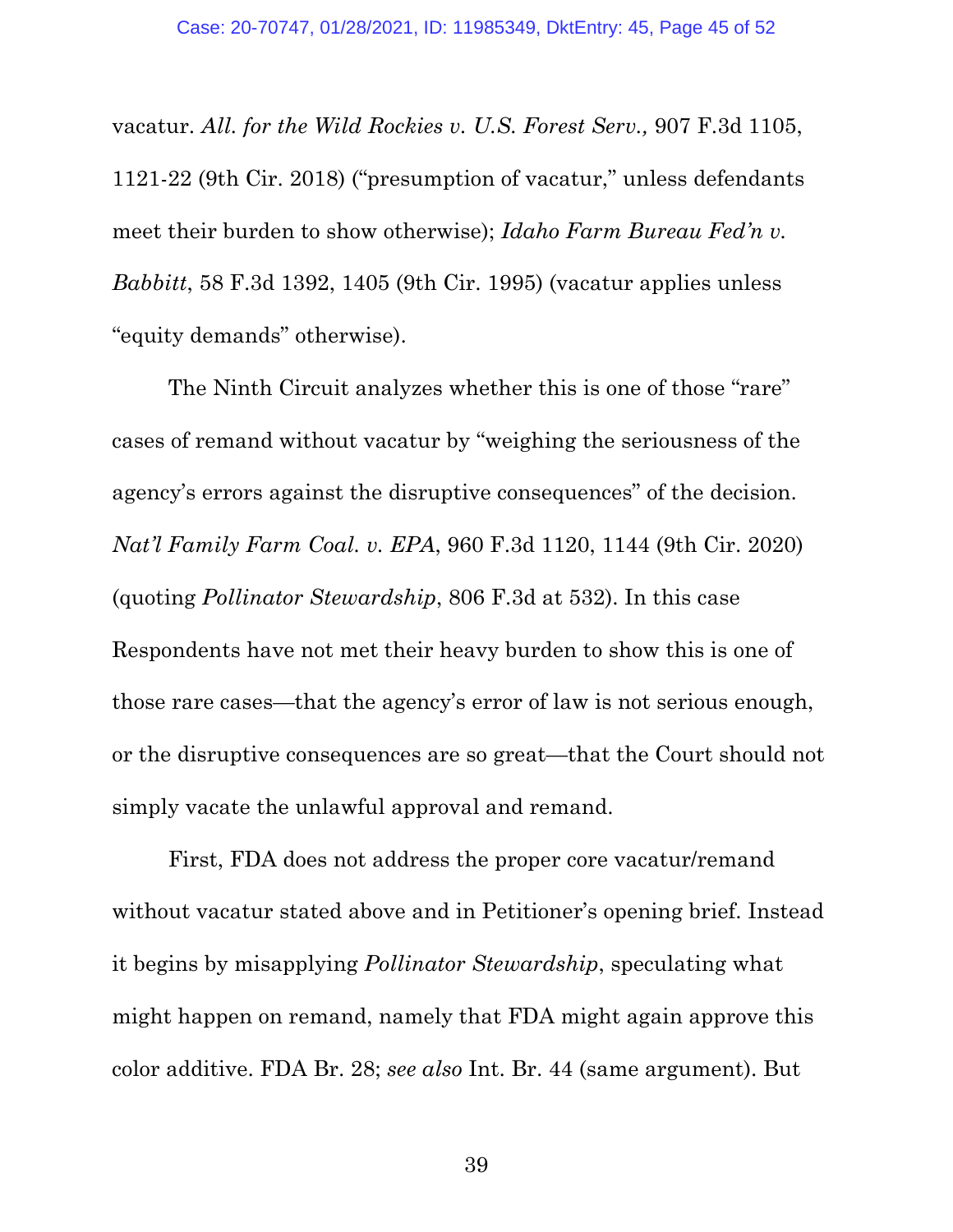*Pollinator Stewardship* rejected that same remand without vacatur argument and instead *vacated* when EPA—analogous to FDA here failed to comply with its own regulations and undertake a study. 806 F.3d at 532.

Contrary to FDA's mis-framing, the only on remand issue relevant to the "seriousness of the error" inquiry is whether the "*same rule* would be adopted on remand," meaning the *exact same action*. *Id*. (emphasis added). If "a different result *may* be reached," after remand, nothing more is required to vacate. *Id.* Here, on remand FDA will have to apply the proper legal standard of convincing evidence. It will have to look at further evidence of the color additive's safety. Whatever future decision it might make, it will not be the exact "same" decision.

More generally, the issue is the seriousness of the agency's error. Applying the wrong legal standard and evidentiary threshold substituting the lower food additive one for the higher color additive convincing evidence standard—goes to the core of FDA's FFDCA duties in this area. This is not just a mere "technical" violation, as Impossible claims. Int. Br. 44. Rather one would be hard pressed to think of a more serious and fundamental violation.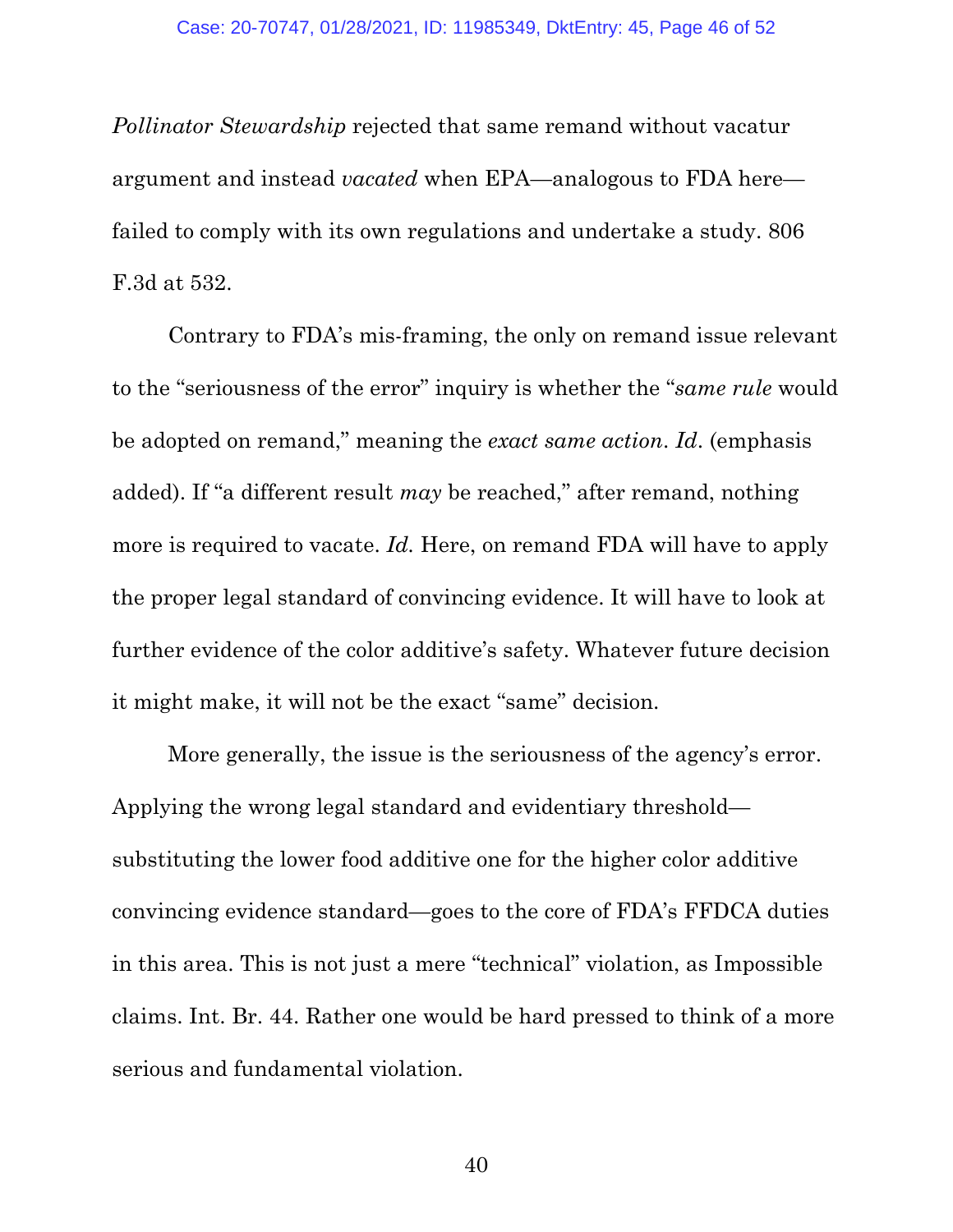FDA then argues that vacatur is not warranted because Petitioner had the burden to present FDA with further independent studies showing harm. FDA Br. 28. This is irrelevant and incorrect two ways. First, as explained above, it is not Petitioner's burden in the vacatur context, it is *Respondents*, to produce evidence showing why anything other than vacating the unlawful approval is warranted. *See supra* 39. Second, even as to the agency's statutory burden, it is not Petitioner's burden to produce the evidence needed to demonstrate that soy leghemoglobin is safe. That burden is on the color additive petitioner, here Impossible Foods. 21 U.S.C. § 379e; 21 C.F.R. § 71.1.[12](#page-46-2)

<span id="page-46-1"></span>Respondent FDA also mentions the "disruptive consequences" of vacatur being Impossible Foods having to cease marketing foods until and unless FDA issues a lawful color additive approval. FDA Br. 29; *see also* Impossible Br. 44. Impossible Foods claims, without any showing

<span id="page-46-2"></span><span id="page-46-0"></span><sup>&</sup>lt;sup>12</sup> In any event, the procedure that FDA references for requesting scientific studies is unavailing. That procedure ostensibly allows "any interested person" to request FDA "to conduct scientific studies to support a petition for a regulation for a color additive." 21 C.F.R. § 70.55. However, by its terms, this section refers to studies "to *support*" a color additive petition. *Id*. (emphasis added). As such, the regulation appears intended for those entities in the food industry that may support a color additive petition.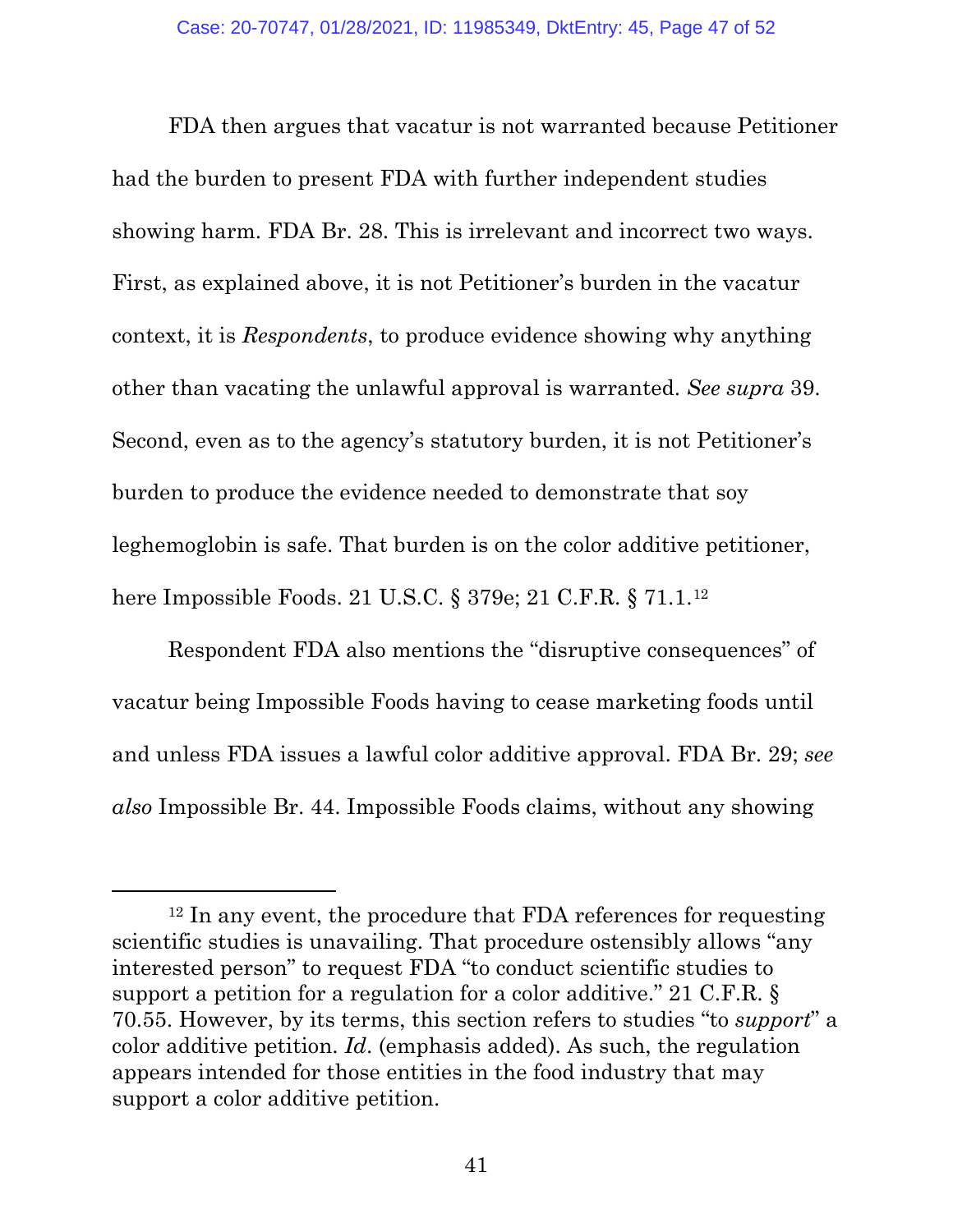in support, that vacatur would be "highly disruptive." Such conclusory speculation cannot meet their high burden.

<span id="page-47-1"></span><span id="page-47-0"></span>More fundamentally, this is a case about health and safety, and a substance with no history of human consumption. And when fashioning equitable relief, courts must look to the purpose of the statute in question, *Amoco Prod. Co. v. Village of Gambell*, 480 U.S. 531, 543-43 (1987), and here the purpose of the statute is protecting the public health, 21 U.S.C. § 379e, not economic considerations. The health consequences are consequences that are the touchstone of the inquiry and allegations of economic disruption alone are insufficient in this context, if not coupled with evidence showing that remand without vacatur is better for the public health. Rather vacatur is warranted because from a public health perspective, leaving FDA's decision in place "risks more potential [health] harm than vacating it." *Pollinator Stewardship*, 806 F.3d at 532; *accord All. for Wild Rockies*, 907 F.3d at 1122. In *National Family Farm Coalition v. EPA*, the pesticide companies alleged billions of dollars in economic harm, and the Court said it was "aware of the adverse impact" to thousands of farmers who had already bought the pesticide, but nonetheless vacated it, because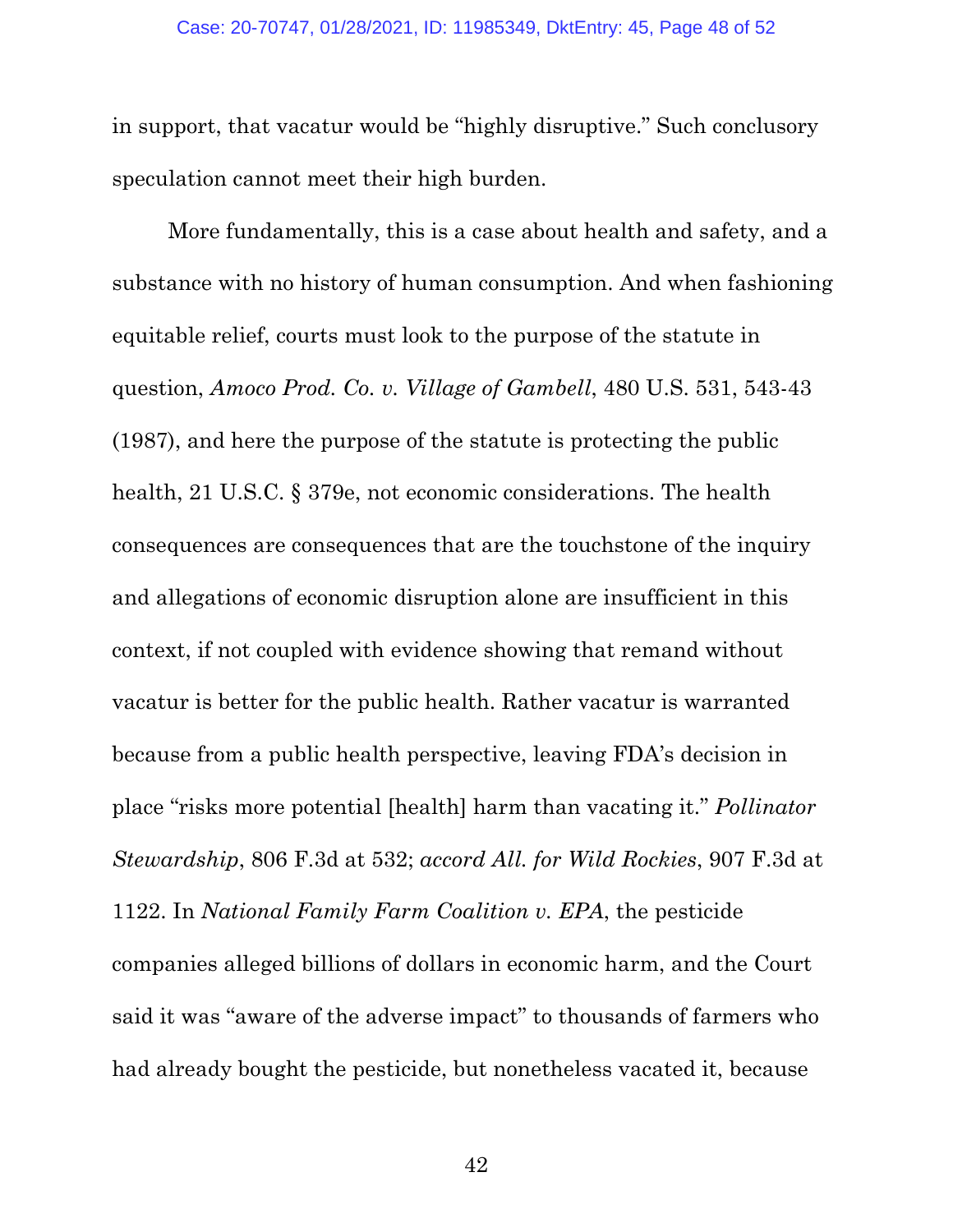that was the environmentally protective remedy. 960 F.3d 1123, 1144- 45 (9th Cir. 2020). Respondents have not shown that leaving the color additive on the market despite an unlawful approval is more protective of the public health, nor could they here. Consequently vacatur is appropriate.

<span id="page-48-0"></span>Finally Impossible Foods apes FDA in arguing that Petitioner had the extraordinarily burden to show a "customer experiencing an adverse health effect" has already occurred in order for the Court to simply vacate. Int. Br. 44. Again, that attempts to completely reverse the basic standard. This is not an injunction. This is simply vacating an unlawful agency action and resetting the *status quo ante*, the presumptive remedy when an agency approval is held to violate the law. In these exact circumstances—where there is unknown risk because of the failure of an agency to analyze properly—this Court vacates. *Pollinator Stewardship*, 806 F.3d at 532 (because agency failed to undertake proper study, it had "no real idea" whether pesticide would cause harm to bees and vacated); *All. for Wild Rockies*, 907 F.3d at 1121-22 (vacating because defendants left some environmental risks "not addressed" and "unexplained").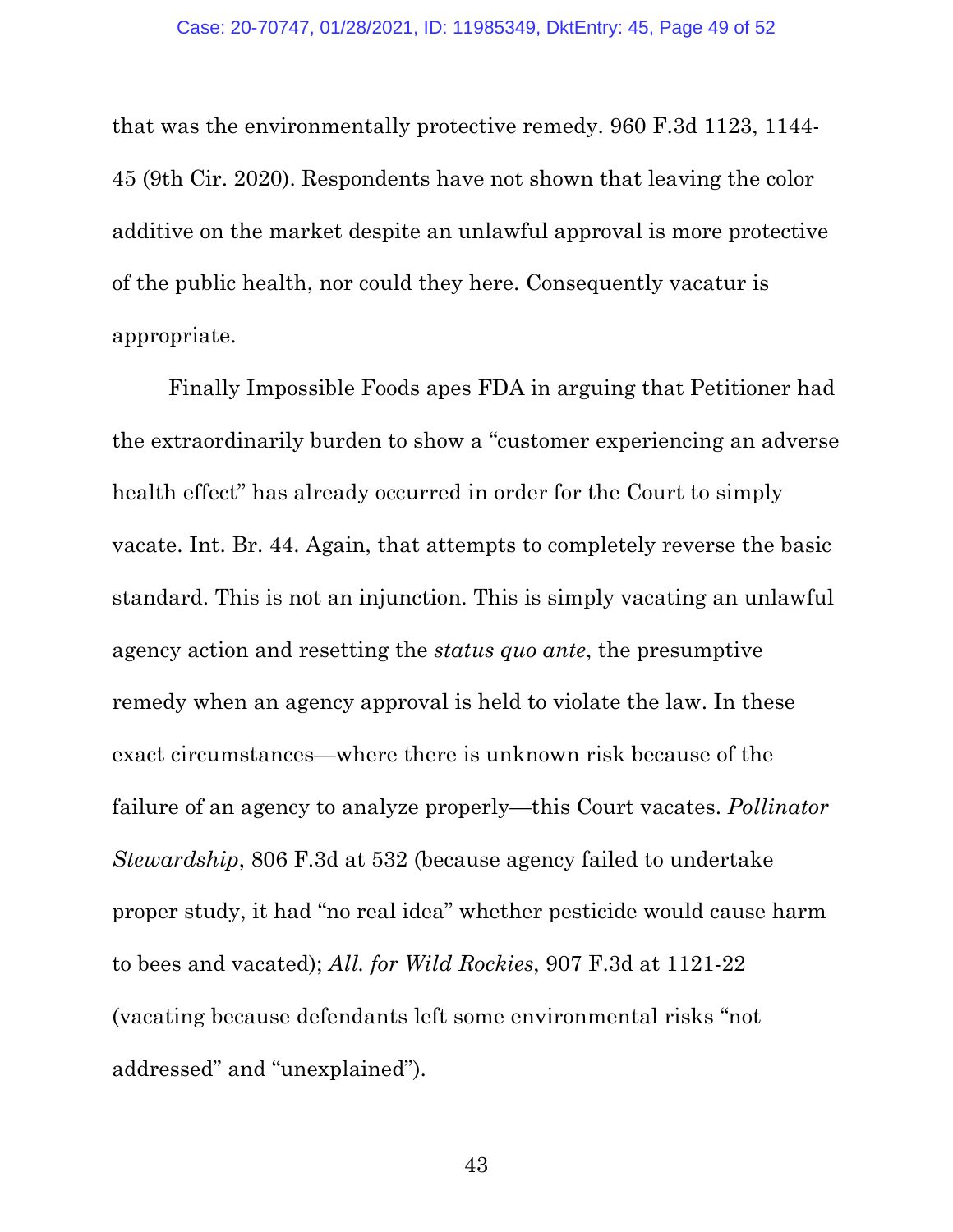Respondents have the burden to produce evidence to show why

this is the rare circumstance where that is not the appropriate remedy

and have not come close to meeting that burden.

For these reasons the Court should vacate the approval.

# **CONCLUSION**

<span id="page-49-0"></span>For the reasons stated above, Petitioner requests the Court vacates FDA's decision, and remands for further proceedings consistent with this Court's decision.

Respectfully submitted this 28th day of January, 2021.

/s/ Ryan D. Talbott Ryan D. Talbott Sylvia Shih-Yau Wu 2009 NE Alberta St., Suite 207 Portland, OR 97211 T: (971) 271-7372 rtalbott@centerforfoodsafety.org swu@centerforfoodsafety.org

*Counsel for Petitioner*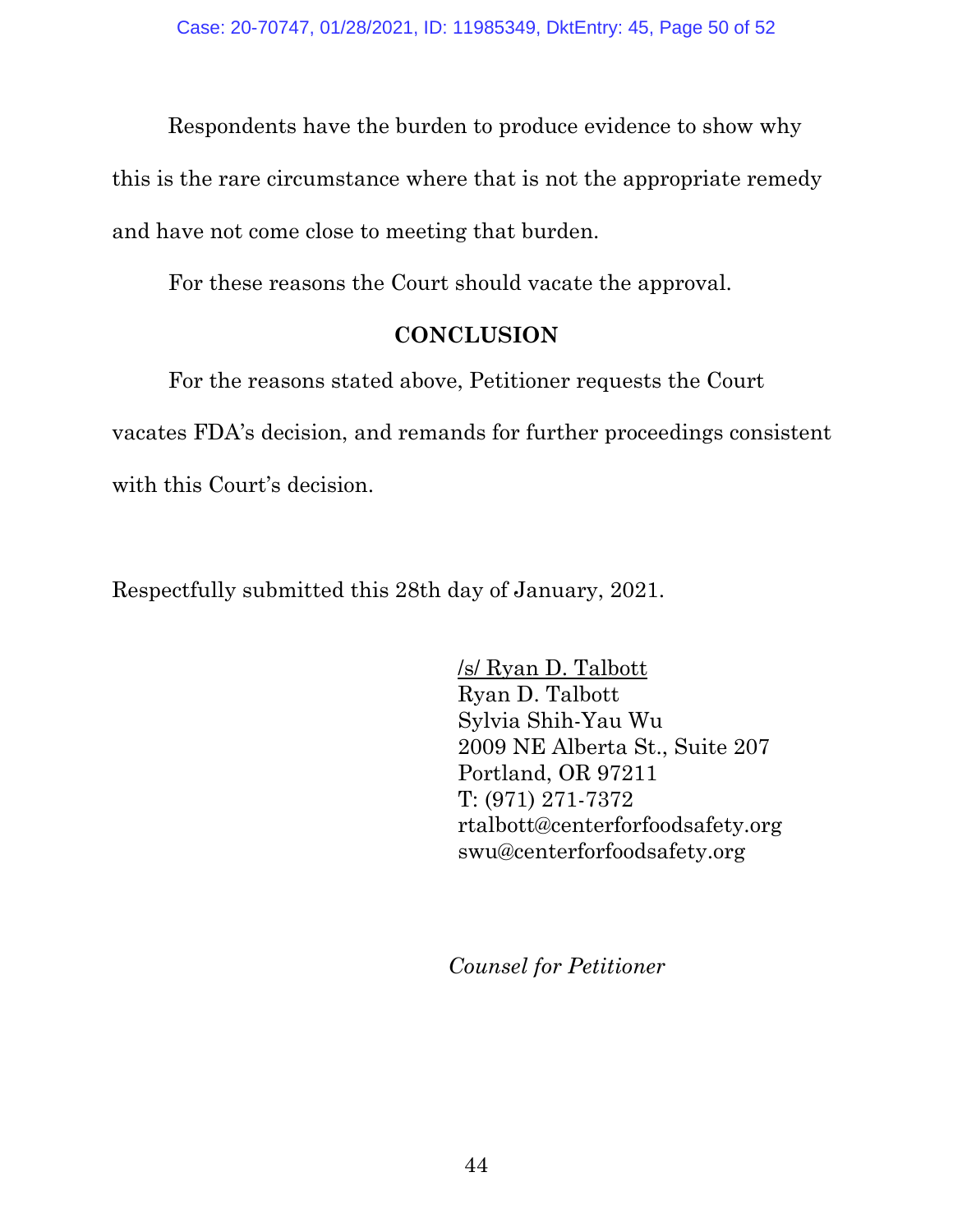# **UNITED STATES COURT OF APPEALS FOR THE NINTH CIRCUIT**

## **Form 8. Certificate of Compliance for Briefs**

*Instructions for this form: http://www.ca9.uscourts.gov/forms/form08instructions.pdf*

**9th Cir. Case Number(s)** 20-70747

I am the attorney or self-represented party.

**This brief contains** | 8,050 words, excluding the items exempted 8,050

by Fed. R. App. P. 32(f). The brief's type size and typeface comply with Fed. R.

App. P.  $32(a)(5)$  and (6).

I certify that this brief *(select only one)*:

- $\circ$  complies with the word limit of Cir. R. 32-1.
- is a **cross-appeal** brief and complies with the word limit of Cir. R. 28.1-1.
- is an **amicus** brief and complies with the word limit of Fed. R. App. P.  $\bigcap$ 29(a)(5), Cir. R. 29-2(c)(2), or Cir. R. 29-2(c)(3).
- is for a **death penalty** case and complies with the word limit of Cir. R. 32-4.
- complies with the longer length limit permitted by Cir. R. 32-2(b) because *(select only one):*
	- $\circ$  it is a joint brief submitted by separately represented parties;
	- a party or parties are filing a single brief in response to multiple briefs; or
	- $\circ$  a party or parties are filing a single brief in response to a longer joint brief.
- $\circ$  complies with the length limit designated by court order dated
- $\circ$  is accompanied by a motion to file a longer brief pursuant to Cir. R. 32-2(a).

**Signature** | s/Ryan D. Talbott

Date  $|Jan 28, 2021$ 

*(use "*s/[typed name]*" to sign electronically-filed documents)*

*Feedback or questions about this form? Email us at forms@ca9.uscourts.gov*